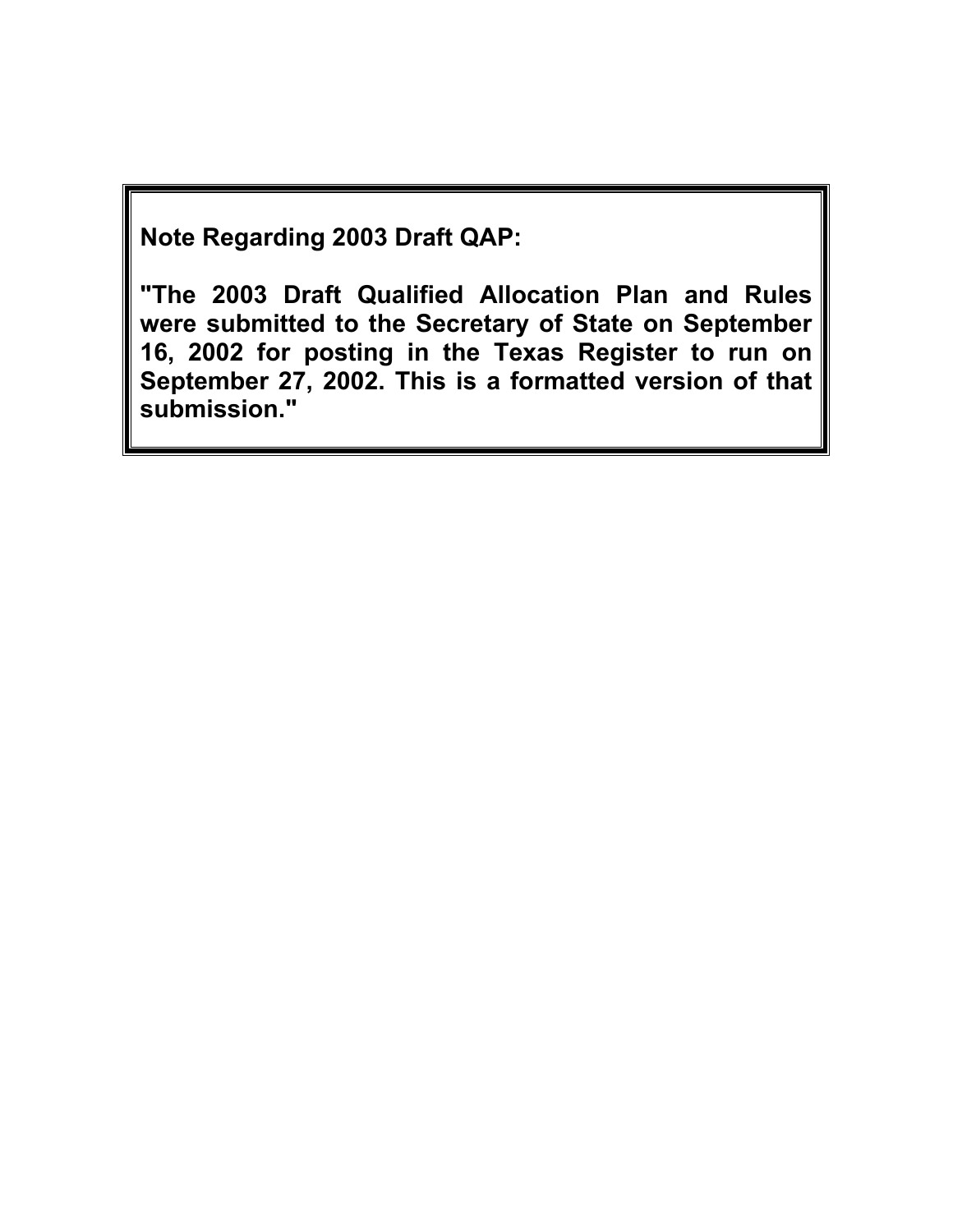

# **2003 Draft Low Income Housing Tax Credit Program Qualified Allocation Plan and Rules**

| §49.5. INELIGIBILITY, DISQUALIFICATION AND DEBARMENT, APPLICANT STANDARDS, REPRESENTATION BY                                                                                                      |
|---------------------------------------------------------------------------------------------------------------------------------------------------------------------------------------------------|
| §49.6. SITE AND DEVELOPMENT RESTRICTIONS: FLOODPLAIN, INELIGIBLE BUILDING TYPES, SCATTERED SITE<br>LIMITATIONS, CREDIT AMOUNT, LIMITATIONS ON THE SIZE OF DEVELOPMENTS, REHABILITATION COSTS.  11 |
| §49.7. REGIONAL ALLOCATION FORMULA, SET-ASIDES, REDISTRIBUTION OF CREDITS.  12                                                                                                                    |
| §49.8. PRE-APPLICATION: SUBMISSION, EVALUATION PROCESS, THRESHOLD CRITERIA AND REVIEW, RESULTS.                                                                                                   |
| §49.9. APPLICATION: SUBMISSION, ADHERENCE TO OBLIGATIONS, EVALUATION PROCESS, REQUIRED PRE-<br>CERTIFICATION AND ACKNOWLEDGEMENT, THRESHOLD CRITERIA, SELECTION CRITERIA, EVALUATION              |
|                                                                                                                                                                                                   |
| §49.11. REQUIRED APPLICATION NOTIFICATIONS, RECEIPT OF PUBLIC COMMENT, AND MEETINGS WITH<br>APPLICANTS; VIEWING OF PRE-APPLICATIONS AND APPLICATIONS; CONFIDENTIAL INFORMATION. 30                |
| §49.12. TAX EXEMPT BOND FINANCED DEVELOPMENTS: FILING OF APPLICATIONS, APPLICABILITY OF RULES,<br>SUPPORTIVE SERVICES, FINANCIAL FEASIBILITY EVALUATION, SATISFACTION OF REQUIREMENTS32           |
| §49.13 COMMITMENT AND DETERMINATION NOTICES; AGREEMENT AND ELECTION STATEMENT. 33                                                                                                                 |
|                                                                                                                                                                                                   |
| §49.15. CLOSING OF THE CONSTRUCTION LOAN, COMMENCEMENT OF SUBSTANTIAL CONSTRUCTION. 34                                                                                                            |
|                                                                                                                                                                                                   |
|                                                                                                                                                                                                   |
| §49.18 BOARD REEVALUATION, APPEALS; AMENDMENTS, HOUSING TAX CREDIT AND OWNERSHIP TRANSFERS,                                                                                                       |
|                                                                                                                                                                                                   |
|                                                                                                                                                                                                   |
| §49.21. PROGRAM FEES, REFUNDS, PUBLIC INFORMATION REQUESTS, AMENDMENTS OF FEES AND                                                                                                                |
|                                                                                                                                                                                                   |
|                                                                                                                                                                                                   |
|                                                                                                                                                                                                   |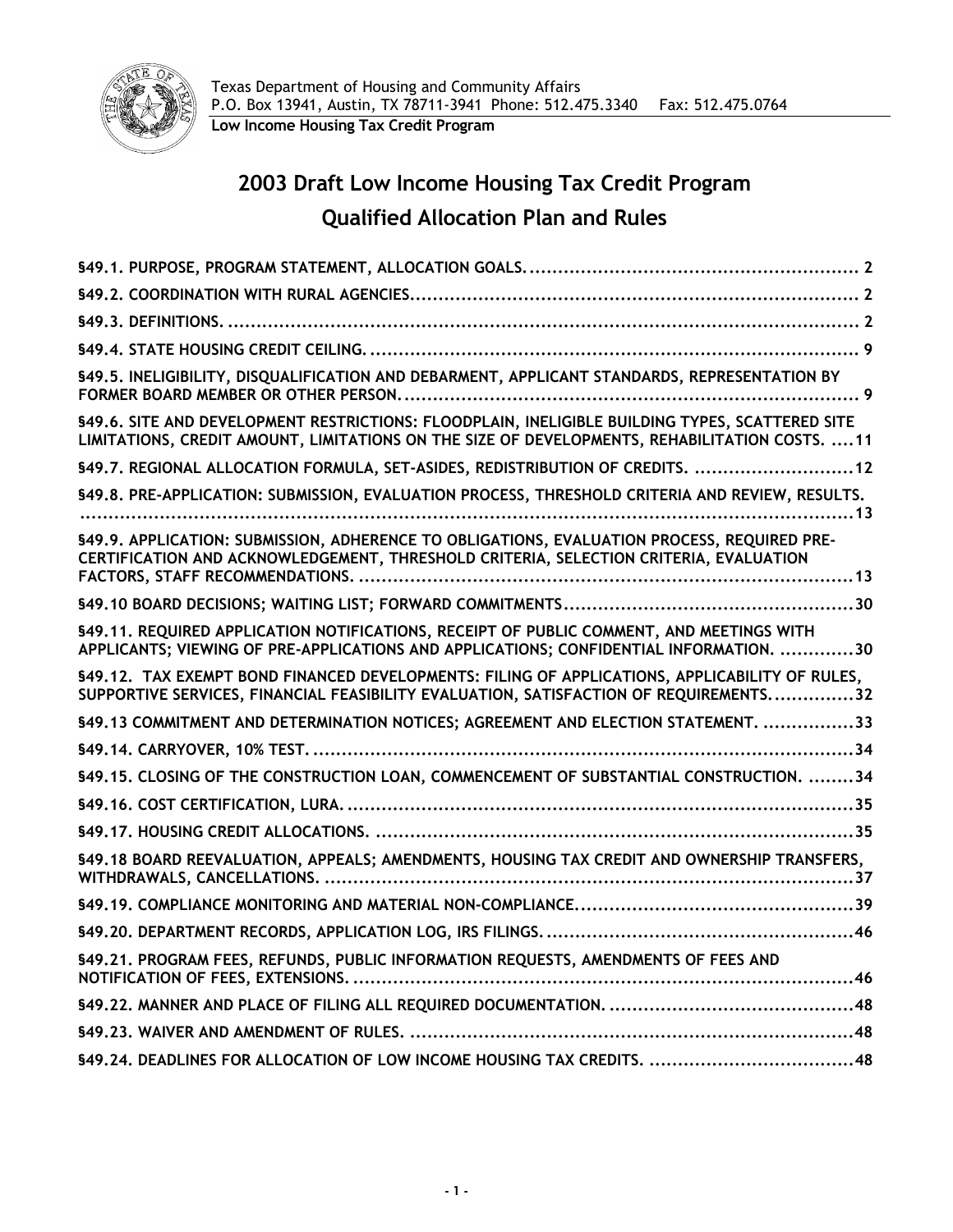# **§49.1. Purpose, Program Statement, Allocation Goals.**

(a) **Purpose.** The Rules in this chapter apply to the allocation by the Texas Department of Housing and Community Affairs (the Department) of low income housing tax credits authorized by applicable federal income tax laws. The Internal Revenue Code of 1986, §42, as amended, provides for credits against federal income taxes for owners of qualified low income rental housing Developments. That section provides for the allocation of the available tax credit amount by state housing credit agencies. Pursuant to Executive Order AWR-91-4 (June 17, 1991), the Department was authorized to make housing credit allocations for the State of Texas. As required by the Internal Revenue Code, §42(m)(1), the Department developed a Qualified Allocation Plan (QAP) which is set forth in §§49.1 through 49.24 of this title. Sections in this chapter establish procedures for applying for and obtaining an allocation of the low income housing tax credit, along with ensuring that the proper threshold criteria, selection criteria, priorities and preferences are followed in making such allocations.

(b) **Program Statement.** The Department shall administer the program to encourage the development and preservation of appropriate types of rental housing for households that have difficulty finding suitable, affordable rental housing in the private marketplace; maximize the number of suitable, affordable residential rental units added to the state's housing supply; prevent losses for any reason to the state's supply of suitable, affordable residential rental units by enabling the rehabilitation of rental housing or by providing other preventive financial support; and provide for the participation of for-profit organizations and provide for and encourage the participation of nonprofit organizations in the acquisition, development and operation of affordable housing developments in rural and urban communities.

(c) **Allocation Goals.** It shall be the goal of this Department and the Board, through these provisions, to encourage diversity through broad geographic allocation of tax credits within the state, and in accordance with the regional allocation formula, and to promote maximum utilization of the available tax credit amount. The processes and criteria utilized to realize this goal are described in §§49.8 and 49.9 of this title, without in any way limiting the effect or applicability of all other provisions of this title.

# **§49.2. Coordination with Rural Agencies.**

To assure maximum utilization and optimum geographic distribution of tax credits in rural areas, and to achieve increased sharing of information, reduction of processing procedures, and fulfillment of Development compliance requirements in rural areas, the Department has entered into a Memorandum of Understanding (MOU) with the TX-USDA-RHS to coordinate on existing, rehabilitated, and new construction housing Developments financed by TX-USDA-RHS; and will jointly administer the Rural Set-Aside with the Texas Office of Rural Community Affairs (ORCA). ORCA will assist in developing all Threshold, Selection and Underwriting Criteria applied to Applications eligible for the Rural Set-Aside. The Criteria will be approved by that Agency. To ensure that the Rural Set-Aside receives a sufficient volume of eligible Applications, the Department and ORCA shall jointly implement outreach, training, and rural area capacity building efforts.

# **§49.3. Definitions.**

The following words and terms, when used in this chapter, shall have the following meanings, unless the context clearly indicates otherwise.

(1) **Administrative Deficiencies** - The absence of information or documents from the Application which are essential to a review and scoring of the Development. If an Application contains deficiencies which, in the determination of the Department staff, require clarification of information submitted at the time of the Application, the Department staff shall request correction of such Administrative Deficiencies. The Department staff shall provide this in a deficiency notice in the form of a facsimile and a telephone call to the Applicant advising that such a request has been transmitted. If such Administrative Deficiencies are not corrected to the satisfaction of the Department within three business days of the deficiency notice date, then five points shall be deducted from the Selection Criteria score for each additional day the deficiency remains uncorrected. If such deficiencies are not corrected within five business days from the deficiency notice date, then the Application shall be terminated. The time period for responding to a deficiency notice begins at the start of the business day following the deficiency notice date. Deficiency notices may be sent to an Applicant prior to or after the end of the Application Acceptance Period.

(2) **Affiliate** - An individual, corporation, partnership, joint venture, limited liability company, trust, estate, association, cooperative or other organization or entity of any nature whatsoever that directly, or indirectly through one or more intermediaries, controls, is controlled by, or is under common control with any other Person, and specifically shall include parents or subsidiaries.

(3) **Agreement and Election Statement** - A document in which the Development Owner elects, irrevocably, to fix the applicable credit percentage with respect to a building or buildings, as that in effect for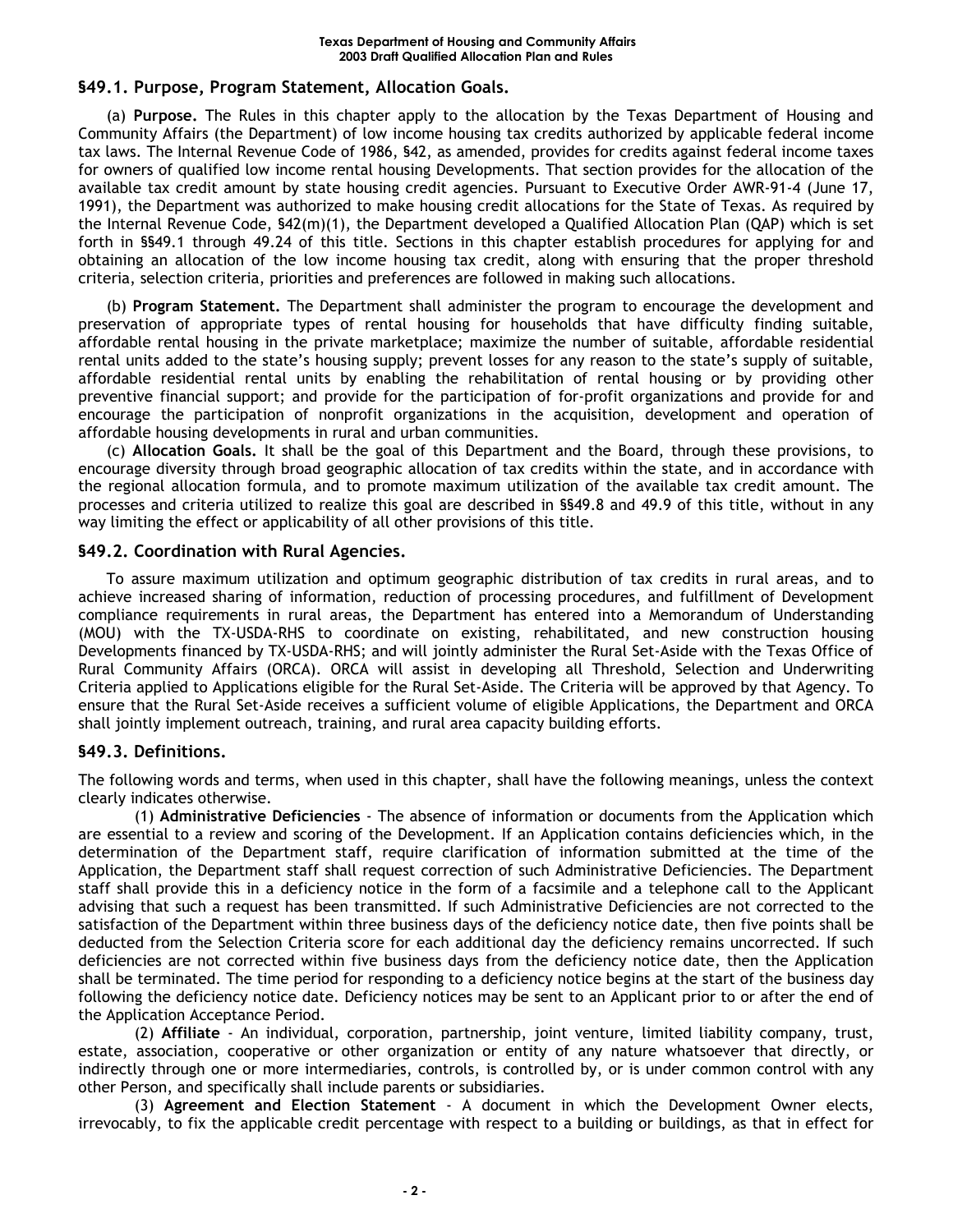the month in which the Department and the Development Owner enter into a binding agreement as to the housing credit dollar amount to be allocated to such building or buildings.

(4) **Applicable Fraction** - The fraction used to determine the Qualified Basis of the qualified low income building, which is the smaller of the Unit fraction or the floor space fraction, all determined as provided in the Code, §42(c)(1).

(5) **Applicable Percentage** - The percentage used to determine the amount of the low income housing tax credit, as defined more fully in the Code, §42(b). For purposes of the Application, the Applicable Percentage will be projected at 10 basis points above the greater of:

(A) the current applicable percentage, or

(B) the trailing 1-year, 2-year or 3-year average rate in effect during the month in which the Application is submitted to the Department.

(6) **Applicant** - Any Person or Affiliate of a Person who files a Pre-Application or an Application with the Department requesting a housing tax credit allocation. For purposes hereof, the Applicant is sometimes referred to as the "housing sponsor."

(7) **Application** - An application, in the form prescribed by the Department, filed with the Department by an Applicant, including any exhibits or other supporting material.

(8) **Application Acceptance Period** - That period of time during which Applications for either a Housing Credit Allocation from the State Housing Credit Ceiling or a Determination Notice for Tax Exempt Bond Developments may be submitted to the Department as more fully described in §§49.9(a) and 49.22 of this title.

(9) **Application Round** - The period beginning on the date the Department begins accepting applications and continuing until all available credits from the State Housing Credit Ceiling (as stipulated by the Department) are allocated, but not extending past the last day of the calendar year.

(10) **Application Submission Procedures Manual** - The manual produced and amended from time to time by the Department which sets forth procedures, forms, and guidelines for the filing of Pre-Applications and Applications for low income housing tax credits.

(11) **Area Median Gross Income (AMGI)** – Area median gross household income, as determined for all purposes under and in accordance with the requirements of the Code, §42.

(12) **At-Risk Development** – a Development that:

(A) receives the benefit of a subsidy in the form of a below-market interest rate loan, interest rate reduction, equity incentive, rental subsidy, Section 8 housing assistance payment, rental supplement payment, or rental assistance payment under the following federal laws, as applicable:

(i) Sections  $221(d)(3)$ ,  $(4)$  and  $(5)$ , National Housing Act  $(12 \text{ U.S.C. Section 1715l})$ ;

(ii) Section 236, National Housing Act (12 U.S.C. Section 1715z-1);

(iii) Section 202, Housing Act of 1959 (12 U.S.C. Section 1701q);

(iv) Section 101, Housing and Urban Development Act of 1965 (12 U.S.C. Section 1701s);

(v) any project-based assistance authority pursuant to Section 8 of the U.S. Housing Act of 1937;

(vi) Sections 514, 515, 516, and 538 Housing Act of 1949 (42 U.S.C. Sections 1484, 1485, and

1486); or

(vii) Section 42 of the Internal Revenue Code of 1986, and

(B) is subject to the following conditions:

(i) the stipulation to maintain affordability in the contract granting the subsidy is nearing expiration (expiration will occur within two calendar years); or

(ii) the federally insured mortgage on the Development is eligible for prepayment or is nearing the end of its mortgage term (the term will end within two calendar years).

(13) **Bedroom** – A portion of a Unit set aside for sleeping which is no less than 100 square feet; has no width or length less than 8 feet; has at least one window that provides exterior access; and has at least one closet that is not less than 2 feet deep and 3 feet wide and high enough to accommodate 5 feet of hanging space.

(14) **Beneficial Owner** - A "Beneficial Owner" means:

(A) Any Person who, directly or indirectly, through any contract, arrangement, understanding, relationship or otherwise has or shares;

(i) voting power which includes the power to vote, or to direct the voting as any other Person or the securities thereof; and/or

(ii) investment power which includes the power to dispose, or direct the disposition of, any Person or the securities thereof.

(B) Any Person who, directly or indirectly, creates or uses a trust, proxy, power of attorney, pooling arrangement or any other contract, arrangement or device with the purpose or effect of divesting such Person of Beneficial Ownership (as defined herein) of a security or preventing the vesting of such Beneficial Ownership as part of a plan or scheme to evade inclusion within the definitional terms contained herein; and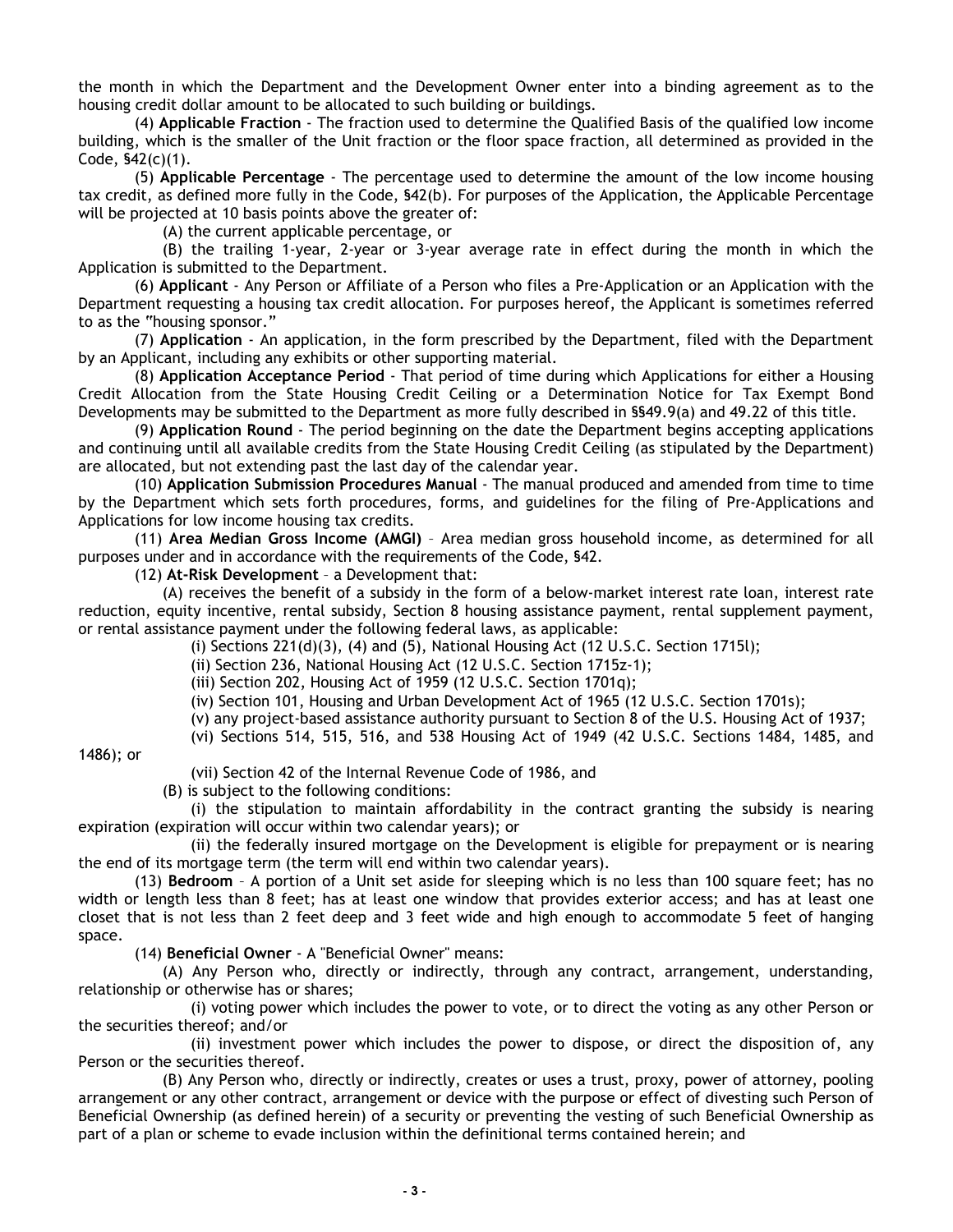(C) Any Person who has the right to acquire Beneficial Ownership during the Compliance Period, including but not limited to any right to acquire any such Beneficial Ownership:

(i) through the exercise of any option, warrant or right,

(ii) through the conversion of a security,

(iii) pursuant to the power to revoke a trust, discretionary account or similar arrangement, or

(iv) pursuant to the automatic termination of a trust, discretionary account, or similar

arrangement.

(D) Provided, however, that any Person who acquires a security or power specified in clauses (i), (ii) or (iii) of subparagraph (C) of this paragraph, with the purpose or effect of changing or influencing the control of any other Person, or in connection with or as a participant in any transaction having such purpose or effect, immediately upon such acquisition is deemed to be the Beneficial Owner of the securities which may be acquired through the exercise or conversion of such security or power. Any securities not outstanding which are subject to options, warrants, rights or conversion privileges as deemed to be outstanding for the purpose of computing the percentage of outstanding securities of the class owned by such Person but are not deemed to be outstanding for the purpose of computing the percentage of the class by any other Person.

(15) **Board** - The governing Board of Directors of the Department.

(16) **Carryover Allocation** - An allocation of current year tax credit authority by the Department pursuant to the provisions of the Code, §42(h)(1)(E) and Treasury Regulations, §1.42-6.

(17) **Carryover Allocation Document** - A document issued by the Department to a Development Owner pursuant to §49.14 of this title.

(18) **Carryover Allocation Procedures Manual** - The manual produced and amended from time to time by the Department which sets forth procedures, forms, and guidelines for filing Carryover Allocation requests.

(19) **Code** - The Internal Revenue Code of 1986, as amended from time to time, together with any applicable regulations, rules, rulings, revenue procedures, information statements or other official pronouncements issued thereunder by the United States Department of the Treasury or the Internal Revenue Service.

(20) **Colonia** – A geographic area located in a county some part of which is within 150 miles of the international border of this state and that:

(A) has a majority population composed of individuals and families of low income and very low income, based on the federal Office of Management and Budget poverty index, and meets the qualifications of an economically distressed area under §17.921, Water Code; or

(B) has the physical and economic characteristics of a colonia, as determined by the Department.

(21) **Commitment Notice** - A notice issued by the Department to a Development Owner pursuant to §49.13 of this title and also referred to as the "commitment."

(22) **Compliance Period** - With respect to a building, the period of 15 taxable years, beginning with the first taxable year of the Credit Period pursuant to the Code, §42(i)(1).

(23) **Control** - (including the terms "controlling," "controlled by", and/or "under common control with") the possession, directly or indirectly, of the power to direct or cause the direction of the management and policies of any Person, whether through the ownership of voting securities, by contract or otherwise, including specifically ownership of more than 50% of the General Partner interest in a limited partnership, or designation as a managing General Partner or the managing member of a limited liability company.

(24) **Cost Certification Procedures Manual** - The manual produced and amended from time to time by the Department which sets forth procedures, forms, and guidelines for filing requests for IRS Form(s) 8609 for Developments placed in service under the Low Income Housing Tax Credit Program.

(25) **Credit Period** - With respect to a building within a Development, the period of ten taxable years beginning with the taxable year the building is placed in service or, at the election of the Development Owner, the succeeding taxable year, as more fully defined in the Code, §42(f)(1).

(26) **Department** – The Texas Department of Housing and Community Affairs, an agency of the State of Texas, established at Chapter 2306, Texas Government Code.

(27) **Determination Notice** - A notice issued by the Department to the Owner of a Tax Exempt Bond Development which states that the Development may be eligible to claim low income housing tax credits without receiving an allocation of credits from the State Housing Credit Ceiling because it satisfies the requirements of this QAP; sets forth conditions which must be met by the Development before the Department will issue the IRS Form(s) 8609 to the Development Owner; and specifies the amount of tax credits necessary for the financial feasibility of the Development and its viability as a qualified low income housing Development throughout the Credit Period.

(28) **Development** – A proposed qualified low income housing Development, for new construction or rehabilitation, for purposes of the Code, §42(g), that consists of one or more buildings containing multiple Units,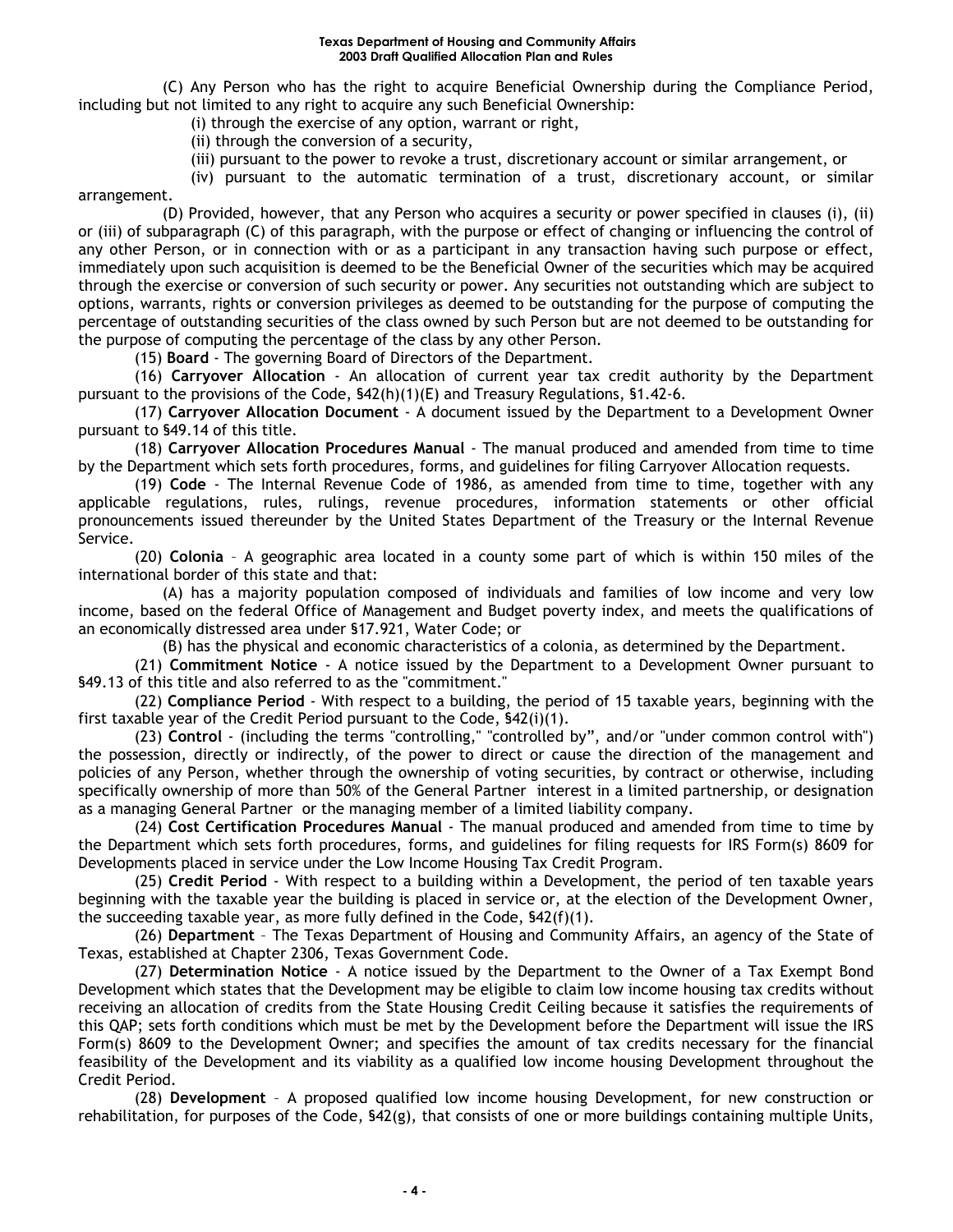and that, if the Development shall consist of multiple buildings, is financed under a common plan and is owned by the same Person for federal tax purposes, and the buildings of which are either:

(A) located on a single site or contiguous site; or

(B) located on scattered sites and contain only rent-restricted units.

(29) **Development Consultant** - Any Person (with or without ownership interest in the Development) who provides professional services relating to the filing of an Application, Carryover Allocation Document, and/or cost certification documents.

(30) **Development Owner** – Any Person or Affiliate of a Person who owns or proposes a Development or expects to acquire control of a Development under a purchase contract approved by the Department.

(31) **Development Team** - All Persons or Affiliates thereof which play(s) a material role in the development, construction, rehabilitation, management and/or continuing operation of the subject Property, which will include any consultant(s) hired by the Applicant for the purpose of the filing of an Application for low income housing tax credits with the Department.

(32) **Economically Distressed Area** – Consistent with §17.921 of Texas Water Code, an area in which:

(A) water supply or sewer services are inadequate to meet minimal needs of residential users as defined by board rules;

(B) financial resources are inadequate to provide water supply or sewer services that will satisfy those needs; and

(C) an established residential subdivision was located on June 1, 1989, as determined by the board.

(33) **Eligible Basis** - With respect to a building within a Development, the building's Eligible Basis as defined in the Code, §42(d).

(34) **Executive Award and Review Advisory Committee** ("The Committee") – A Departmental committee that will make funding and commitment recommendations to the Board based upon the evaluation of an Application in accordance with the housing priorities as set forth in Chapter 2306 of the Texas Government Code, and as set forth herein, and the ability of an Applicant to meet those priorities.

(35) **Extended Low Income Housing Commitment** - An agreement between the Department, the Development Owner and all successors in interest to the Development Owner concerning the extended low income housing use of buildings within the Development throughout the extended use period as provided in the Code, §42(h)(6). The Extended Low Income Housing Commitment with respect to a Development is expressed in the LURA applicable to the Development.

(36) **General Contractor** - One who contracts for the construction, or rehabilitation of an entire building or Development, rather than a portion of the work. The General Contractor hires subcontractors, such as plumbing contractors, electrical contractors, etc., coordinates all work, and is responsible for payment to the said subcontractors. This party may also be referred to as the "contractor."

(37) **General Developments** - Any Development which is not a Qualified Nonprofit Development or is not under consideration in the Rural, At-Risk Development or Elderly set-asides as such terms are defined by the Department.

(38) **General Partner** – The partner, or collective of partners, which has general liability for the partnership during the construction and lease-up period. In addition, unless the context shall clearly indicate to the contrary, if the entity in question is a limited liability company, the term "General Partner" shall also mean the managing member or other party with management responsibility for the limited liability company.

(39) **General Pool** - The pool of credits that have been returned or recovered from prior years' allocations or the current year's Commitment Notices after the Board has made its initial commitment of the current year's available credit ceiling. General pool credits will be used to fund Applications on the waiting list without regard to set-aside except for the 10% Nonprofit Set-Aside allocation required under §42(h)(5) of the Code.

(40) **Governmental Entity** - Includes federal or state agencies, departments, boards, bureaus, commissions, authorities, and political subdivisions, special districts and other similar entities.

(41) **Historic Development** – A residential Development that has received a historic property designation by a federal, state or local government entity.

(42) **Historically Underutilized Businesses (HUB)** – Any entity defined as an historically underutilized business with its principal place of business in the State of Texas in accordance with Chapter 2161, Texas Government Code.

(43) **Housing Credit Agency** - A Governmental Entity charged with the responsibility of allocating low income housing tax credits pursuant to the Code, §42. For the purposes of this title, the Department is the sole "Housing Credit Agency" of the State of Texas.

(44) **Housing Credit Allocation** - An allocation by the Department to a Development Owner of low income housing tax credit in accordance with §49.17 of this title.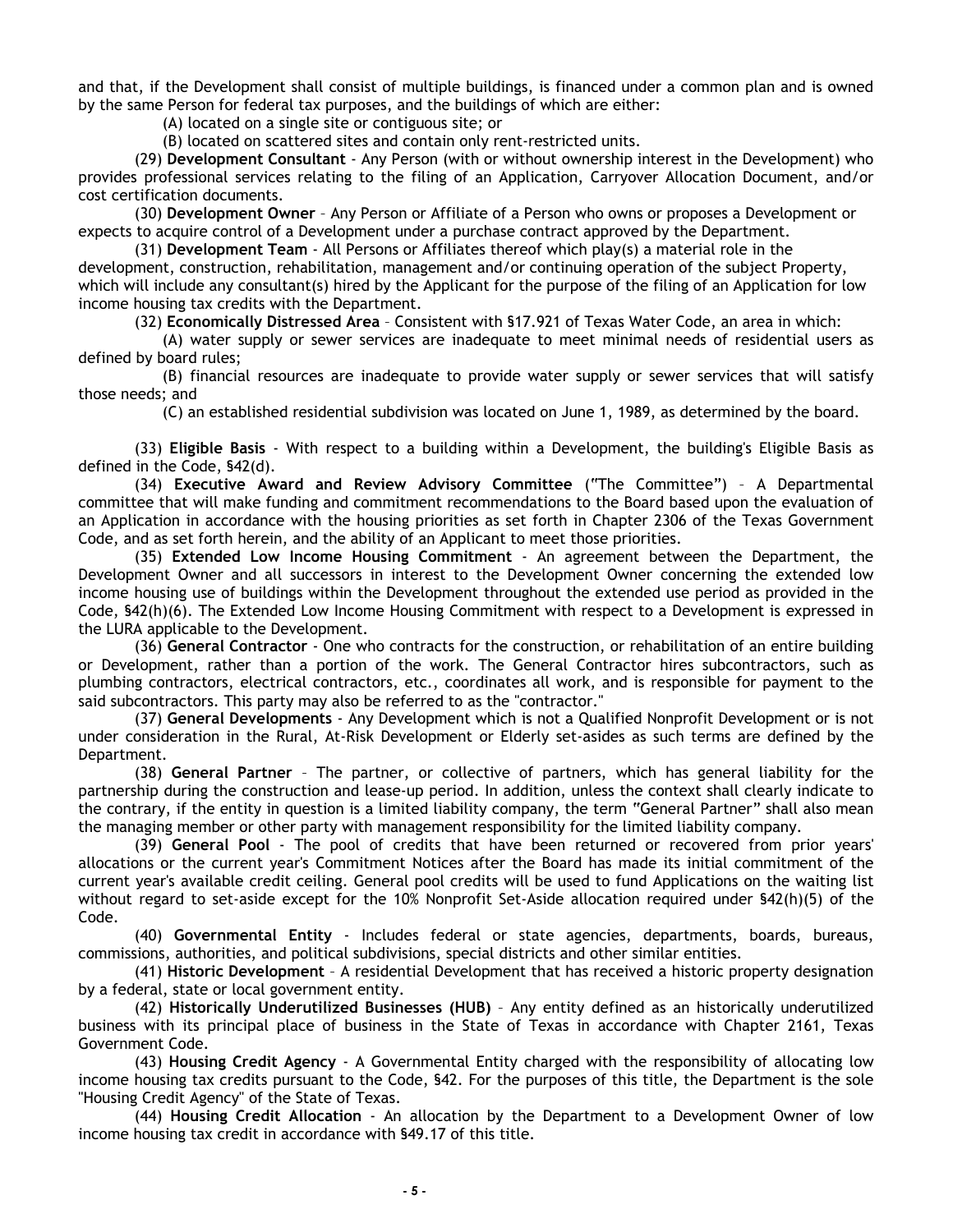(45) **Housing Credit Allocation Amount** - With respect to a Development or a building within a Development, that amount the Department determines to be necessary for the financial feasibility of the Development and its viability as a qualified low income housing Development throughout the Compliance Period and allocates to the Development.

(46) **Housing Tax Credit** ("tax credits") – A tax credit allocated, or for which a Development may qualify, under the low income housing tax credit program, pursuant to the Code, §42.

(47) **HUD** - The United States Department of Housing and Urban Development, or its successor.

(48) **Ineligible Building Types** - Those buildings or facilities which are ineligible, pursuant to this QAP, for funding under the tax credit program as follows:

(A) Hospitals, nursing homes, trailer parks and dormitories (or other buildings that will be predominantly occupied by Students) or other facilities which are usually classified as transient housing (other than certain specific types of transitional housing for the homeless and single room occupancy units, as provided in the Code, §§42(i)(3)(B)(iii) and (iv) are not eligible. However, structures formerly used as hospitals, nursing homes or dormitories are eligible for credits if the Development involves the conversion of the building to a nontransient multifamily residential development.

(B) Any Qualified Elderly Development of two stories or more that does not include elevator service for any Units or living space above the first floor.

(C) Any Development with building(s) with four or more stories that does not include an elevator.

(D) Any Development having any Units with four or more bedrooms.

(49) **IRS** - The Internal Revenue Service, or its successor.

(50) **Land Use Restriction Agreement** (LURA) - An agreement between the Department and the Development Owner which is binding upon the Development Owner's successors in interest, that encumbers the Development with respect to the requirements of this title and the requirements of the Code, §42.

(51)**Material Deficiencies** - Deficiencies that are not eligible to be remedied pursuant to paragraph (1) of this subsection. Deficiencies caused by the omission of Threshold Criteria documentation specifically required by §49.9(e) of this title shall automatically be considered Material Deficiencies and shall be cause for termination.

(52) **Material Non-Compliance** - A property located within the state of Texas will be classified by the Department as being in material non-compliance status if the non-compliance score for such property is equal to or exceeds 30 points in accordance with the provisions of §49.5(b)(6) of this title and under the methodology and point system set forth in §49.19 of this title. A property located outside the state of Texas will be classified by the Department as being in Material Non-compliance status if the non-compliance score for such property is equal to or exceeds 30 points in accordance with the provisions of §49.5(b)(7) of this title and under the methodology and point system set forth in §49.19 of this title.

(53) **Minority Owned Business** - A business entity at least 51% of which is owned by members of a minority group or, in the case of a corporation, at least 51% of the shares of which are owned by members of a minority group, and that is managed and controlled by members of a minority group in its daily operations. Minority group includes women, African Americans, American Indians, Asian Americans, and Mexican Americans and other Americans of Hispanic origin.

(54) **Office of Rural Community Affairs** (ORCA) – The state agency designated by the legislature as primarily responsible for rural area development in the state.

(55) **Person** - Means, without limitation, any natural person, corporation, partnership, limited partnership, joint venture, limited liability company, trust, estate, association, cooperative, government, political subdivision, agency or instrumentality or other organization of any nature whatsoever and shall include any group of Persons acting in concert toward a common goal.

(56) **Persons with Disabilities** - A person who:

(A) has a physical, mental or emotional impairment that:

(i) is expected to be of a long, continued and indefinite duration,

(ii) substantially impedes his or her ability to live independently, and

(iii) is of such a nature that the ability could be improved by more suitable housing conditions, or

(B) has a developmental disability, as defined in Section 102(7) of the Developmental Disabilities Assistance and Bill of Rights Act (42 U.S.C. 6001-6007).

(57) **Pre-Application** – A preliminary application, in a form prescribed by the Department, filed with the Department by an Applicant prior to submission of the Application, including any required exhibits or other supporting material, as more fully described in §49.8 of this title.

(58) **Pre-Application Acceptance Period** - That period of time during which Pre-Applications for a Housing Credit Allocation from the State Housing Credit Ceiling may be submitted to the Department.

(59) **Prison Community** – A city or town which is located outside of a Metropolitan Statistical Area (MSA) or Primary Metropolitan Statistical Area (PMSA) and was awarded a state prison.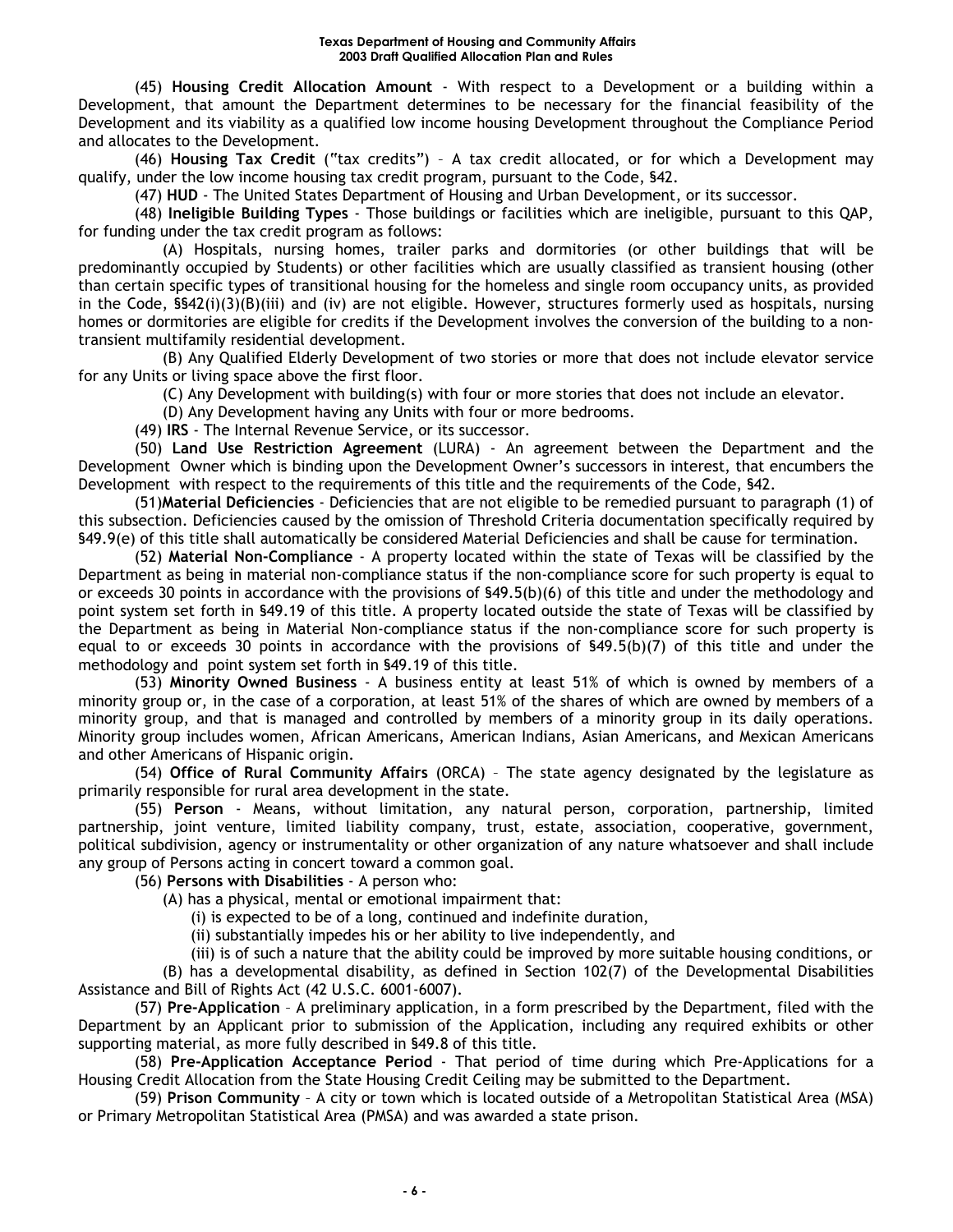(60) **Property** - The real estate and all improvements thereon which are the subject of the Application (including all items of personal property affixed or related thereto), whether currently existing or proposed to be built thereon in connection with the Application.

(61) **Qualified Allocation Plan** (QAP) – A plan adopted by the Board, and approved by the Governor, under this title, and as provided in the Code, § 42(m)(1) (specifically including preference for Developments located in Qualified Census Tracts and the development of which contributes to a concerted community revitalization plan) and as further provided in §§49.1 through 49.24 of this title, that:

(A) provides the threshold and scoring, and underwriting process based on housing priorities of the department that are appropriate to local conditions;

(B) gives preference in housing tax credit allocations to Developments that, as compared to other Developments:

(i) when practicable and feasible based on available funding sources, serve the lowest income tenants; and

(ii) are affordable to qualified tenants for the longest economically feasible period.

(C) provides a procedure for the Department, the Department's agent, or another private contractor of the Department to use in monitoring compliance with the Qualified Allocation Plan.

(62) **Qualified Basis** - With respect to a building within a Development, the building's Eligible Basis multiplied by the Applicable Fraction, within the meaning of the Code,  $\frac{542(c)(1)}{2}$ .

(63) **Qualified Census Tract** - Any census tract which is so designated by the Secretary of HUD in accordance with §42(d)(5)(C)(ii).

(64) **Qualified Elderly Development** – A Development which meets the requirements of the federal Fair Housing Act and:

(A) is intended for, and solely occupied by, Persons 62 years of age or older; or

(B) is intended and operated for occupancy by at least one person 55 years of age or older per Unit, where at least 80% of the total housing Units are occupied by at least one person who is 55 years of age or older; and where the Development Owner publishes and adheres to policies and procedures which demonstrate an intent by the owner and manager to provide housing for persons 55 years of age or older.

(65) **Qualified Market Analyst** - A real estate appraiser certified or licensed by the Texas Appraiser or Licensing and Certification Board or a real estate consultant or other professional currently active in the subject property's market area who demonstrates competency, expertise, and the ability to render a high quality written report. The individual's experience and educational background will provide the general basis for determining competency as a Market Analyst. Such determination will be at the sole discretion of the Department. The Qualified Market Analyst must be a Third Party.

(66) **Qualified Nonprofit Organization** - An organization that is described in the Code, §501(c)(3) or (4), as these cited provisions may be amended from time to time, that is exempt from federal income taxation under the Code, §501(a), that is not Affiliated with or Controlled by a for profit organization, and includes as one of its exempt purposes the fostering of low income housing within the meaning of the Code, §42(h)(5)(C). A Qualified Nonprofit Organization may select to compete in one or more of the set-asides, including, but not limited to, the nonprofit set-aside, the rural developments set-aside, the At-Risk Developments set-aside and the general setaside.

(67) **Qualified Nonprofit Development** - A Development in which a Qualified Nonprofit Organization (directly or through a partnership or wholly-owned subsidiary) holds a controlling interest, materially participates (within the meaning of the Code, §469(h), as may be amended from time to time) in its development and operation throughout the Compliance Period, and otherwise meets the requirements of the Code, §42(h)(5).

(68) **Reference Manual** - That certain manual, and any amendments thereto, produced by the Department which sets forth reference material pertaining to the Low Income Housing Tax Credit Program.

(69) **Related Party** – As defined,

(A) The following individuals or entities:

(i) the brothers, sisters, spouse, ancestors, and descendants of a person within the third degree of consanguinity, as determined by Chapter 573 of the Texas Government Code;

(ii) a person and a corporation, if the person owns more than 50 percent of the outstanding stock of the corporation;

(iii) two or more corporations that are connected through stock ownership with a common parent possessing more than 50 percent of:

(I) the total combined voting power of all classes of stock of each of the corporations that

(II) the total value of shares of all classes of stock of each of the corporations; or

can vote;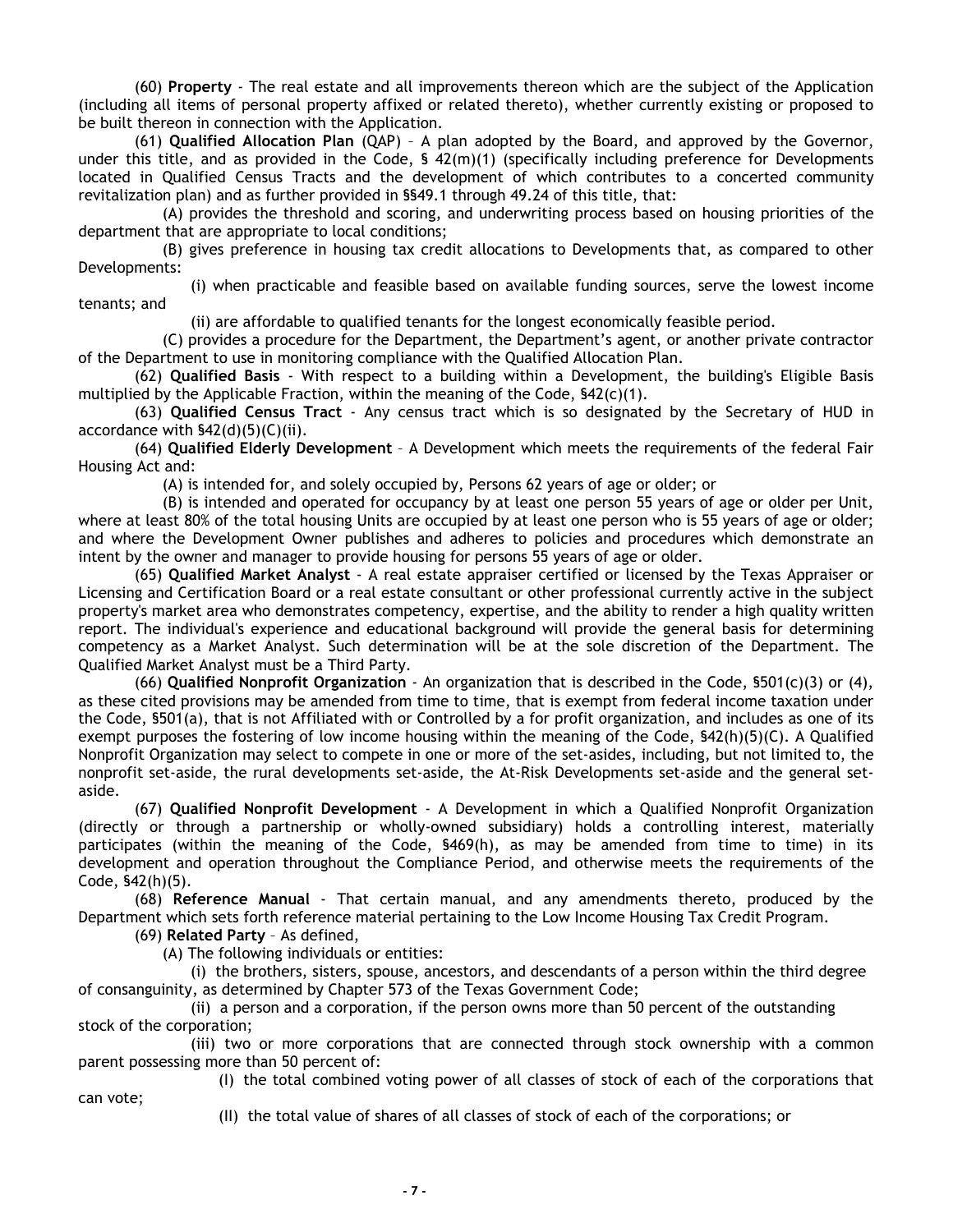(III) the total value of shares of all classes of stock of at least one of the corporations, excluding, in computing that voting power or value, stock owned directly by the other corporation;

(iv) a grantor and fiduciary of any trust;

(v) a fiduciary of one trust and a fiduciary of another trust, if the same person is a grantor of both trusts;

(vi) a fiduciary of a trust and a beneficiary of the trust;

(vii) a fiduciary of a trust and a corporation if more than 50 percent of the outstanding stock of the corporation is owned by or for:

(I) the trust; or

(II) a person who is a grantor of the trust;

(viii) a person or organization and an organization that is tax-exempt under the Code, §501(a), and that is controlled by that person or the person's family members or by that organization;

(ix) a corporation and a partnership or joint venture if the same persons own more than:

(I) 50 percent of the outstanding stock of the corporation; and

(II) 50 percent of the capital interest or the profits' interest in the partnership or joint

venture;

seq.), or

(x) an S corporation and another S corporation if the same persons own more than 50 percent of the outstanding stock of each corporation;

(xi) an S corporation and a C corporation if the same persons own more than 50 percent of the outstanding stock of each corporation;

(xii) a partnership and a person or organization owning more than 50 percent of the capital interest or the profits' interest in that partnership; or

(xiii) two partnerships, if the same person or organization owns more than 50 percent of the capital interests or profits' interests.

(B) As a note to Applicants, nothing in this definition is intended to constitute the Department's determination as to what relationship might cause entities to be considered "related" for various purposes under the Code.

(70) **Rules** - The Department's low income housing tax credit Rules as presented in this title.

(71) **Rural Area** – An area that is located:

(A) outside the boundaries of a primary metropolitan statistical area or a metropolitan statistical area;

(B) within the boundaries of a primary metropolitan statistical area or a metropolitan statistical area, if the statistical area has a population of 20,000 or less and does not share a boundary with an urban area; or

(C) in an area that is eligible for new construction or rehabilitation funding by TX-USDA-RHS.

(72) **Rural Development** - A Development located within a Rural Area and for which the Applicant applies for tax credits under the Rural Set Aside.

(73) **Selection Criteria** - Criteria used to determine housing priorities of the State under the Low Income Housing Tax Credit Program as specifically defined in §49.9(f) of this title.

(74) **Set Aside** – A reservation of a portion of the available Housing Tax Credits to provide financial support for specific types of housing or geographic locations or serve specific types of Applicants on a priority basis as permitted by the Qualified Allocation Plan.

(75) **State Housing Credit Ceiling** - The limitation imposed by the Code, §42(h), on the aggregate amount of housing credit allocations that may be made by the Department during any calendar year, as determined from time to time by the Department in accordance with the Code, §42(h)(3).

(76) **Student Eligibility** - Per the Code, §42(I)(3)(D), "A unit shall not fail to be treated as a low-income unit merely because it is occupied:

(A) by an individual who is:

(i) a student and receiving assistance under title IV of the Social Security Act (42 U.S.C. §§ 601 et

(ii) enrolled in a job training program receiving assistance under the Job Training Partnership Act (29 USCS §§ 1501 et seq., generally; for full classification, consult USCS Tables volumes) or under other similar Federal, State, or local laws, or

(B) entirely by full-time students if such students are:

(i) single parents and their children and such parents and children are not dependents (as defined in section 152) of another individual, or

(ii) married and file a joint return."

(77) **Tax Exempt Bond Development** - A Development which receives a portion of its financing from the proceeds of tax exempt bonds which are subject to the state volume cap as described in the Code, §42(h)(4)(B),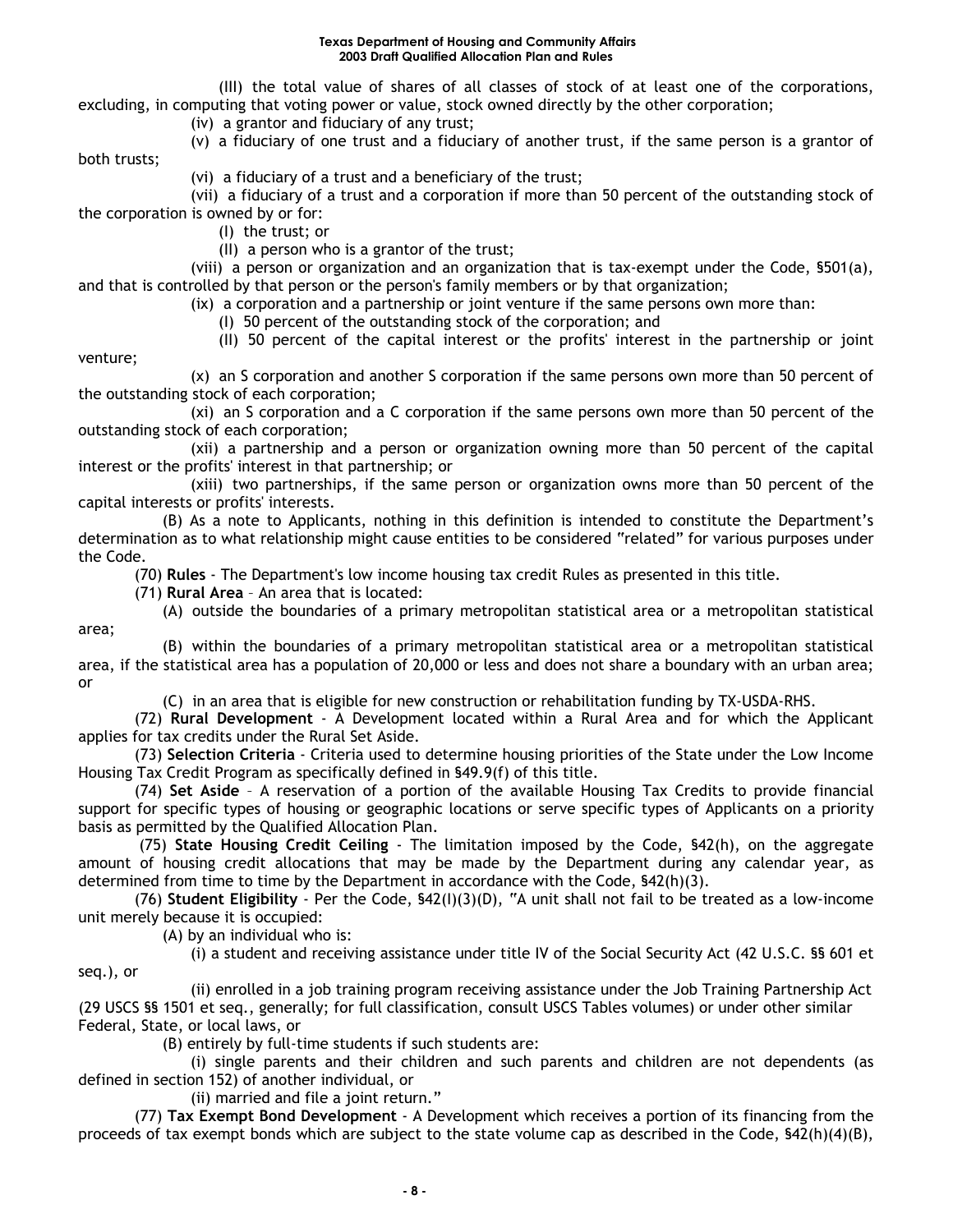such that the Development does not receive an allocation of tax credit authority from the State Housing Credit Ceiling.

(78) **Third Party** – a Person who is not an Affiliate, Related Party or Beneficial Owner of the Applicant, General Partner, developer or Person(s) receiving a portion of the developer fee or contractor fee.

(79) **Threshold Criteria** - Criteria used to determine whether the Development satisfies the minimum level of acceptability for consideration as specifically defined in §49.9(e) of this title.

(80) **Total Housing Development Cost** - The total of all costs incurred or to be incurred by the Development Owner in acquiring, constructing, rehabilitating and financing a Development, as determined by the Department based on the information contained in the Applicant's Application. Such costs include reserves and any expenses attributable to commercial areas. Costs associated with the sale or use of tax credits to raise equity capital shall also be included in the Total Housing Development Cost. Such costs include but are not limited to syndication and partnership organization costs and fees, filing fees, broker commissions, related attorney and accounting fees, appraisal, engineering, and the environmental site assessment.

(81) **TX-USDA-RHS** - The Rural Housing Services (RHS) of the United States Department of Agriculture (USDA) serving the State of Texas (formerly known as TxFmHA) or its successor.

(82) **Unit** - Any residential rental unit in a Development consisting of an accommodation including a single room used as an accommodation on a non-transient basis, that contains separate and complete physical facilities and fixtures for living, sleeping, eating, cooking and sanitation.

#### **§49.4. State Housing Credit Ceiling.**

The Department shall determine the State Housing Credit Ceiling for each calendar year as provided in the Code, §42(h)(3)(C), using such information and guidance as may be made available by the Internal Revenue Service. The Department shall publish each such determination in the Texas Register within 30 days after the receipt of such information as is required for the purpose from the Internal Revenue Service. The aggregate amount of commitments of Housing Credit Allocations made by the Department during any calendar year shall not exceed the State Housing Credit Ceiling for such year as provided in the Code, §42. Housing Credit Allocations made to Tax Exempt Bond Developments are not included in the State Housing Credit Ceiling.

#### **§49.5. Ineligibility, Disqualification and Debarment, Applicant Standards, Representation by Former Board Member or Other Person.**

(a) **Ineligibility.** An Application will be ineligible if:

(1) A member of the Development Team has been or is barred, suspended, or terminated from procurement in a state or federal program or listed in the List of Parties Excluded from Federal Procurement or Non-Procurement Programs; or,

(2) A member of the Development Team has been or is convicted of, under indictment for, or on probation for a state or federal crime involving fraud, bribery, theft, misrepresentations of material facts, misappropriation of funds, or other similar criminal offenses; or,

(3) A member of the Development Team has been or is subject to enforcement action under state or federal securities law, or is the subject of an enforcement proceeding with any Governmental Entity unless such action has been concluded and no adverse action or finding (or entry into a consent order) has been taken with respect to such member.

(4) A member of the Development Team with any past due audits has not submitted those past due audits to the Department in a satisfactory format on or before the close of the Application Acceptance Period. A Person is not eligible to receive a commitment of credits from the Department if any audit finding or questioned or disallowed cost is unresolved as of the date the Board meets to review the recommendations of Department staff regarding Applications.

(b) **Disqualification and Debarment.** Additionally, the Department will disqualify, and may disbar, an Application if it is determined by the Department that those issues identified in paragraphs (1) through (10) of this subsection exist. A person debarred by the Department from participation in the program may appeal the person's debarment to the Board. The Department shall debar a person for the longer of, one year from the date of debarment, or until the violation causing the debarment has been remedied.

(1) fraudulent information, knowingly false documentation or other material misrepresentation has been provided in the Application or other information submitted to the Department. The aforementioned policy will apply at any stage of the evaluation or approval process; or,

(2) at the time of application or at any time during the two-year period preceding the date the application round begins, the Applicant or a Related Party is or has been:

(A) a member of the Board; or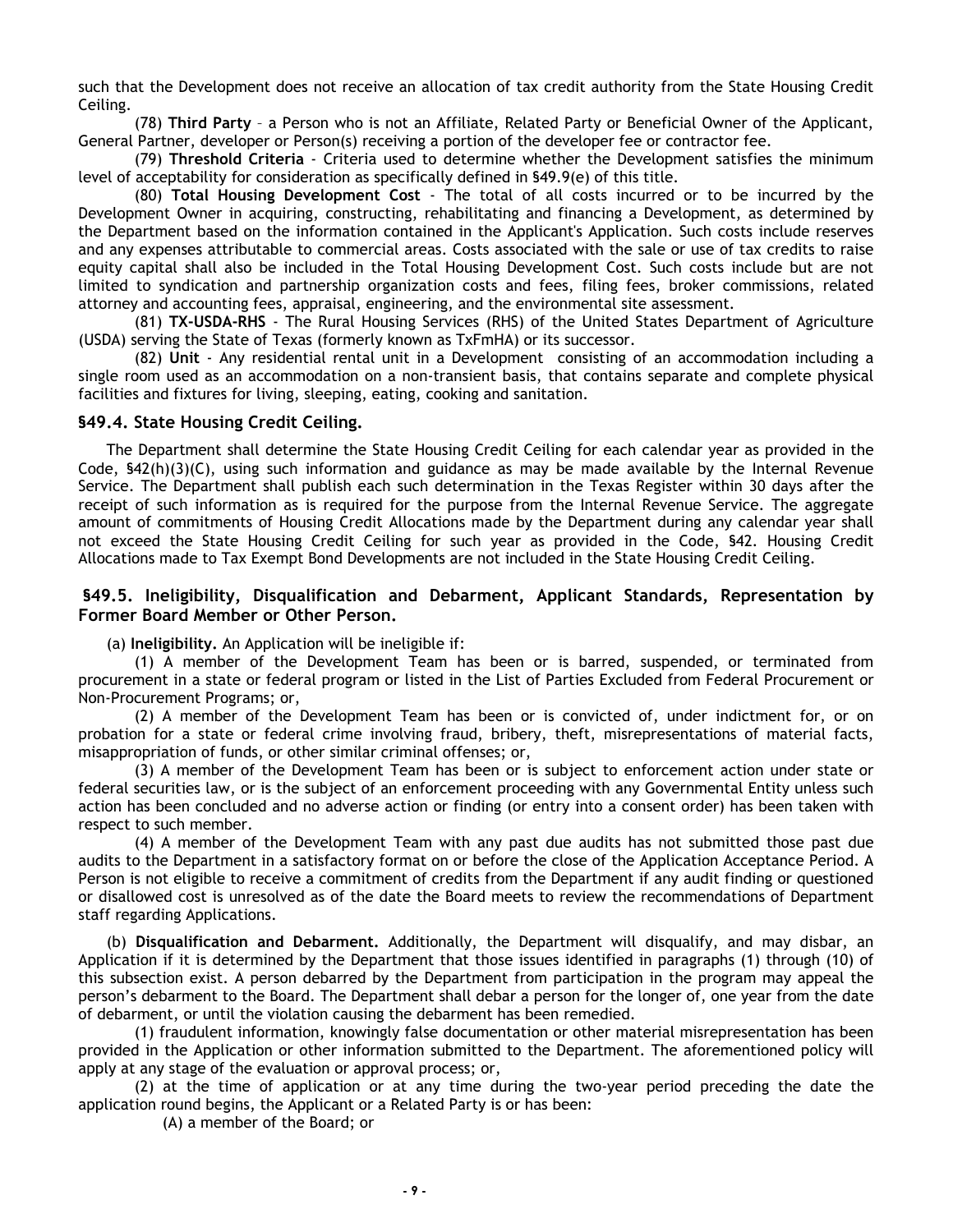(B) the executive director, a deputy director, the director of housing programs, the director of compliance, the director of underwriting, or the Low Income Housing Tax Credit Program manager employed by the Department.

(3) the Applicant or any Person, General Partner , general contractor and their respective principals or Affiliates active in the ownership or control of other low income housing tax credit property in the state of Texas who received a commitment of tax credits in the 2001 or 2002 Application Round but did not close the construction loan, or meet the deadlines for the commencement of substantial construction as required under the Carryover Allocation (including any extension period granted by the Board) except for instances where an extension has been approved by the Board.

(4) the Applicant proposes to replace in less than 15 years any private activity bond financing of the Development described by the Application, unless:

(A) the applicant proposes to maintain for a period of 30 years or more 100 percent of the Development units supported by low income housing tax credits as rent-restricted and exclusively for occupancy by individuals and families earning not more than 50 percent of the area median income, adjusted for family size; and

(B) at least one-third of all the units in the Development are public housing units or Section 8 Development-based units; or,

(5) the Applicant or any Person, General Partner , general contractor and their respective principals or Affiliates active in the ownership or control of other low income housing tax credit property has failed to place in service buildings or removed from service buildings for which credits were allocated (either Carryover Allocation or issuance of 8609s). The Department may consider the facts and circumstances on a case-by-case basis, including whether the credits were returned prior to the expiration date for re-issuance of the credits, in its sole determination of Applicant eligibility; or,

(6) the Applicant or any Person, General Partner, general contractor or their respective principals or Affiliates active in the ownership or control of other low income rental housing property in the state of Texas funded by the Department is in Material Non-Compliance with the LURA (or any other document containing an Extended Low Income Housing Commitment) or the program rules in effect for such property on the date the Application Round closes or upon the date of filing Volume I of the Application for a Tax Exempt Bond Development. Any corrective action documentation affecting the Material Non-Compliance status score for Applicant's competing in the 2003 Application Round must be received by the Department no later than February 1, 2003. The Department may take into consideration the representations of the Applicant regarding compliance violations described in  $$49.7(e)(7)(C)$  and (D) of this title; however, the records of the Department are controlling; or,

(7) the Applicant or any Person, General Partner, General Contractor or their respective principals or Affiliates active in the ownership or control of other low income rental housing property outside of the state of Texas has incidence of non-compliance with the LURA or the program rules in effect for such tax credit property as reported on the Uniform Application Previous Participation Certification and/or as determined by the state regulatory authority for such state and such non-compliance is determined to be Material Non-Compliance by the Department using methodology as set forth in §49.19 of this title; or,

(8) the Applicant or any Person, General Partner, General Contractor and their respective principals or Affiliates active in the ownership or control of other low income housing tax credit properties in the state of Texas has failed to pay in full any fees billed by the Department, as further described in §49.21 of this title; or

(9) the Development is located on a site that has been determined to be "unacceptable" by the Department staff; or

(10) the Applicant or a Related Party, or any person who is active in the construction, rehabilitation, ownership, or control of the Development including a General Partner or general contractor and their respective principals or affiliates, or person employed as a lobbyist or in another capacity on behalf of the Development, communicates with any Board member or member of the Committee with respect to the Development during the period of time starting with the time an Application is submitted until the time the Board makes a final decision with respect to any approval of that Application, unless the communication takes place at any board meeting or public hearing held with respect to that Application.

(c) **Certain Applicant and Development Standards.** Notwithstanding any other provision of this section, the Department may not allocate tax credits to a Development proposed by an Applicant if the Department determines that:

(1) the housing development is not necessary to provide needed decent, safe, and sanitary housing at rentals or prices that individuals or families of low and very low income or families of moderate income can afford;

(2) the housing sponsor undertaking the proposed housing development will not supply well-planned and well-designed housing for individuals or families of low and very low income or families of moderate income;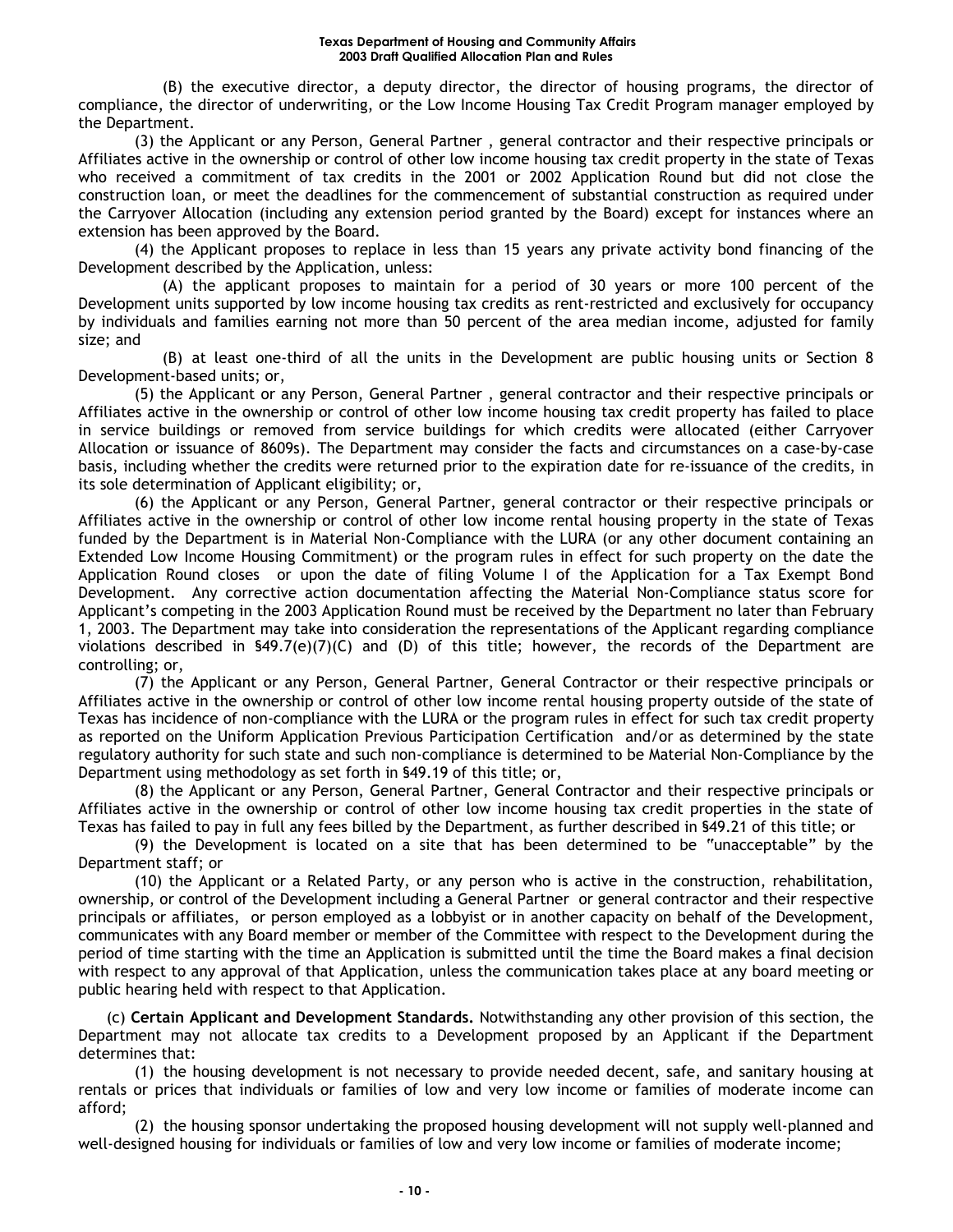(3) the housing sponsor is not financially responsible;

(4) the housing sponsor has, or will enter into a contract for the proposed housing development with, a Person that:

(A) is on the Department's debarred list, including any parts of that list that are derived from the debarred list of the United States Department of Housing and Urban Development;

(B) breached a contract with a public agency; or

(C) misrepresented to a subcontractor the extent to which the developer has benefited from contracts or financial assistance that has been awarded by a public agency, including the scope of the developer's participation in contracts with the agency and the amount of financial assistance awarded to the developer by the agency;

(5) the financing of the housing development is not a public purpose and will provide a public benefit; and

(6) the housing development will not be undertaken within the authority granted by this chapter to the housing finance division and the housing sponsor.

#### (d) **Representation by Former Board Member or Other Person.**

(1) A former board member or a former director, deputy director, director of housing programs, director of compliance, director of underwriting, or Low Income Housing Tax Credit Program Manager previously employed by the Department may not:

(A) for compensation, represent an Applicant for an allocation of tax credits or a Related Party of an Applicant before the second anniversary of the date that the Board member's, director's, or manager's service in office or employment with the Department ceases;

(B) represent any Applicant or a Related Party of an Applicant or receive compensation for services rendered on behalf of any Applicant or Related Party regarding the consideration of an Application in which the former board member, director, or manager participated during the period of service in office or employment with the Department, either through personal involvement or because the matter was within the scope of the board member's, director's, or manager's official responsibility; or for compensation, communicate directly with a member of the legislative branch to influence legislation on behalf of an Applicant or Related Party before the second anniversary of the date that the board member's, director's, or manager's service in office or employment with the Department ceases.

(2) A person commits an offense if the person violates this section. An offense under this section is a Class A misdemeanor.

#### **§49.6. Site and Development Restrictions: Floodplain, Ineligible Building Types, Scattered Site Limitations, Credit Amount, Limitations on the Size of Developments, Rehabilitation Costs.**

(a) **Floodplain.** No Development may have buildings, driveways or parking lots constructed within the 100 year floodplain as identified by the Federal Emergency Management Agency (FEMA) Flood Insurance Rate Maps. If no FEMA Flood Insurance Rate Maps are available for the proposed Development, flood zone documentation must be provided from the local government with jurisdiction identifying the 100 year floodplain.

(b) **Ineligible Building Types**. Applications involving Ineligible Building Types as defined in §49.3(48) of this title will not be considered for allocation of tax credits under this QAP and the Rules.

(c) **Scattered Site Limitations.** Consistent with §49.3(28) of this title, a Development must be financed under a common plan, be owned by the same Person for federal tax purposes, and the buildings may be either located on a single site or contiguous site, or be located on scattered sites and contain only rent-restricted units.

(d) **Credit Amount.** The Department shall issue tax credits only in the amount needed for the financial feasibility and viability of a Development throughout the Compliance Period. The issuance of tax credits or the determination of any allocation amount in no way represents or purports to warrant the feasibility or viability of the Development by the Department, or that the Development will qualify for and be able to claim such credits. The Department will limit the allocation of tax credits to no more than \$1.2 million per Development. The allocation of tax credits shall also be limited to not more than \$1.6 million per Applicant, Related Party or entity receiving any portion of the developer fee, in a single Application round. Tax Exempt Bond Development Applications are not subject to these credit limitations, and Tax Exempt Bond Developments will not count towards the total limit on tax credits per Applicant. The limitation does not apply:

(1) to an entity which raises or provides equity for one or more Developments, solely with respect to its actions in raising or providing equity for such Developments (including syndication related activities as agent on behalf of investors);

(2) to the provision by an entity of "qualified commercial financing" within the meaning of the Code (without regard to the 80% limitation thereof);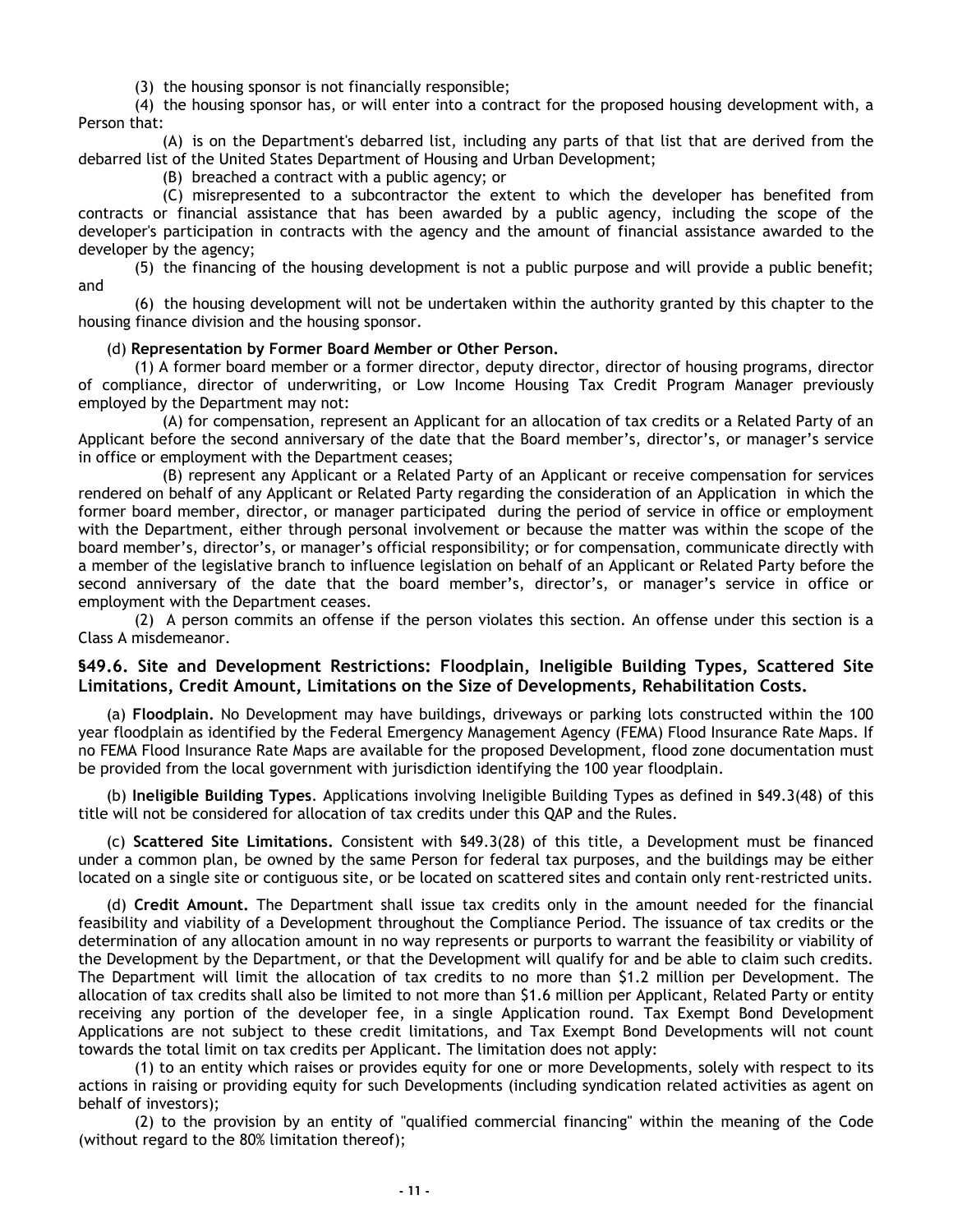(3) to a Qualified Nonprofit Organization or other not-for-profit entity, to the extent that the participation in a Development by such organization consists only of the provision of loan funds or grants; and (4) to a Development Consultant with respect to the provision of consulting services.

#### (e) **Limitations on the Size of Developments.**

(1) The minimum Development size will be 16 Units.

(2) Developments involving new construction, that are not Tax Exempt Bond Developments, will be limited to 250 Units. Tax Exempt Bond Developments will be limited to 280 Units. For the 2004 Application Round, Developments involving new construction, that are not Tax Exempt Bond Developments, will be limited to 200 Units. For Applicants competing in the 2004 Texas Bond Review Board Multifamily Lottery, Tax Exempt Bond Developments will be limited to 250 Units. These maximum Unit limitations also apply to those Developments which involve a combination of rehabilitation and new construction. Developments that consist solely of acquisition/rehabilitation or rehabilitation only may exceed the maximum unit restrictions. For those Developments which are a second phase or are otherwise adjacent to an existing tax credit Development unless such proposed Development is being constructed to replace previously existing affordable multifamily units on its site, the combined Unit total for the Developments may not exceed the maximum allowable Development size, unless the first phase has been completed and stabilized for at least six months.

(f) **Rehabilitation Costs.** Rehabilitation Developments must establish that the rehabilitation will substantially improve the condition of the housing and will involve at least \$6,000 per unit in direct hard costs.

# **§49.7. Regional Allocation Formula, Set-Asides, Redistribution of Credits.**

(a) **Regional Allocation Formula.** As required by §2306.111 of the Texas Government Code, the Department will use a regional distribution formula developed by the Department to distribute credits from the State Housing Credit Ceiling. The formula will be based on the need for housing assistance, and the availability of housing resources, and the Department will use the information contained in the Department's annual state low income housing plan and other appropriate data to develop the formula. This formula will establish targeted tax credit amounts for each of the state service regions. Each region's targeted tax credit amount will be published in the Texas Register and on the Department's web site concurrently with the publication of the QAP.

(b) **Set-Asides.** The regional credit distribution amounts are additionally subject to the factors presented in paragraphs (1) through (5) of this subsection. An Applicant may elect to compete in as many of the following setasides for which the proposed Development would qualify:

(1) At least 10% of the State Housing Credit Ceiling for each calendar year shall be allocated to Qualified Nonprofit Developments which meet the requirements of the Code, §42(h)(5). Qualified Nonprofit Organizations must have a controlling interest in the Qualified Nonprofit Development applying for this set-aside. If the organization's Application is filed on behalf of a limited partnership, the Qualified Nonprofit Organization must be the managing General Partner. If the organization's Application is filed on behalf of a limited liability company, the Qualified Nonprofit Organization must be the Managing Member.

(2) At least 15% of the State Housing Credit Ceiling for each calendar year shall be allocated to Developments which meet the Rural Development definition or are located in Prison Communities. Of this 15% allocation, 25% will be set-aside for Developments financed through TX-USDA-RHS. Developments financed through TX-USDA-RHS's 538 Guaranteed Rural Rental Housing Program will not be considered under the 25% portion. Should there not be sufficient qualified applications submitted for the TX-USDA-RHS set-aside, then the credits would revert to Developments that meet the Rural Development definition or are located in Prison Communities.

(3) At least 15% of the State Housing Credit Ceiling will be allocated to the At-Risk Development Set-Aside. Through this set-aside, the Department, to the extent possible, shall allocate credits to Applications involving the preservation of developments designated as At-Risk Developments as defined in §49.3(12) of this title and in both urban and rural communities in approximate proportion to the housing needs of each uniform state service region.

(4) At least 60% of the State Housing Credit Ceiling will be allocated to General Set-Aside.

(5) At least 15% of the State Housing Credit Ceiling for each calendar year shall be allocated to Qualified Elderly Developments.

(c) **Redistribution of Credits.** If any amount of housing tax credits remain after the initial commitment of housing tax credits among the regions and set-asides, the Department may redistribute the credits amongst the different regions and set asides depending on the quality of Applications submitted as evaluated under the factors described in §49.9(c) of this title and the level of demand exhibited in the regions during the Allocation Round. However as described in paragraph (1) of this subsection, no more than 90% of the State's Housing Credit Ceiling for the calendar year may go to Developments which are not Qualified Nonprofit Developments. If credits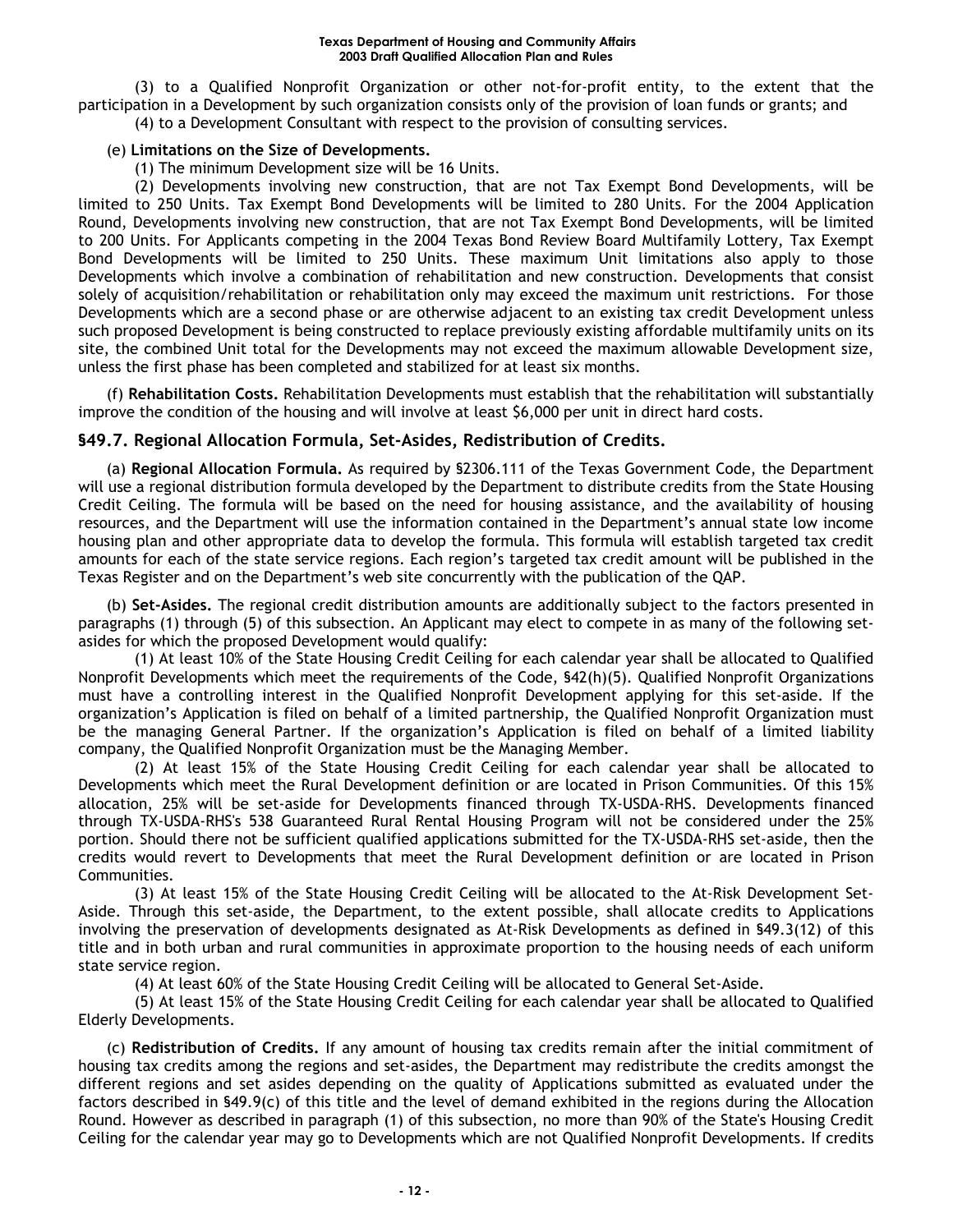will be transferred from a region which does not have enough qualified applications to meet its regional credit distribution amount, then those credits will be apportioned to the other regions based on the quality of the Applications.

#### **§49.8. Pre-Application: Submission, Evaluation Process, Threshold Criteria and Review, Results.**

(a) **Pre-Application Submission**. Any Applicant requesting a Housing Credit Allocation may submit a Pre-Application to the Department during the Pre-Application Acceptance Period along with the required Pre-Application Fee as described in §49.21 of this title. Only one Pre-Application may be submitted by an Applicant for each site under the Credit Ceiling. The Pre-Application submission is a voluntary process. While the Pre-Application Acceptance Period is open, Applicants may withdraw their Pre-Application and subsequently file a new Pre-Application along with the required Pre-Application Fee. The Department is authorized to request the Applicant to provide additional information it deems relevant to clarify information contained in the Pre-Application or to submit documentation for items it considers to be an Administrative Deficiency. The rejection of a Pre-Application shall not preclude an Applicant from submitting an Application with respect to a particular Development or site at the appropriate time.

(b) **Pre-Application Evaluation Process.** Eligible Pre-Applications will be evaluated for Pre-Application Threshold Criteria, and as requested, evaluated in regards to the Department's concentration policy. Applications that involve financing from TX-USDA-RHS, and Applications for the rehabilitation of TX-USDA-RHS properties that do not have new financing, are exempted from the Pre-Application Evaluation Process and are not eligible to receive points for submission of a Pre-Application. An Application that has not received confirmation from the state office of RHS of its financing from TX-USDA-RHS may qualify for Pre-Application points, but such points shall be withdrawn upon the Development's receipt of TX-USDA-RHS financing.

(c) **Pre-Application Threshold Criteria and Review**. Applicants submitting a Pre-Application will be required to submit information demonstrating their satisfaction of the Pre-Application Threshold Criteria. The Pre-Applications not meeting the Pre-Application Threshold Criteria will be terminated and the Applicant will receive a written notice to the effect that the Pre-Application Threshold Criteria have not been met. The Department shall not be responsible for the Applicant's failure to meet the Pre-Application Threshold Criteria and any failure of the Department's staff to notify the Applicant of such inability to satisfy the Pre-Application Threshold Criteria shall not confer upon the Applicant any rights to which it would not other wise be entitled. The Pre-Application Threshold Criteria include:

(1) Submission of a "Pre-Application Submission Form" and "Application Self-Scoring Form," and

(2) Evidence of site control as evidenced by the documentation required under  $$49.9(e)(6)(A)$  of this title.

(d) **Pre-Application Results**. Only Pre-Applications which have satisfied all of the Pre-Application Threshold Criteria requirements set forth in subsection (c) of this section, will be eligible for Pre-Application points. The order and scores of those Developments released on the Pre-Application Submission log do not represent a commitment on the part of the Department or the Board to allocate tax credits to any Development and the Department bears no liability for decisions made by Applicants based on the results of the Pre-Application Submission Log. Inclusion of a Development on the Pre-Application Submission Log does not ensure that an Applicant will receive points for a Pre-Application. To receive points an Applicant must meet the requirements of §49.9(f)(11) of this title.

# **§49.9. Application: Submission, Adherence to Obligations, Evaluation Process, Required Pre-Certification and Acknowledgement, Threshold Criteria, Selection Criteria, Evaluation Factors, Staff Recommendations.**

(a) **Application Submission.** Any Applicant requesting a Housing Credit Allocation or a Determination Notice must submit an Application, and the required Application fee as described in §49.21 of this title, to the Department during the Application Acceptance Period. A complete Application may be submitted at any time during the Application Acceptance Period, and is not limited to submission after the close of the Pre-Application Cycle. Only one Application may be submitted for a site during the Application Acceptance Period. While the Application Acceptance Period is open, Applicants may withdraw their Application and subsequently file a new Application along with a new required Application fee. The Department is authorized, but not required, to request the Applicant to provide additional information it deems relevant to clarify information contained in the Application or to submit documentation for items it considers to be an Administrative Deficiency, including both threshold and selection criteria documentation. An Applicant may not change or supplement an Application in any manner after the filing deadline, except as it relates to a direct request from the Department to remedy an Administrative Deficiency as further described in §49.3(1) of this title or to the amendment of an application after a commitment or allocation of tax credits as further described in §49.18 of this title.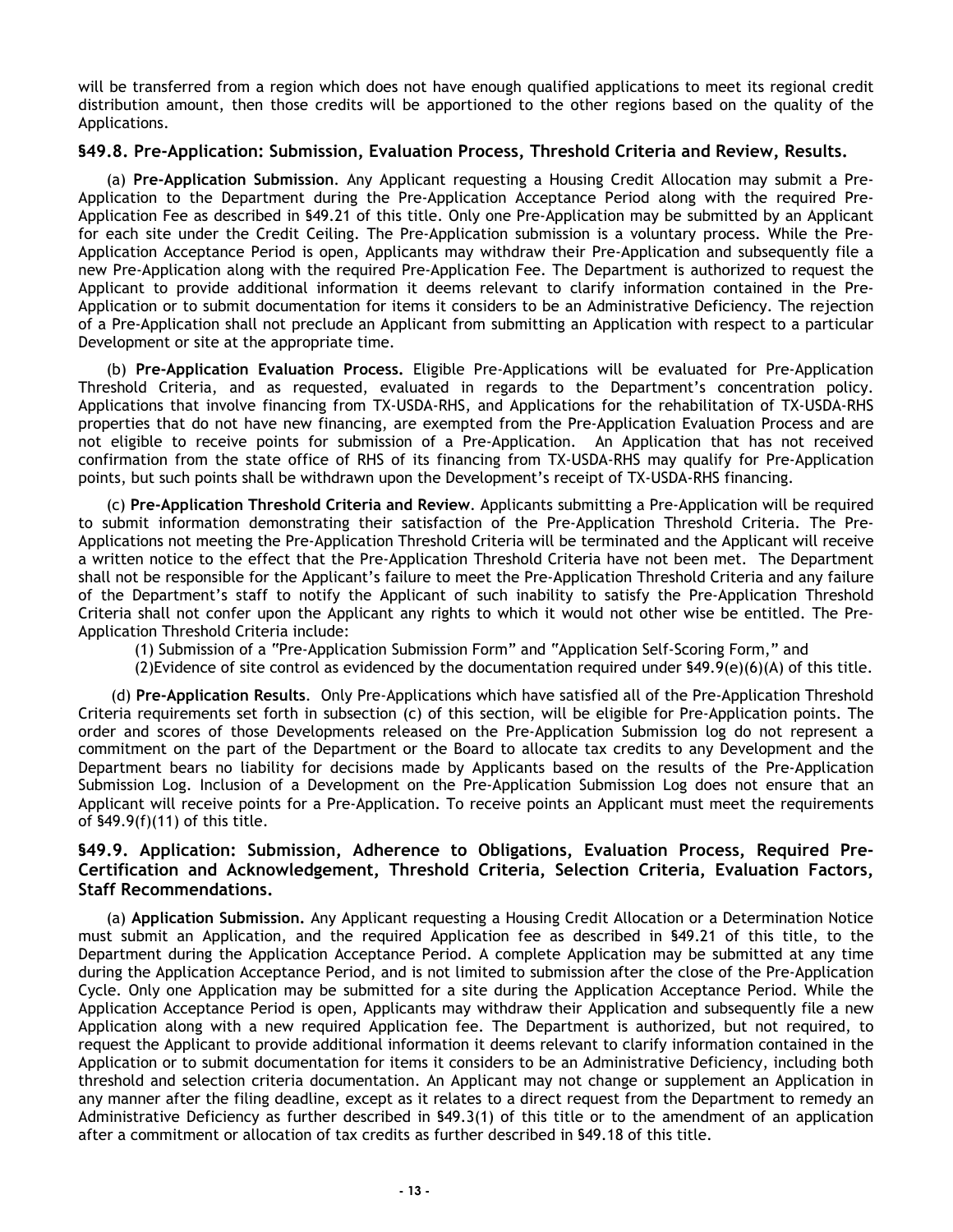(b) **Adherence to Obligations.** All representations, undertakings and commitments made by an Applicant in the application process for a Development, whether with respect to Threshold Criteria, Selection Criteria or otherwise, shall be deemed to be a condition to any Commitment Notice, Determination Notice, or Carryover Allocation for such Development, the violation of which shall be cause for cancellation of such Commitment Notice, Determination Notice, or Carryover Allocation by the Department, and if concerning the ongoing features or operation of the Development, shall be reflected in the LURA. All such representations are enforceable by the Department and the tenants of the Development, including enforcement by administrative penalties for failure to perform, in accordance with the LURA.

(c) **Evaluation Process.** Applications will be reviewed according to the process outlined in this subsection.

(1) Threshold Criteria Review. Applications will be initially evaluated against the Threshold Criteria. Applications not meeting Threshold Criteria will be terminated, unless the Department determines that the failure to meet the Threshold Criteria is the result of correctable deficiencies, in which event the Applicant shall be given an opportunity to correct such deficiencies. Applications not meeting Threshold Criteria will be rejected and the Applicant will be provided a written notice to the effect that the Threshold Criteria have not been met. The Department shall not be responsible for the Applicant's failure to meet the Threshold Criteria, and any failure of the Department's staff to notify the Applicant of such inability to satisfy the Threshold Criteria shall not confer upon the Applicant any rights to which it would not otherwise be entitled.

(2) Selection Criteria Review. For an Application to be considered under the Selection Criteria, the Applicant must demonstrate that the Development meets all of the Threshold Criteria requirements. Applications that satisfy the Threshold Criteria will then be scored and ranked according to the Selection Criteria listed in subsection (f) of this section. Where a particular scoring criterion involves multiple points, the Department will award points to the degree proportionate, in its determination, to which a proposed Development complied with that criterion. Applications not scored by the Department's staff shall be deemed to have the points allocated through self-scoring by the Applicants until actually scored. This shall apply only for ranking purposes.

(3) Subsequent Evaluation of Prioritized Applications. After the Application is scored under the Selection Criteria, the Department will assign, as herein described, Developments for review for financial feasibility by the Department's credit underwriting division. Assignments for financial feasibility will be determined by selecting the Applications with the highest scores in each Set-Aside statewide and then in each region. Based on Application rankings, the Department shall continue to underwrite Applications until the Department has processed enough Applications satisfying the Department's underwriting criteria to enable the allocation of all available housing tax credits according to regional allocation goals and Set Aside categories. To enable the Board to establish a Waiting List, the Department shall underwrite as many additional Applications as the Committee and Board consider necessary to ensure that all available housing tax credits are allocated within the period required by law.

(4) Underwriting Evaluation and Criteria. Underwriting of a Development will include a determination by the Department, pursuant to the Code, §42, that the amount of credits recommended for commitment to a Development is necessary for the financial feasibility of the Development and its long-term viability as a qualified low income housing property. In making this determination, the Department will use the Underwriting Rules and Guidelines, 10 TAC §1.32 of this title.

(A) The Department may have an outside third party perform the underwriting evaluation to the extent it determines appropriate. The expense of any third party underwriting evaluation shall be paid by the Applicant prior to the commencement of the aforementioned evaluation.

(B) The Department will reduce the Applicant's estimate of Developer's and/or Contractor fees in instances where these exceed the fee limits determined by the Department. In the instance where the Contractor is an Affiliate of the Development Owner and both parties are claiming fees, Contractor's overhead, profit, and general requirements, the Department shall be authorized to reduce the total fees estimated to a level that it determines to be reasonable under the circumstances. Further, the Department shall deny or reduce the amount of low income housing tax credits allocated with respect to any portion of costs which it deems excessive or unreasonable. The Department also may require bids or third party estimates in support of the costs proposed by any Applicant.

(5) Compliance Evaluation. After the Department has determined which Developments will be reviewed for financial feasibility, those same Developments will be reviewed for evaluation of the compliance status of all members of the ownership structure by the Department's compliance division, in accordance with §49.19 of this title.

(6) Site Evaluation. Site conditions shall be evaluated through a physical site inspection by the Department. Such inspection will evaluate the site based upon the criteria set forth in the Site Evaluation form provided in the Application and the inspector shall provide a written report of such site evaluation. The evaluations shall be based on the condition of the surrounding neighborhood, including appropriate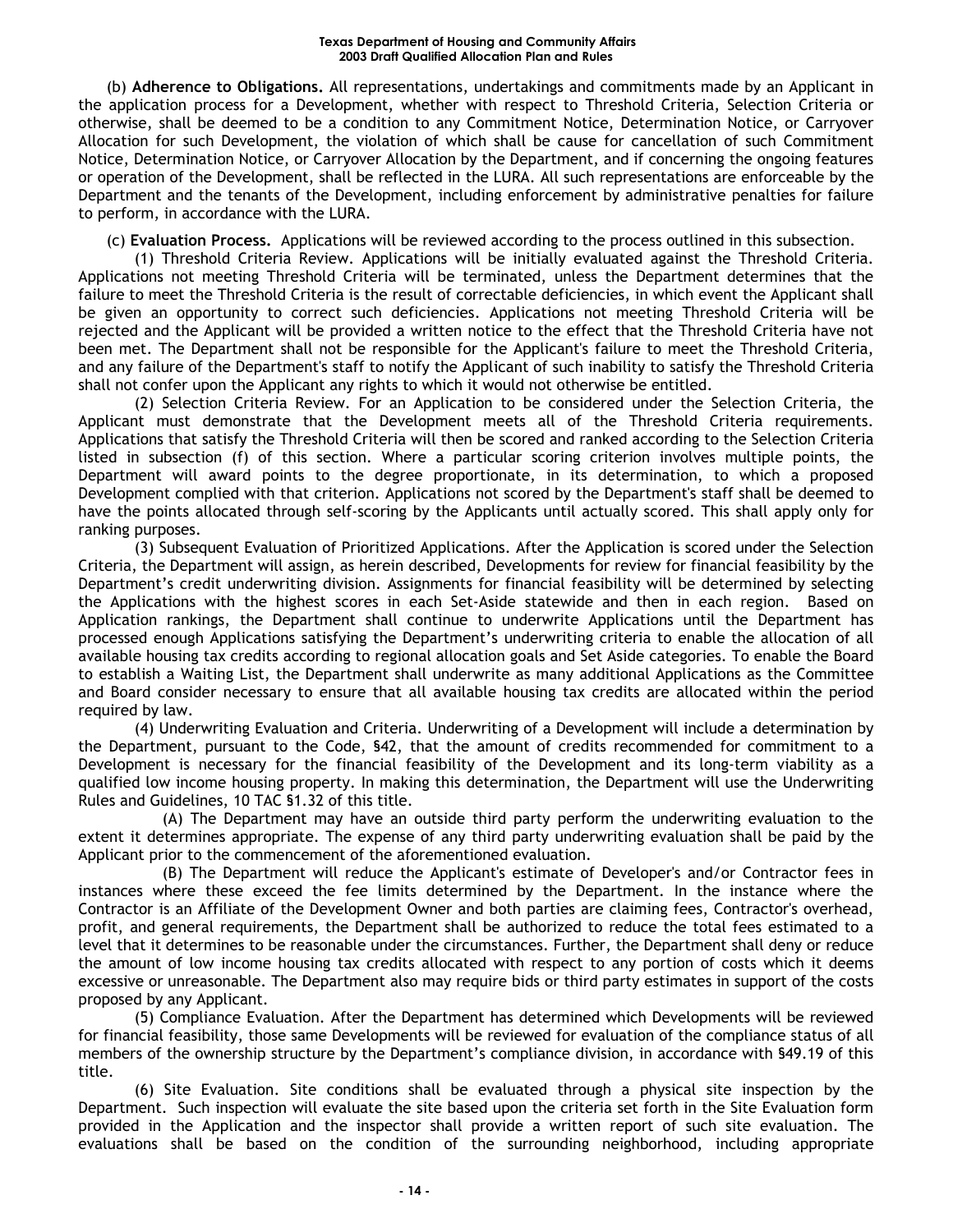environmental and aesthetic conditions and proximity to retail, medical, recreational, and educational facilities, and employment centers. The site's appearance and visibility to prospective tenants and its accessibility via the existing transportation infrastructure and public transportation systems shall be considered. "Unacceptable" sites would include, without limitation of any sort, those containing a non-mitigable environmental factor that might adversely affect the health and safety of the residents. For Developments applying under the TX-USDA-RHS Set-Aside, the Department will rely on the physical site inspection performed by TX-USDA-RHS.

(d) **Required Pre-Certification and Acknowledgement Procedures**. No later than 7 days prior to the close of the Application Acceptance Period, an Applicant must submit the documents required in this subsection to obtain the required pre-certification and acknowledgement.

(1) Experience Certificate. Upon receipt of the evidence required under this paragraph, a certification from the Department will be provided to the Applicant for inclusion in their Application(s). Evidence must show that the Development Owner's General Partner, partner (or if Applicant is to be a limited liability company, the managing member), developer or their principals have a record of successfully constructing or developing residential units or comparable commercial property (i.e. dormitory and hotel/motel) in the capacity of owner, General Partner, developer or managing member. If rehabilitation experience is being claimed to qualify for an Application involving new construction, then the rehabilitation must have been substantial and involved at least \$6,000 of direct hard cost per unit.

(A) The term "successfully" is defined as acting in a capacity as the owner, General Partner, managing member, or developer of:

(i) at least 100 residential units or comparable commercial property; or

(ii) at least 36 residential units or comparable commercial property if the Development applying for credits is a rural Development.

(B) One of the following documents must be submitted: American Institute of Architects (AIA) Document A111 - Standard Form of Agreement Between Owner & Contractor, AIA Document G704 - Certificate of Substantial Completion, IRS Form 8609, HUD Form 9822, development agreements, partnership agreements, or other appropriate documentation verifying that the General Partner or their principals have the required experience. If submitting the IRS Form 8609, only one form per Development is required. The evidence must clearly indicate:

(i) that the Development has been completed (i.e. Development Agreements, Partnership Agreements, etc. must be accompanied by certificates of completion.);

(ii) that the names on the forms and agreements tie back to the ownership entity, General Partner and their respective principals as listed in the Application; and

(iii) the number of units completed or substantially completed.

(2) Personal Financial and Credit Statement and Authorization to Release Credit Information. Upon receipt of the evidence required under this paragraph, an acknowledgement from the Department will be provided to the Applicant for inclusion in their Application(s). A "Personal Financial and Credit Statement and Authorization to Release Credit Information" must be completed and signed by each Person with a General Partner (or if Applicant is to be a Limited Liability Company, managing member) interest in the Applicant. The statement must not be older than 90 days from the date of submission. If submitting partnership or corporate financials in addition to the statements of individual persons, the certified financial statements, or audited financial statements if available, should be for the most recent fiscal year ended 90 days prior to the day the documentation is submitted. This document is required for an entity even if the entity is wholly-owned by a person who has submitted this document as an individual. Entities that have not yet been formed and entities that have been formed recently but have no assets, liabilities or net worth are not required to submit this documentation, but must submit a statement that this is the case.

(e) **Threshold Criteria.** The following Threshold Criteria listed in paragraphs (1) through (14) of this subsection are mandatory requirements at the time of Application submission:

(1) Completion and submission of the Application provided in the Application Submission Procedures Manual, which includes the entire Uniform Application and any other supplemental forms which may be required by the Department.

(2) Completion and submission of the Site Packet as provided in the Application Submission Procedures Manual.

(3) Set Aside Eligibility. Documentation must be provided that confirms eligibility for all Set-Asides under which the Application is seeking funding, other than the General Set-Aside, as required in the Application Submission Procedures Manual.

(4) Certifications and Design Items. The "Certification Form" provided in the Application Submission Procedures Manual and supporting documents. This exhibit will provide: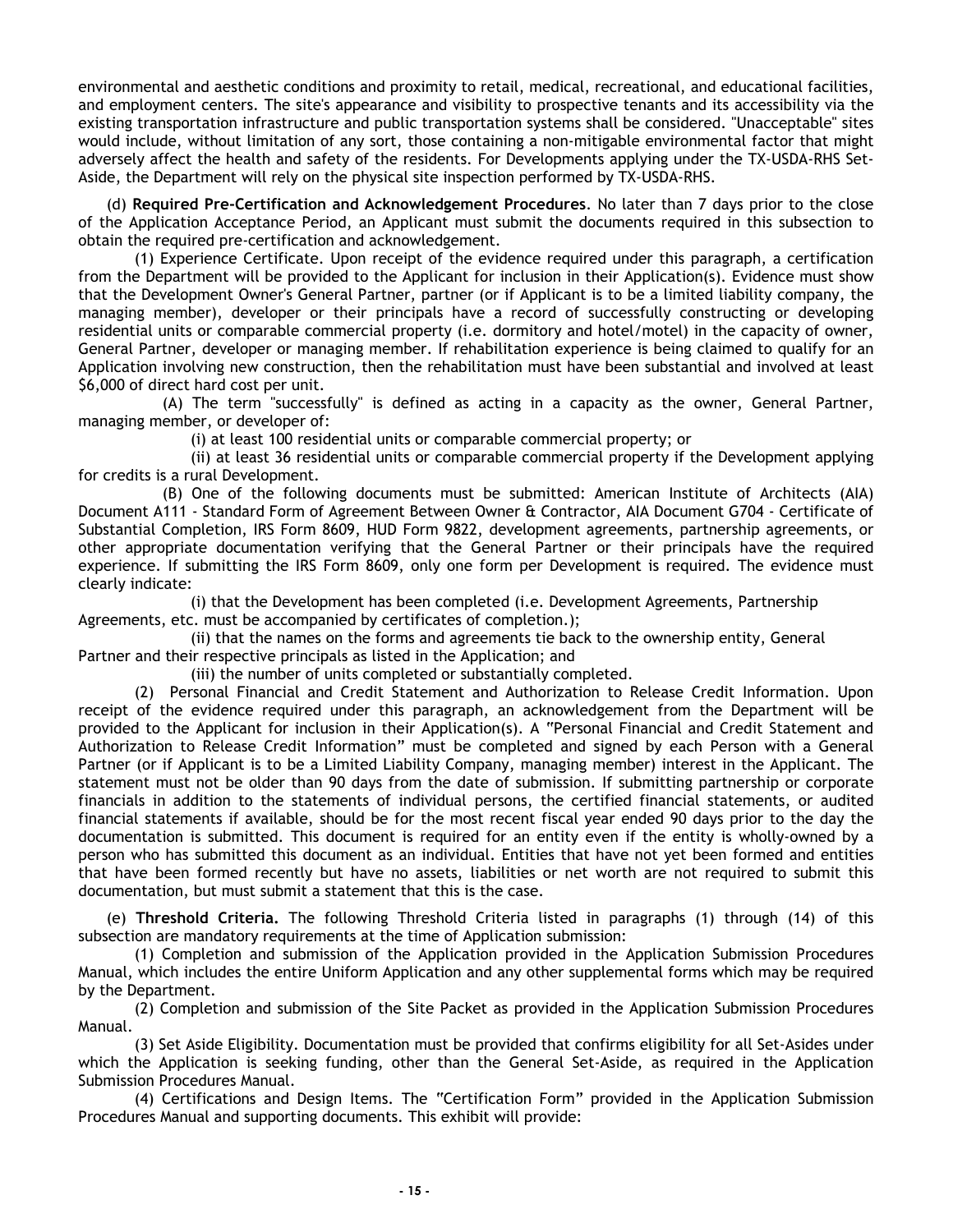(A) A description of the type of amenities proposed for the development. The amenities selected must be made available for the benefit of all tenants. If fees in addition to rent are charged for amenities reserved for an individual tenant's use (i.e. covered parking, storage, etc.), then the amenity may not be included among those provided to complete this exhibit. Developments with more than 36 units must provide at least four of the amenities provided in clauses (i) through (viii) of this subparagraph. Developments with 36 Units or less and Developments receiving funding from TX-USDA-RHS must provide at least two of the amenities provided in clauses (i) through (viii) of this subparagraph. Any future changes in these amenities, or substitution of these amenities, may result in a decrease in awarded credits if the substitution or change includes a decrease in cost or in a cancellation of a Commitment Notice or Carryover Allocation if the Threshold Criteria are no longer met.

(i) Full perimeter fencing with controlled gate access;

(ii) designated playground and equipment;

(iii) community laundry room and/or laundry hook-ups in Units (no hook-up fees of any kind may be charged to a tenant for use of the hook-ups);

(iv) furnished community room;

(v) recreation facilities;

(vi) public telephone(s) available to tenants 24 hours a day;

(vii) on-site day care, senior center, or community meals room; or

(viii) computer facilities including internet access.

(B) A certification that the Development will adhere to the Texas Property Code relating to security devices and other applicable requirements for residential tenancies, and will adhere at a minimum to the International Building Code as it relates to access, lighting and life safety issues.

(C) A certification that the Applicant is in compliance with state and federal laws, including but not limited to, fair housing laws, including Chapter 301, Property Code, Title VIII of the Civil Rights Act of 1968 (42 U.S.C. Section 3601 et seq.), and the Fair Housing Amendments Act of 1988 (42 U.S.C. Section 3601 et seq.); the Civil Rights Act of 1964 (42 U.S.C. Section 2000a et seq.); the Americans with Disabilities Act of 1990 (42 U.S.C. Section 12101 et seq.); and the Rehabilitation Act of 1973 (29 U.S.C. Section 701 et seq.)

(D) A certification that the Applicant will attempt to ensure that at least 30% of the construction and management businesses with which the Applicant contracts in connection with the Development are Minority Owned Businesses, and that the Applicant will submit at least once in each 90-day period following the date of the Commitment Notice a report, in a format prescribed by the Department and provided at the time a Commitment Notice is received, on the percentage of businesses with which the Applicant has contracted that qualify as Minority Owned Businesses.

(E) A certification that the Development will comply with the accessibility standards that are required under Section 504, Rehabilitation Act of 1973 (29 U.S.C. Section 794), and specified under 24 C.F.R. Part 8, Subpart C. This includes that for all Developments, a minimum of five percent of the total dwelling Units or at least one Unit, whichever is greater, shall be made accessible for persons with mobility impairments. A Unit that is on an accessible route and is adaptable and otherwise compliant with sections 3–8 of the Uniform Federal Accessibility Standards (UFAS), shall be deemed to meet this requirement. An additional two percent of the total dwelling Units, or at least one Unit, whichever is greater, shall be accessible for persons with hearing or vision impairments. Additionally, in Developments where all Units are two-stories and are normally exempt from Fair Housing accessibility requirements, a minimum of 20% of each Unit type must provide an accessible entry level in compliance with the Fair Housing Guidelines, and include a minimum of one bedroom and one bathroom or powder room at the entry level. At the construction loan closing, a certification from an accredited architect will be required stating that the Development was designed in conformance with these standards and that all features have been or will be installed to make the Unit accessible for persons with mobility impairments or persons with hearing or vision impairments. A similar certification will also be required after the Development is completed. This requirement applies to all Developments including new construction and rehabilitation.

(F) A certification that the Development will adhere to the 2000 International Energy Conservation Code (IECC) and the Department's Minimum Standard Energy Saving Devices in the construction of each tax credit Unit. Minimum Standard Energy Saving Measures are identified in clauses (i) through (vi) of this subparagraph. All Units must be air-conditioned. The measures must be certified by the Development architect as being included in the design of each tax credit Unit prior to the closing of the construction loan and in actual construction upon Cost Certification.

(i) New Construction to have components of the exterior walls that total at least R-15, ceiling insulation at a minimum of R-30, and roof decking to have radiant barriers. Rehabilitation to have ceiling insulation at a minimum of R-30, soffit and ridge vents and storm windows;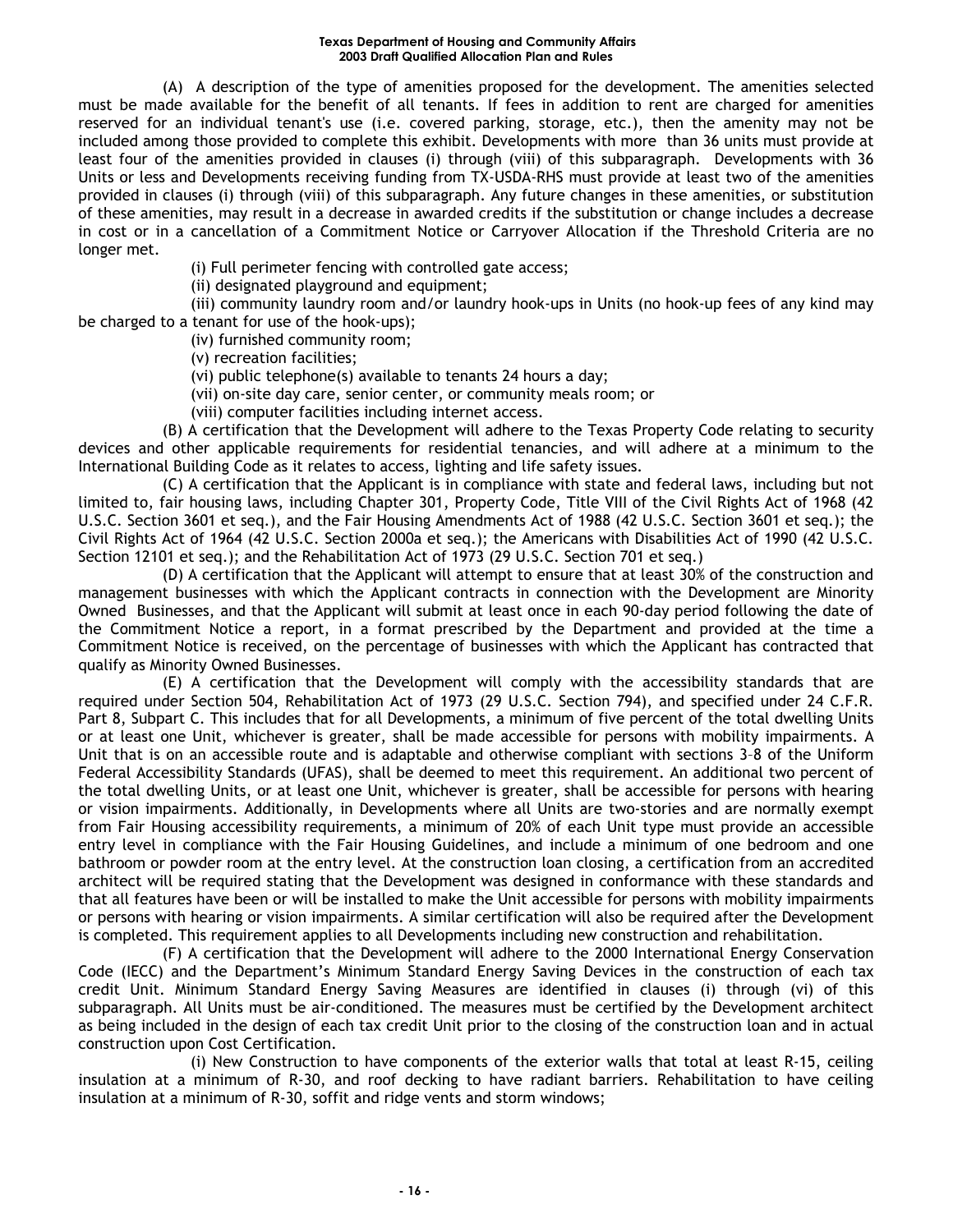(ii) If newly installed, Energy Star or equivalently rated air handler and condenser; or heating and cooling systems with minimum SEER 12 A/C and AFUE 90% furnace if using gas; or in dry climates an evaporative cooling system may replace the Energy Star cooling system;

(iii) All appliances installed to be Energy Star rated and water heaters to have an energy factor greater than .93 for electric or greater than .62 for gas;

(iv) Maximum 2.5 gallon/minute showerheads and maximum 1.5 gallon/minute faucet aerators;

(v) Installation of ceiling fans in living room and each sleeping room; and

(vi) Installation of solar screens or permanently fixed shading devices at sun-exposed windows.

(G) A certification that the Development will be built by a General Contractor that satisfies the requirements of the General Appropriation Act, Article VII, Rider 11(c) applicable to the Department which requires that the General Contractor hired by the Development Owner or the Applicant, if the Applicant serves as General Contractor, must demonstrate a history of constructing similar types of housing without the use of federal tax credits.

(H) All of the architectural drawings identified in clauses (i) through (v) of this subparagraph. While full size design or construction documents are not required, the drawings must have an accurate and legible scale and show the dimensions. All Developments involving new construction, or conversion of existing buildings not configured in the unit pattern proposed in the Application, must provide all of the items identified in clauses (i) through (v) of this subparagraph. For Developments involving rehabilitation for which the unit configurations are not being altered, only the items identified in clauses (i), (ii) and (iii) of this subparagraph are required:

(i) a site survey or drawing of the entire property that is under the control the prospective ownership entity, which must be a professionally generated (e.g. computer-generated or architectural draft; not a sketch) plat drawn to scale from a metes and bounds description;

(ii) a site plan which:

(I) is consistent with the number of Units and Unit mix specified in the "Rent Schedule" provided in the Application;

(II) identifies all residential, common buildings and amenities; and

(III) clearly delineates the flood plain boundary lines and other easements shown in the site

survey;

(iii) floor plans for each type of residential building and each type of common area building;

(iv) floor plans and elevations for each type of residential building and each common area building clearly depicting the height of each floor and a percentage estimate of the exterior composition;

(v) unit floor plans for each type of Unit showing special accessibility and energy features. The use of each room must be labeled. The net rentable areas these unit floor plans represent should be consistent with those shown in the "Rent Schedule" provided in the application; and

(I) Rehabilitation Developments must submit photographs of the existing signage, typical building elevations and interiors, existing Development amenities, and site work. These photos should clearly document the typical areas and building components which exemplify the need for rehabilitation.

(5) Evidence of the Development's development costs and corresponding credit request and syndication information as described in subparagraphs (A) through (G) of this paragraph.

(A) A written narrative describing the financing plan for the Development, including any nontraditional financing arrangements; the use of funds with respect to the Development; the funding sources for the Development including construction, permanent and bridge loans, and rents, operating subsidies, and replacement reserves; and the commitment status of the funding sources for the Development. This information must be consistent with the information provided throughout the Application.

(B) All Developments must submit the "Development Cost Schedule" provided in the Application Submission Procedures Manual. This exhibit must have been prepared and executed not more than 6 months prior to the close of the Application Acceptance Period.

(C) Provide a letter of commitment from a syndicator that, at a minimum, provides an estimate of the amount of equity dollars expected to be raised for the Development in conjunction with the amount of housing tax credits requested for allocation to the Applicant, including pay-in schedules, syndicator consulting fees and other syndication costs. No syndication costs should be included in the eligible basis.

(D) For Developments located in a Qualified Census Tract (QCT) as determined by the Secretary of HUD and qualifying for a 30% increase in Eligible Basis, pursuant to the Code, \$42(d)(5)(C), Applicants must submit a copy of the census map clearly showing that the proposed Development is located within a QCT. Census tract numbers must be clearly marked on the map, and must be identical to the QCT number stated in the Department's Reference Manual.

(E) Rehabilitation Developments must also submit the "Proposed Work Write Up for Rehabilitation Developments" provided in the Application Submission Procedures Manual. This form must be prepared and certified by a Third Party registered or licensed architect, engineer or construction inspector.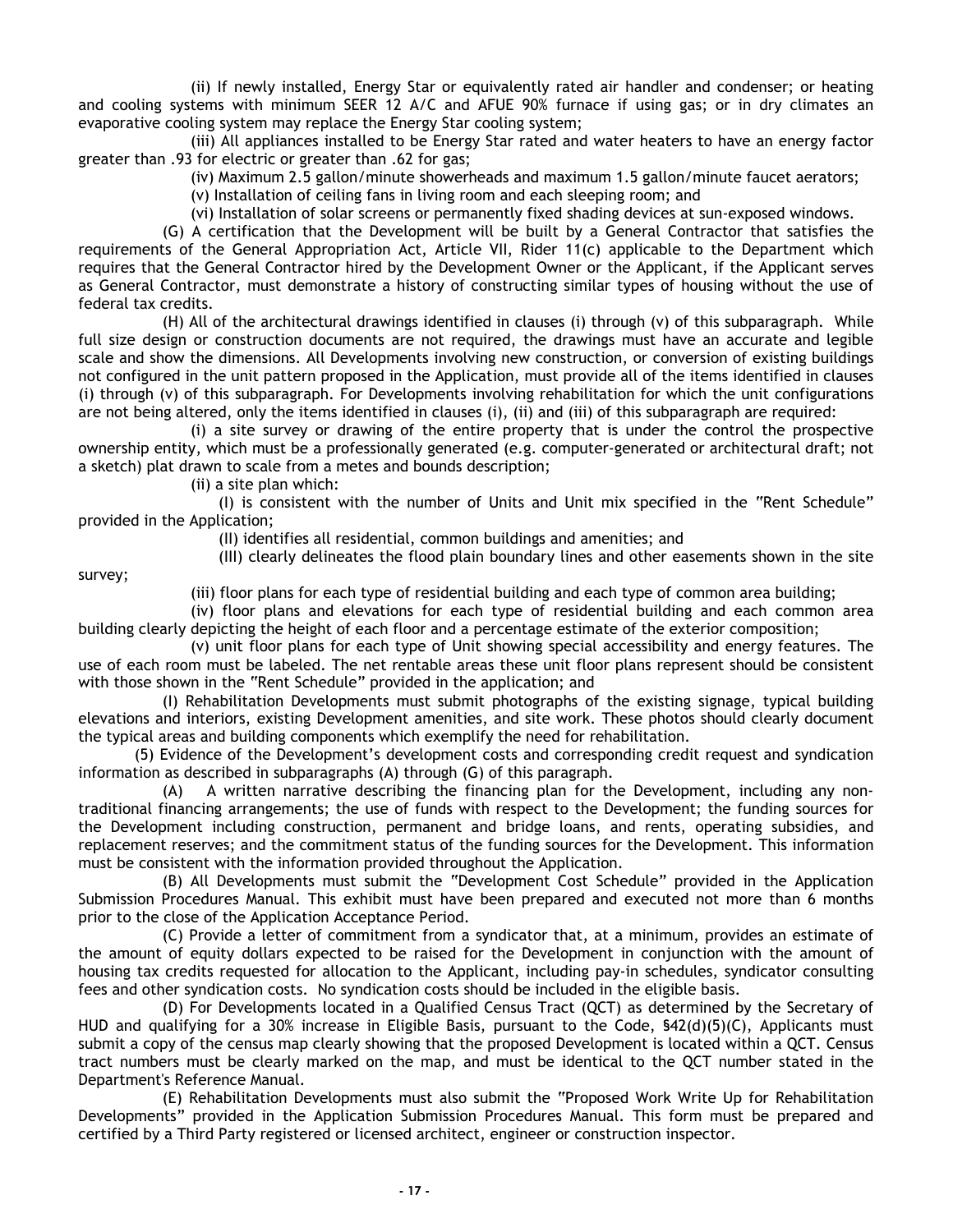(F) If offsite costs are included in the budget as a line item, or embedded in the site acquisition contract, or referenced in the utility provider letters, then the supplemental form "Off Site Cost Breakdown" must be provided.

(G) If projected site work costs include unusual or extraordinary items or exceed \$7,500 per Unit, then the Applicant must provide a detailed cost breakdown prepared by a Third Party engineer or architect, and a letter from a certified public accountant allocating which portions of those site costs should be included in eligible basis and which ones may be ineligible.

(6) Evidence of readiness to proceed as evidenced by at least one of the items under each of subparagraphs (A) through (E) of this paragraph:

(A) Evidence of site control in the name of the ownership entity, or entities which comprise the Applicant. If the evidence is not in the name of the Development Owner, then the documentation should reflect an expressed ability to transfer the rights to the Development Owner. All individual Persons who are members of the ownership entity of the seller of the proposed Development property must be identified. One of the following items described in clauses (i) through (iii) of this subparagraph must be provided:

(i) a recorded warranty deed; or

(ii) a contract for sale or lease (the minimum term of the lease must be at least 45 years) which is valid for the entire period the Development is under consideration for tax credits or at least 90 days, whichever is greater; or

(iii) an exclusive option to purchase which is valid for the entire period the Development is under consideration for tax credits or at least 90 days, whichever is greater.

(B) Evidence from the appropriate local municipal authority that satisfies one of clauses (i) through (iii) of this subparagraph. Documentation must have been prepared and executed not more than 6 months prior to the close of the Application Acceptance Period.

(i) a letter from the chief executive officer of the political subdivision or another local official with appropriate jurisdiction stating that the Development is located within the boundaries of a political subdivision which does not have a zoning ordinance;

(ii) a letter from the chief executive officer of the political subdivision or another local official with appropriate jurisdiction stating that:

(I) the Development is permitted under the provisions of the ordinance that apply to the location of the Development; or

(II) the Applicant is in the process of seeking the appropriate zoning and has signed and provided to the political subdivision a release agreeing to hold the political subdivision and all other parties harmless in the event that the appropriate zoning is denied, and a time schedule for completion of appropriate zoning. The Applicant must also provide a copy of the application for appropriate zoning filed with the local entity responsible for zoning approval and proof of delivery of that application in the form of a signed certified mail receipt, signed overnight mail receipt, or confirmation letter from said official. No later than April 1, 2003, the Applicant must submit to the Department evidence that the local entity responsible for initial approval of zoning has approved the appropriate zoning and that they will recommend approval of appropriate zoning to the entity responsible for final approval of zoning decisions (city council or county commission). If this evidence is not provided on or before April 1, 2003, the Application will be terminated. Final approval of appropriate zoning must be achieved and documentation of acceptable zoning for the Development, as proposed in the Application, must be provided to the Department at the time the Commitment Fee is paid. If this evidence is not provided with the Commitment Fee, any commitment of credits will be rescinded.

(iii) In the case of a rehabilitation Development, if the property is currently a non-conforming use as presently zoned, a letter which discuss the items in subclauses (I) through (IV) of this clause:

- (I) a detailed narrative of the nature of non-conformance;
- (II) the applicable destruction threshold;
- (III) owner's rights to reconstruct in the event of damage; and
- (IV) penalties for noncompliance.

(C) This Exhibit is required for New Construction only. Evidence of the availability of all necessary utilities/services to the development site. Necessary utilities include natural gas (if applicable), electric, trash, water, and sewer. Such evidence must be a letter or a monthly utility bill from the appropriate municipal/local service provider. If utilities are not already accessible, then the letter must clearly state: an estimated time frame for provision of the utilities, an estimate of the infrastructure cost, and an estimate of any portion of that cost that will be borne by the developer. Letters must be from an authorized individual representing the organization which actually provides the services. Such documentation should clearly indicate the Development property. If utilities are not already accessible (undeveloped areas), then the letter should not be older than three months from the first day of the Application Acceptance Period.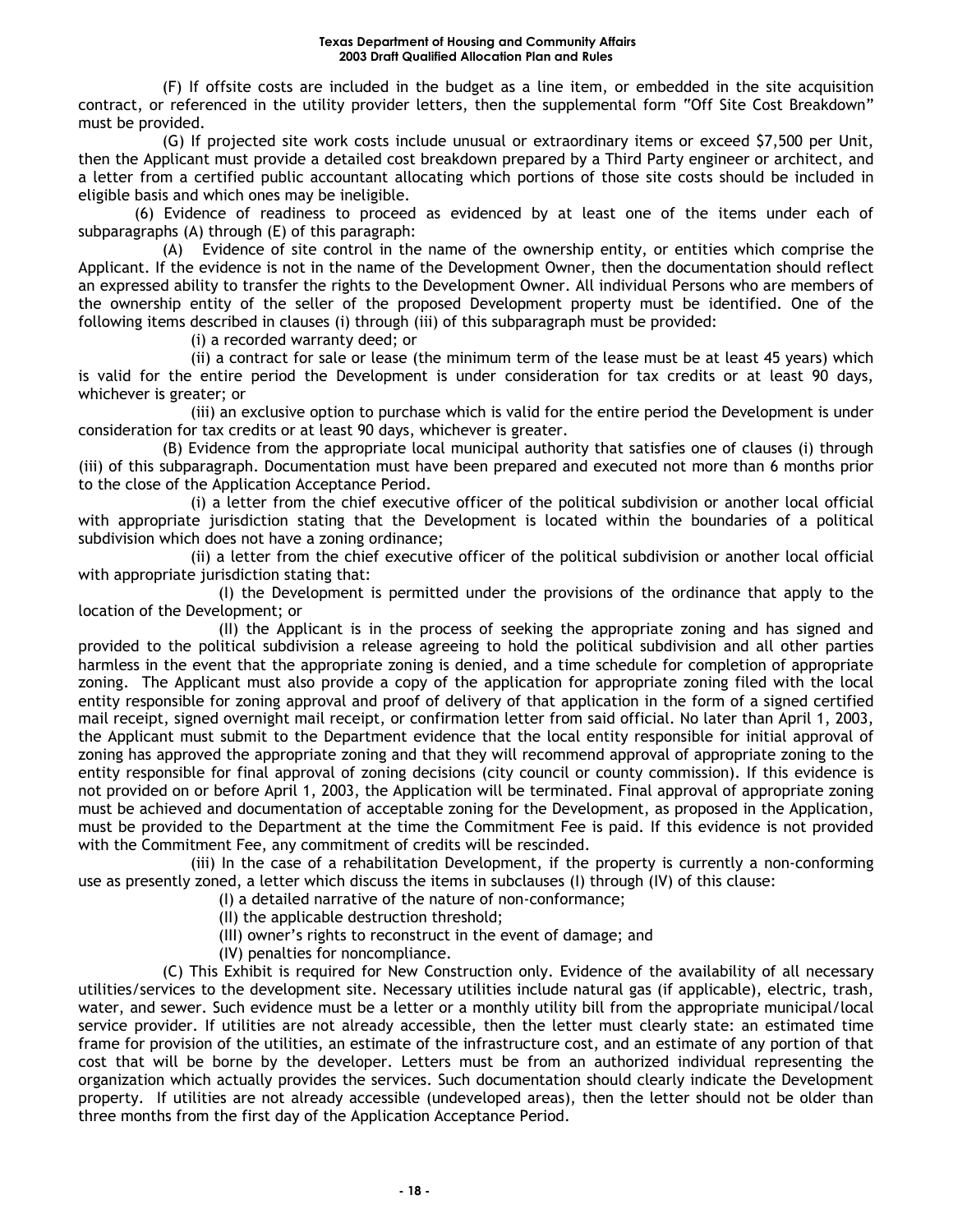(D) Evidence of interim and permanent financing sufficient to fund the proposed Total Housing Development Cost less any other funds requested from the Department and any other sources documented in the Application. Such evidence must be consistent with the sources and uses of funds represented in the Application and shall be provided in one or more of the following forms described in clauses (i) through (iv) of this subparagraph:

(i) bona fide financing in place as evidenced by a valid and binding loan agreement and a deed(s) of trust in the name of the ownership entity which identifies the mortgagor as the Applicant or entities which comprise the General Partner and/or expressly allows the transfer to the Proposed Development Owner; or,

(ii) bona fide commitment or term sheet issued by a lending institution or mortgage company that is actively and regularly engaged in the business of lending money which is addressed to the ownership entity, or entities which comprise the Applicant and which has been executed by the lender (the term of the loan must be for a minimum of 15 years with at least a 30 year amortization). The commitment must state an expiration date and all the terms and conditions applicable to the financing including the mechanism for determining the interest rate, if applicable, and the anticipated interest rate. Such a commitment may be conditional upon the completion of specified due diligence by the lender and upon the award of tax credits; or,

(iii) any Federal, State or local gap financing, whether of soft or hard debt, must be identified at the time of application. At a minimum, evidence from the lending agency that an application for funding has been made and a term sheet which clearly describes the amount and terms of the funding, and the date by which the funding determination will be made and any commitment issued, must be submitted. While evidence of application for funding from another TDHCA program is not required except as indicated on the Uniform Application, the Applicant must clearly indicate that such an application has been filed as required by the Application Submission Procedures Manual. If the necessary financing has not been committed by the applicable lending agency, the Commitment Notice, Housing Credit Allocation or Determination Notice, as the case may be, will be conditioned upon Applicant obtaining a commitment for the required financing by a date certain, but no later than the date the Carryover Allocation Document is due to the Department; or

(iv) if the Development will be financed through Development Owner contributions, provide a letter from an Third Party CPA verifying the capacity of the Applicant to provide the proposed financing with funds that are not otherwise committed together with a letter from the Applicant's bank or banks confirming that sufficient funds are available to the Applicant. Documentation must have been prepared and executed not more than 6 months prior to the close of the Application Acceptance Period.

(E) A copy of the full legal description and either of the documents described in clauses (i) and (ii) of this subparagraph, and satisfying the requirements of clause (iii) of this subparagraph, if applicable:

(i) a copy of the current title policy which shows that the ownership (or leasehold) of the land/Development is vested in the exact name of the Applicant, or entities which comprise the Applicant; or

(ii) a copy of a current title commitment with the proposed insured matching exactly the name of the Applicant or entities which comprise the Applicant and the title of the land/Development vested in the name of the exact name of the seller or lessor as indicated on the sales contract or lease.

(iii) if the title policy or title commitment is more than six months old as of the day the Application Acceptance Period closes, than a letter from the title company indicating that nothing further has transpired on the policy or commitment.

(7) Evidence of all of the notifications described in subparagraphs (A) through (E) of this paragraph. Such notices must be prepared in accordance with "Public Notifications" provided in the Application Submission Procedures Manual.

(A) A copy of the public notice published in the most widely circulated newspaper in the area in which the proposed Development will be located. The newspaper must be intended for the general population and may not be a business newspaper or other specialized publication. Such notice must run at least twice within a thirty day period. Such notice must be published prior to the submission of the Application to the Department and can not be older than three months from the first day of the Application Acceptance Period. In communities located within a Metropolitan Statistical Area the notice should be published in the newspapers of both the Development community and the Metropolitan Statistical Area. Developments that involve rehabilitation and which are already serving low income residents are not required to provide this exhibit.

(B) Evidence of notification of the local chief executive officer(s) (i.e., mayor and county judge), state senator, and state representative of the locality of the Development. Evidence of such notification shall include a letter which at a minimum contains a copy of the public notice sent to the official and proof of delivery in the form of a signed certified mail receipt, signed overnight mail receipt, or confirmation letter from said official. Proof of notification should not be older than three months from the first day of the Application Acceptance Period.

(C) Evidence of notification to the Texas Department of Transportation district. Evidence of such notification shall include a letter which, at a minimum, contains the location of the proposed Development, the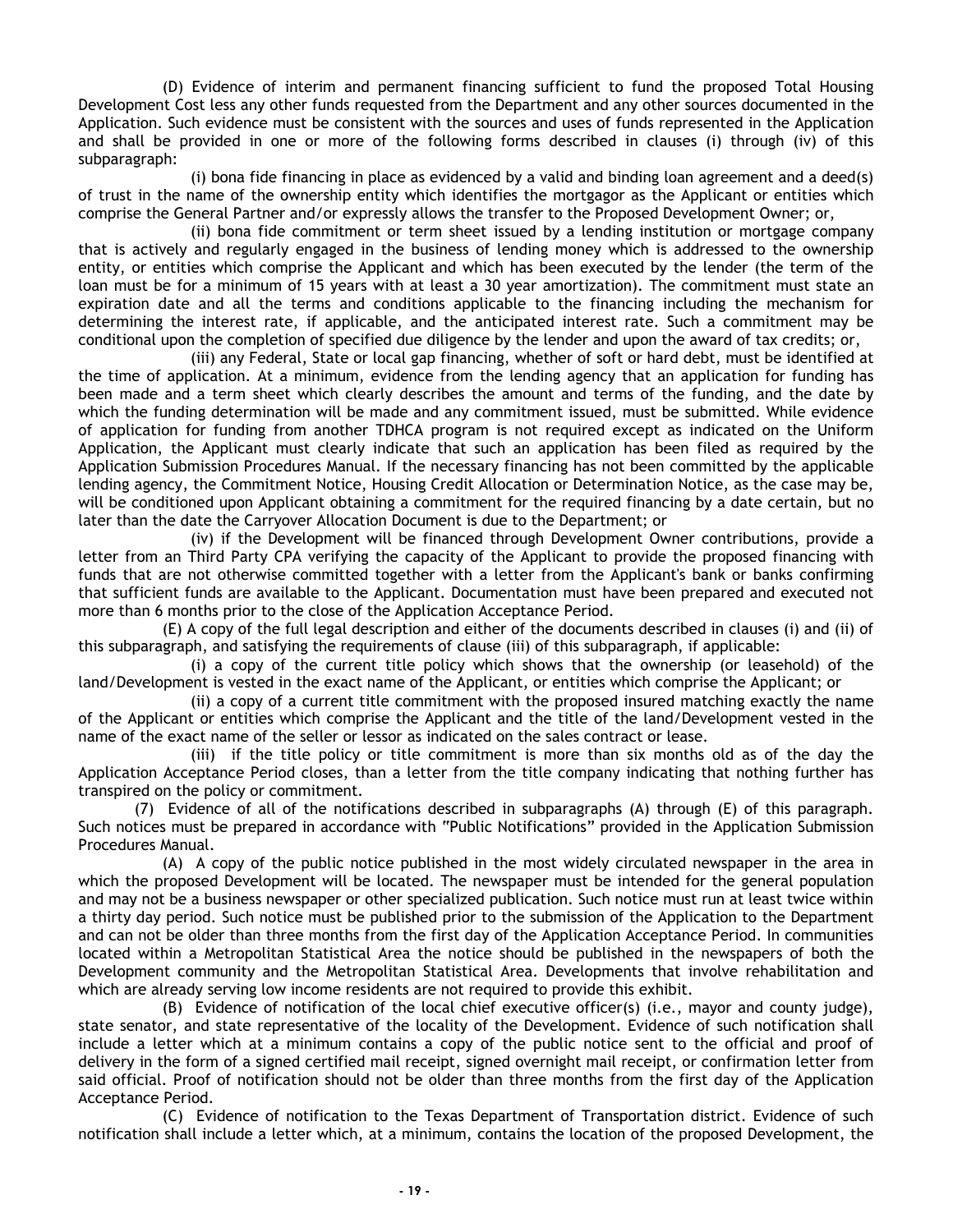proposed population being served, a copy of the public notice, and proof of delivery in the form of a certified mail receipt, overnight mail receipt, or confirmation letter from said office. A return letter from the Texas Department of Transportation is also required which describes the transportation options and availability for the location of the proposed Development. Proof of notification should not be older than six months from the close of the Application Acceptance Period.

(D) If any of the Units in the Development are occupied at the time of application, then the Applicant must post a copy of the public notice in a prominent location at the Development throughout the period of time the Application is under review by the Department. A picture of this posted notice must be provided with this exhibit. When the Department's public hearing schedule for comment on submitted applications becomes available, a copy of the schedule must also be posted until such hearings are completed. Compliance with these requirements shall be confirmed during the Department's site inspection.

(E) Public Housing Waiting List. Evidence that the Development Owner has committed in writing to the local public housing authority (PHA) the availability of Units and that the Development Owner agrees to consider households on the PHA's waiting list as potential tenants and that the Property is available to Section 8 certificate or voucher holders. Evidence of this commitment must include a copy of the Development Owner's letter to the PHA and proof of delivery in the form of a certified mail receipt, overnight mail receipt, or confirmation letter from said PHA. Proof of notification should not be older than six months from the close of the Application Acceptance Period. If no PHA is within the locality of the Development, the Development Owner must utilize the nearest authority or office responsible for administering Section 8 programs.

(8) Evidence of the Development's proposed ownership structure and the Applicant's previous experience as described in subparagraphs (A) through (E) of this paragraph.

(A) A chart which clearly illustrates the complete organizational structure of the final proposed Development Owner, that provides the names and ownership percentages of Persons with an ownership interest in the Development. The percentage ownership of all Persons in Control of these entities and sub-entities must also be clearly defined. The Applicant, General Partner and their Principals, along with the proposed Limited Partner should be listed.

(B) The Applicant, General Partner (or Managing Member) and all Persons with an ownership interest in the General Partner (or the Managing Member) of these entities and sub-entities must also provide documentation of standing to include the following documentation as applicable under clauses (i) through (iii) of this subparagraph.

(i) For entities that are not yet formed but are to be formed either in or outside of the state of Texas:

(I) a certificate of reservation of the entity name from the Texas Secretary of State and from the state in which the entity is to be formed if different from Texas; and

(II) an executed letter of intent to organize, statement of partnership or partnership agreement.

(ii) For existing entities whether formed in or outside of the state of Texas:

(I) if the entity has been formed for three months or longer, a copy of the Certificate of Good Standing from the Comptroller showing good standing; if the entity has been formed for less than three months, a certificate of reservation of the entity name from the Texas Secretary of State and from the state in which the entity was formed if different from Texas; entities formed in other states must also submit a certificate of authority to do business in Texas or an application for a certificate of authority,

(II) a copy of the Articles of Incorporation, Organization or Partnership.

(iii) the Applicant must provide evidence that the signer(s) of the Application have the authority to sign on behalf of the Applicant in the form of a corporate resolution or by-laws which indicate same from the sub-entity in Control of the Applicant, and that those persons constitute all persons required to sign or submit such documents. A cover sheet must be placed before the copy of the Articles of Incorporation, Organization or Partnership, identifying the relevant document(s) where the evidence of authority to sign is to be found and specifying exactly where the applicable information exists within the all relevant documents by page number or by section and subsection if the pages are not numbered.

(C) A copy of the completed and executed "Previous Participation and Background Certification Form," must be submitted listing each Principal and their affiliates for each Person owning an interest in the General Partner (or, if Applicant is to be a limited liability company, the managing member) of the Applicant. If the developer of the Development is receiving more than 10% of the developer fee, he/she will also be required to submit documents for this exhibit. The 2003 versions of these forms, as required in the Uniform Application, must be submitted. Units of local government are also required to submit this document. The form must include a list of all developments that are, or were, previously under ownership or control of the Applicant and their Affiliates. All participation in any TDHCA funded or monitored activity, including non-housing activities, must be disclosed.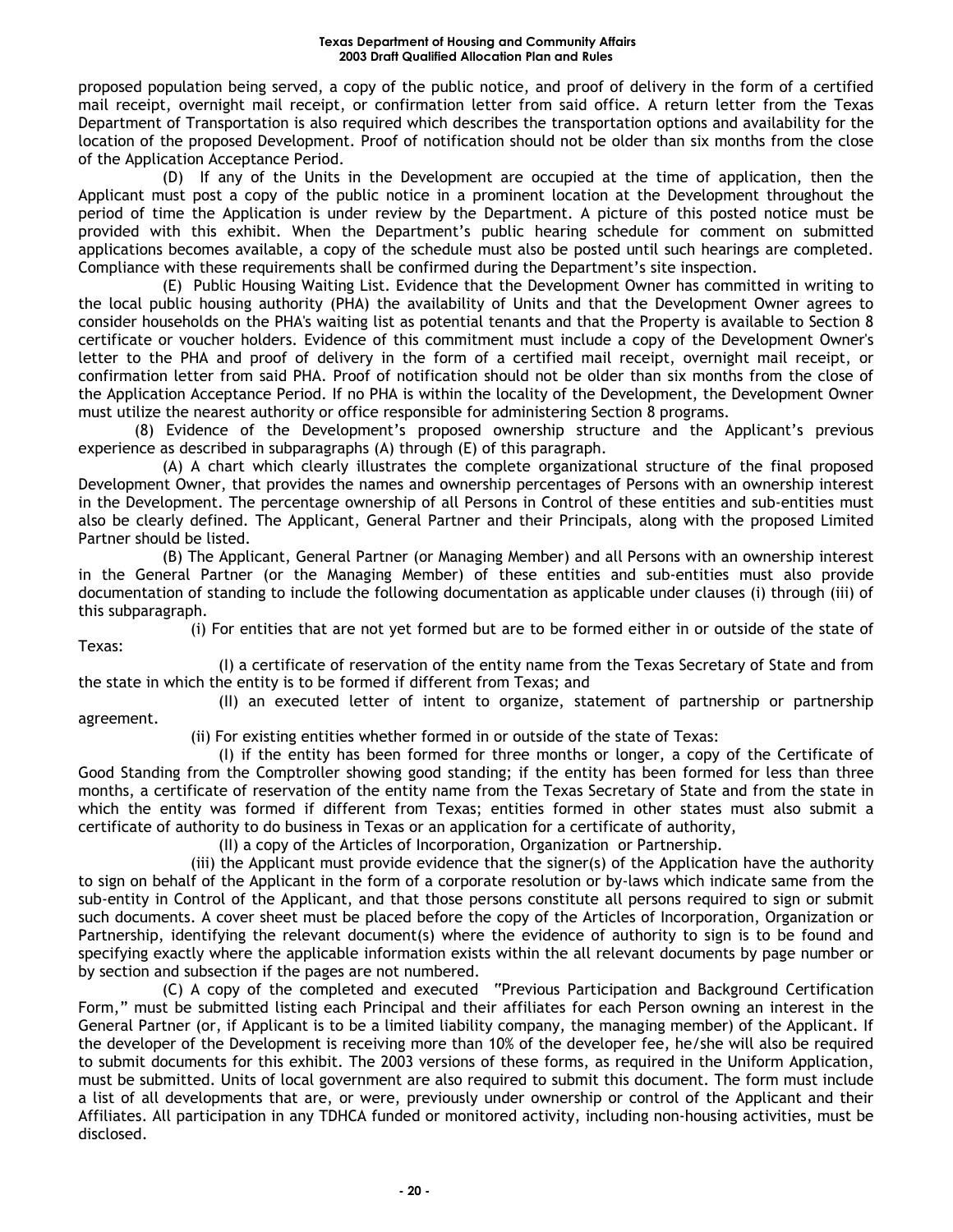(D) If the Applicant or their Affiliates have, or have had, ownership or control of affordable housing, being housing that receives any form of financing and/or assistance from any unit of Federal, state or local government for the purpose of enhancing affordability to persons of low or moderate income, outside the state of Texas, then Evidence that each Person owning an interest in the General Partner (or if Applicant is to be a limited liability company, the managing member) of the Applicant has sent "National Previous Participation and Background Certification Form," to the appropriate Housing Credit Agency for each state in which they have developed or operated affordable housing. This form is only necessary when the Developments involved are outside of the state of Texas. An original form is not required. Evidence of such notification shall be a copy of the form sent to the agency and proof of delivery in the form of a certified mail receipt, overnight mail receipt, or confirmation letter from said agency.

(E) Evidence that the developer and the Development Owner's General Partner, partner (or if Applicant is to be a limited liability company, the managing member) or their principals have a record of successfully constructing or developing residential units or comparable commercial property (i.e. dormitory and hotel/motel) in the capacity of developer, owner, General Partner or managing member. Evidence must be a certification from the Department that the Person with the experience satisfies this exhibit, as further described under §49.9(d) of this title. Applicants must request this certification at least seven days prior to the close of the Application Acceptance Period. Applicants should ensure that the individual whose name is on the certification appears in the organizational chart provided in subparagraph (A) of this paragraph.

(9) Evidence of the Development's projected income and operating expenses as described in subparagraphs (A) through (D) of this paragraph:

(A) All Developments must provide a 30-year proforma estimate of operating expenses and supporting documentation used to generate projections (operating statements from comparable properties).

(B) If rental assistance, an operating subsidy, an annuity, or an interest rate reduction payment is proposed to exist or continue for the Development, any related contract or other agreement securing those funds must be provided, which at a minimum identifies the source and annual amount of the funds, the number of Units receiving the funds, and the term and expiration date of the contract or other agreement.

(C) Applicant must provide documentation from the source of the "Utility Allowance" estimate used in completing the Rent Schedule provided in the Application. This exhibit must clearly indicate which utility costs are included in the estimate. In the event of overlapping jurisdiction between local housing authorities, the utility allowance for the building must be based on where the Development property is located according to the Development's legal description.

(D) Occupied Developments undergoing rehabilitation must also submit the items described in clauses (i) through (iv) of this subparagraph.

(i) Unless the current property owner is unwilling to provide the required documentation, if which even a signed statement as to their unwillingness to do so is required:

(I) historical monthly operating statements of the subject Development for 12 consecutive months ending not more than 45 days prior to the first day of the Application Acceptance Period. In lieu of the monthly operating statements, two annual operating statement summaries may be provided. If 12 months of operating statements or two annual operating summaries cannot be obtained, then the monthly operating statements since the date of acquisition of the Development and any other supporting documentation used to generate projections may be provided; and

(II) a rent roll not more than 6 months old as of the day the Application Acceptance Period closes, that discloses the terms and rate of the lease, rental rates offered at the date of the rent roll, Unit mix, tenant names or vacancy, and dates of first occupancy and expiration of lease.

(ii) a written explanation of the process used to notify and consult with the tenants in preparing the application;

(iii) a relocation plan outlining relocation requirements and a budget with an identified funding source; and

(iv) if applicable, evidence that the relocation plan has been submitted to the appropriate legal

agency.

(10) Applications involving Nonprofit General Partners and Qualified Nonprofit Developments.

(A) All Applicants involving a nonprofit General Partner (or Managing Member), regardless of the setaside applied under, must submit all of the documents described in clauses (i) through (iii) of this subparagraph which confirm that the Applicant is a Qualified Nonprofit Organization pursuant to Code, §42(h)(5)(C):

(i) an IRS determination letter which states that the Qualified Nonprofit Organization is a 501(c)(3) or (4) entity;

(ii) a copy of the articles of incorporation of the nonprofit organization which specifically states that the fostering of affordable housing is one of the entity's exempt purposes;

(iii) "Nonprofit Participation Exhibit"; and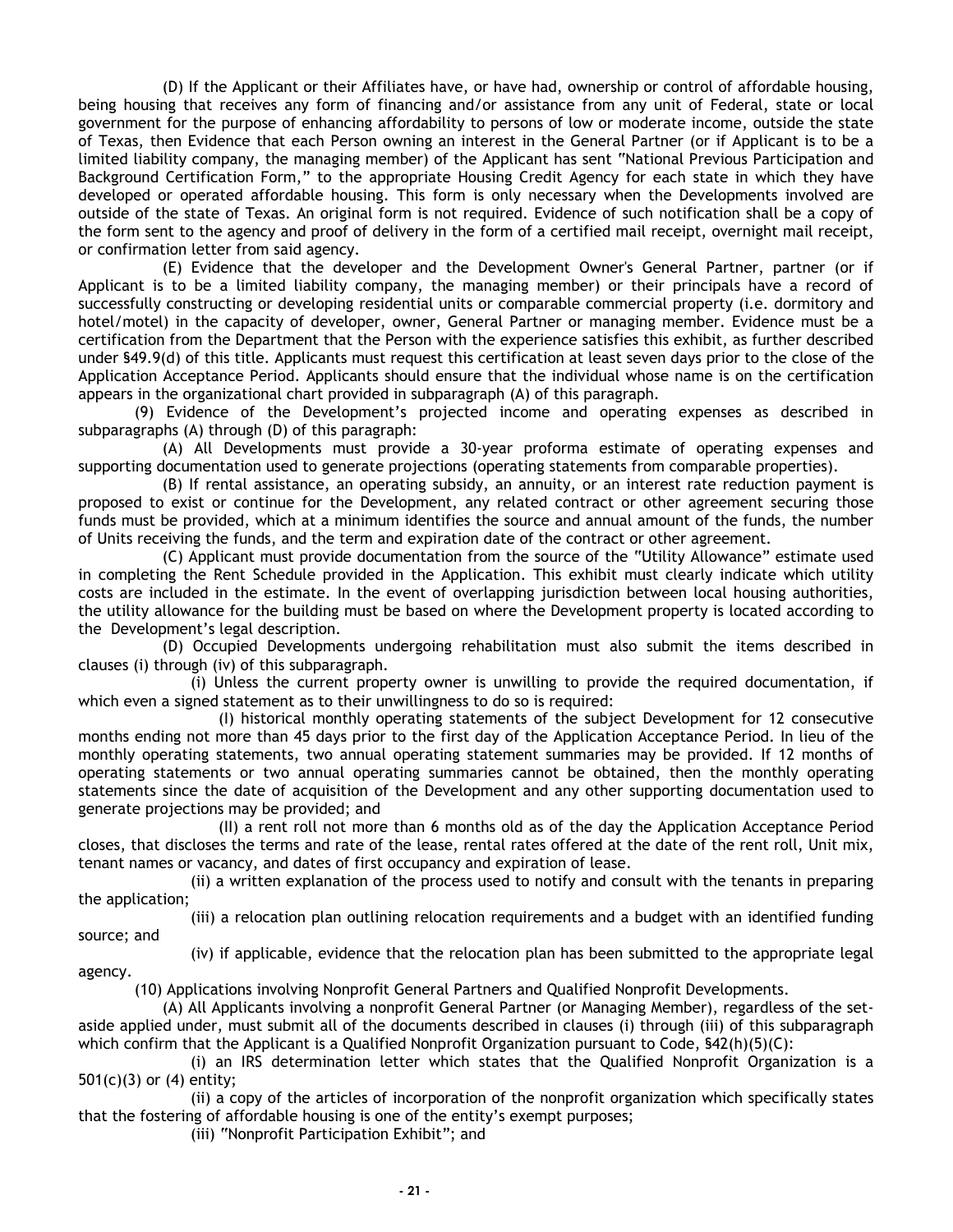#### **Texas Department of Housing and Community Affairs 2003 Draft Qualified Allocation Plan and Rules**

(B) Additionally, all Applicants applying under the Nonprofit Set-Aside, established under §49.7(b)(1) of this title, must also provide the following information with respect to each Development Owner and each General Partner of a Development Owner, as described in clauses (i) through (vi) of this subparagraph.

(i) evidence that one of the exempt purposes of the nonprofit organization is to provide low income housing;

(ii) evidence that the nonprofit organization prohibits a member of its board of directors, other than a chief staff member serving concurrently as a member of the board, from receiving material compensation for service on the board;

(iii) a Third Party legal opinion stating:

(I) that the nonprofit organization is not affiliated with or controlled by a for-profit organization and the basis for that opinion, and

(II) that the nonprofit organization is eligible, as further described, for a housing tax credit allocation from the Nonprofit Set-Aside and the basis for that opinion. Eligibility is contingent upon the nonprofit organization controlling a majority of the Development, or if the organization's Application is filed on behalf of a limited partnership, or limited liability company, being the managing General Partner (or Managing Member); and otherwise meet the requirements of the Code, §42(h)(5);

(iv) a copy of the nonprofit organization's most recent audited financial statement;

(v) a list of the names and home addresses of members of the board of directors of the nonprofit organization; and

(vi) evidence, in the form of a certification, that a majority of the members of the nonprofit organization's board of directors principally reside:

(I) in this state, if the Development is located in a rural area; or

(II) not more than 90 miles from the Development in the community in which the Development is located, if the Development is not located in a rural area.

(11) Applicants applying for acquisition credits or affiliated with the seller must provide all of the documentation described in subparagraphs (A) through (C) of this paragraph. Applicants applying for acquisition credits must also provide the items described in subparagraph (D) of this paragraph and as provided in the Application Submission Procedures Manual.

(A) an appraisal, not more than 6 months old as of the day the Application Acceptance Period closes, which complies with the Uniform Standards of Professional Appraisal Practice and the Department's Market Analysis and Appraisal Policy. For Developments qualifying in the TX-USDA-RHS set-aside, the appraisal may be more than 6 months old, but not more than 12 months old as of the day the Application Acceptance Period closes. This appraisal of the Property must separately state the as-is, pre-acquisition or transfer value of the land and the improvements where applicable;

(B) a valuation report from the county tax appraisal district;

(C) clear identification of the selling Persons or entities, and details of any relationship between the seller and the Applicant or any Affiliation with the Development Team, Qualified Market Analyst or any other professional or other consultant performing services with respect to the Development. If any such relationship exists, complete disclosure and documentation of the related party's original acquisition and holding and improvement costs since acquisition, and any and all exit taxes, to justify the proposed sales price must also be provided; and

(D) "Acquisition of Existing Buildings Form."

(12) Evidence of an "Acknowledgement of Receipt of Financial Statement and Authorization to Release Credit Information" must be provided for any person with an ownership interest in the General Partner (or Managing Member), interest in the Applicant or receiving a portion of the developer fee, or anticipated to provide guarantees to secure necessary financing, as required under §49.9(d) of this title.

(13) Supplemental Threshold Reports. Documents under subparagraph (A) and (B) of this paragraph must be submitted as further clarified in subparagraph (C) and (D) of this paragraph and in accordance with the Market Analysis Rules and Guidelines and Environmental Site Assessment Rules and Guidelines, 10 TAC §§1.33 and 1.35 of this title.

(A) A Phase I Environmental Site Assessment (ESA) on the subject Property, dated not more than 12 months prior to the first day of the Application Acceptance Period. In the event that a Phase I Environmental Site Assessment on the Development is older than 12 months as of the day the Application Acceptance Period closes, the Development Owner must supply the Department with an update letter from the Person or organization which prepared the initial assessment; provided however, that the Department will not accept any Phase I Environmental Site Assessment which is more than 24 months old as of the day the Application Acceptance Period closes. The ESA must be prepared in accordance with the Department Environmental Site Assessment Rules and Guidelines. Developments whose funds have been obligated by TX-USDA-RHS will not be required to supply this information; however, the Development Owners of such Developments are hereby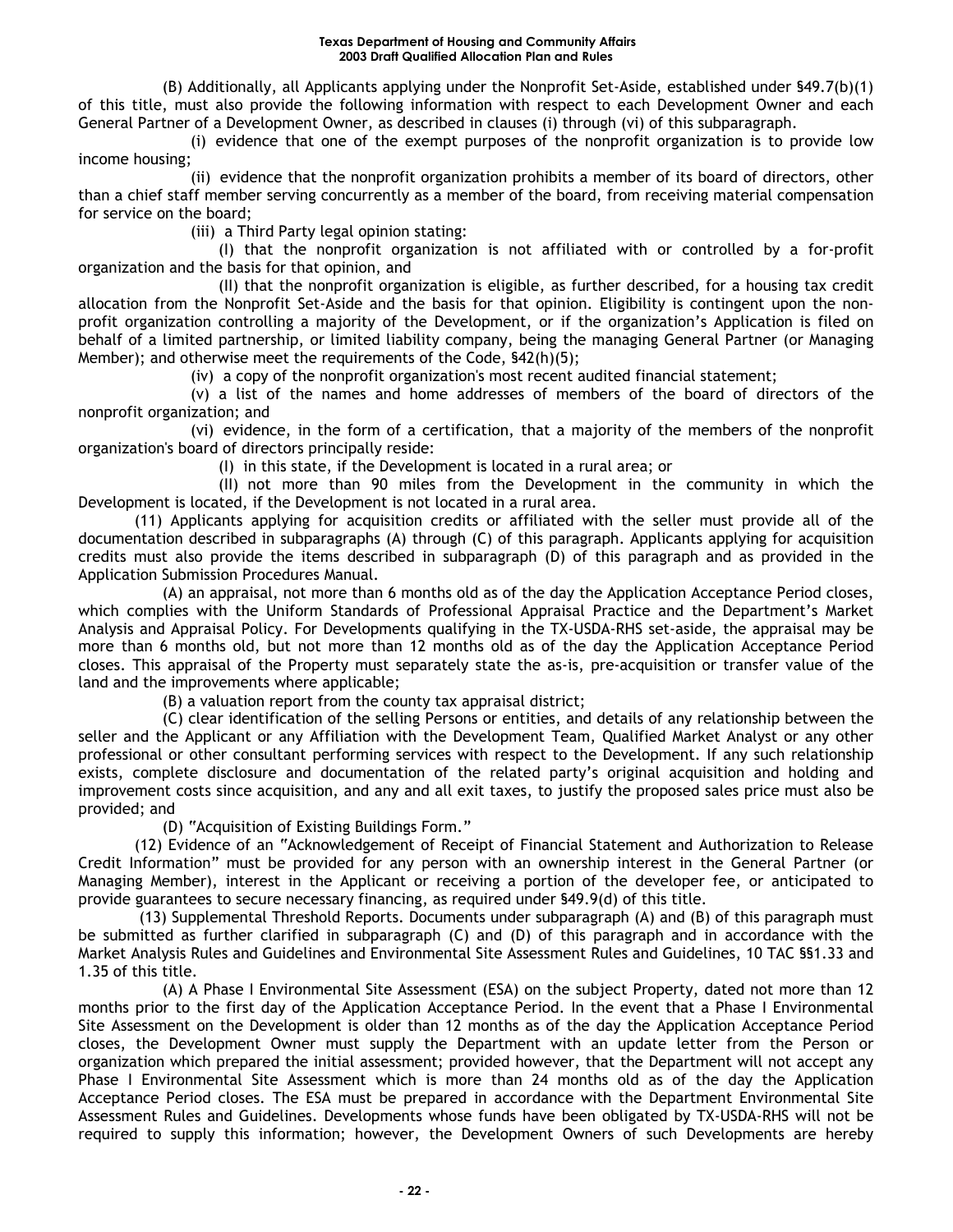notified that it is their responsibility to ensure that the Development is maintained in compliance with all state and federal environmental hazard requirements.

(B) A comprehensive Market Study prepared at the developer's expense by a disinterested Qualified Market Analyst in accordance with the Market Analysis Rules and Guidelines. In the event that a Market Study on the Development is older than 6 months as of the day the Application Acceptance Period closes, the Development Owner must supply the Department with an updated Market Study from the Person or organization which prepared the initial report; provided however, that the Department will not accept any Market Study which is more than 12 months old as of the day the Application Acceptance Period closes. The Market Study should be prepared for and addressed to the Department. For Applications in the TX-USDA-RHS Set-Aside, the appraisal, required under paragraph (11)(A) of this subsection, will satisfy the requirement for a Market Study; no additional Market Study is required; however the Department may request additional information as needed.

(i) The Department may determine from time to time that information not required in the Department Market Analysis and Appraisal Rules and Guidelines will be relevant to the Department's evaluation of the need for the Development and the allocation of the requested Housing Credit Allocation Amount. The Department may request additional information from the Qualified Market Analyst to meet this need.

(ii) All Applicants shall acknowledge by virtue of filing an Application that the Department shall not be bound by any such opinion or the Market Study itself, and may substitute its own analysis and underwriting conclusions for those submitted by the Qualified Market Analyst.

(C) Inserted at the front of each of these reports must be a transmission letter from the person preparing the report that states that the Department is granted full authority to rely on the findings and conclusions of the report.

(D) The requirements for each of the reports identified in subparagraphs (A) and (B) of this paragraph can be satisfied in either of the methods identified in clauses (i) or (ii) of this subparagraph.

(i) Upon Application submission, the documentation for each of these exhibits may be submitted in its entirety as described in subparagraphs (A) and (B) of this paragraph; or

(ii) Upon Application submission, the Applicant may provide evidence in the form of an executed engagement letter with the party performing each of the individual reports that the required exhibit has been commissioned to be performed and that the delivery date will be no later than March 31, 2003. Subsequently, the entire exhibit must be submitted on or before 5:00 p.m. CST, March 31, 2003. If the entire exhibit is not received by that time, the Application will be terminated for a Material Deficiency and will be removed from consideration.

(14) Self-Scoring. Applicant's self-score must be completed on the "Application Self-Scoring Form."

(f) **Selection Criteria.** All Applications will be evaluated and ranking points will be assigned according to the Selection Criteria listed in paragraphs (1) through (12) of this subsection.

(1) Development Location Characteristics. Evidence, not more than 6 months old from the date of the close of the Application Acceptance Period, that the subject Property is located within one of the geographical areas described in subparagraphs (A) through (D) of this paragraph. Areas qualifying under any one of the subparagraphs (A) through (D) of this paragraph will receive 5 points. A Development may only receive points under one of the subparagraphs (A) through (D) of this paragraph. A Development may receive points pursuant to subparagraph (E) of this paragraph in addition to any points awarded in subparagraphs (A) through (D) of this paragraph.

(A) A geographical area which is:

(i) a Targeted Texas County (TTC) or Economically Distressed Area; or

(ii) a Colonia.

(B) a designated state or federal empowerment/enterprise zone, urban enterprise community, or urban enhanced enterprise community. Such Developments must submit a letter and a map from a city/county official verifying that the proposed Development is located within such a designated zone. Letter should be no older than 6 months from the close of the Application Acceptance Period; or

(C) a city-sponsored Tax Increment Financing Zone (TIF), Public Improvement District (PIDs), or other area or zone where a city or county has, through a local government initiative, specifically encouraged or channeled growth, neighborhood preservation or redevelopment. Significant incentives or benefits must be received from the local government which amount to at least 5% of the Total Development Costs. Such Developments must submit all of the following documentation: a letter from a city/county official verifying that the proposed Development is located within the city sponsored zone or district; a map from the city/county official which clearly delineates the boundaries of the district; and a certified copy of the appropriate resolution or documentation from the mayor, local city council, county judge, or county commissioners court which documents that the designated area was:

(i) created by the local city council/county commission,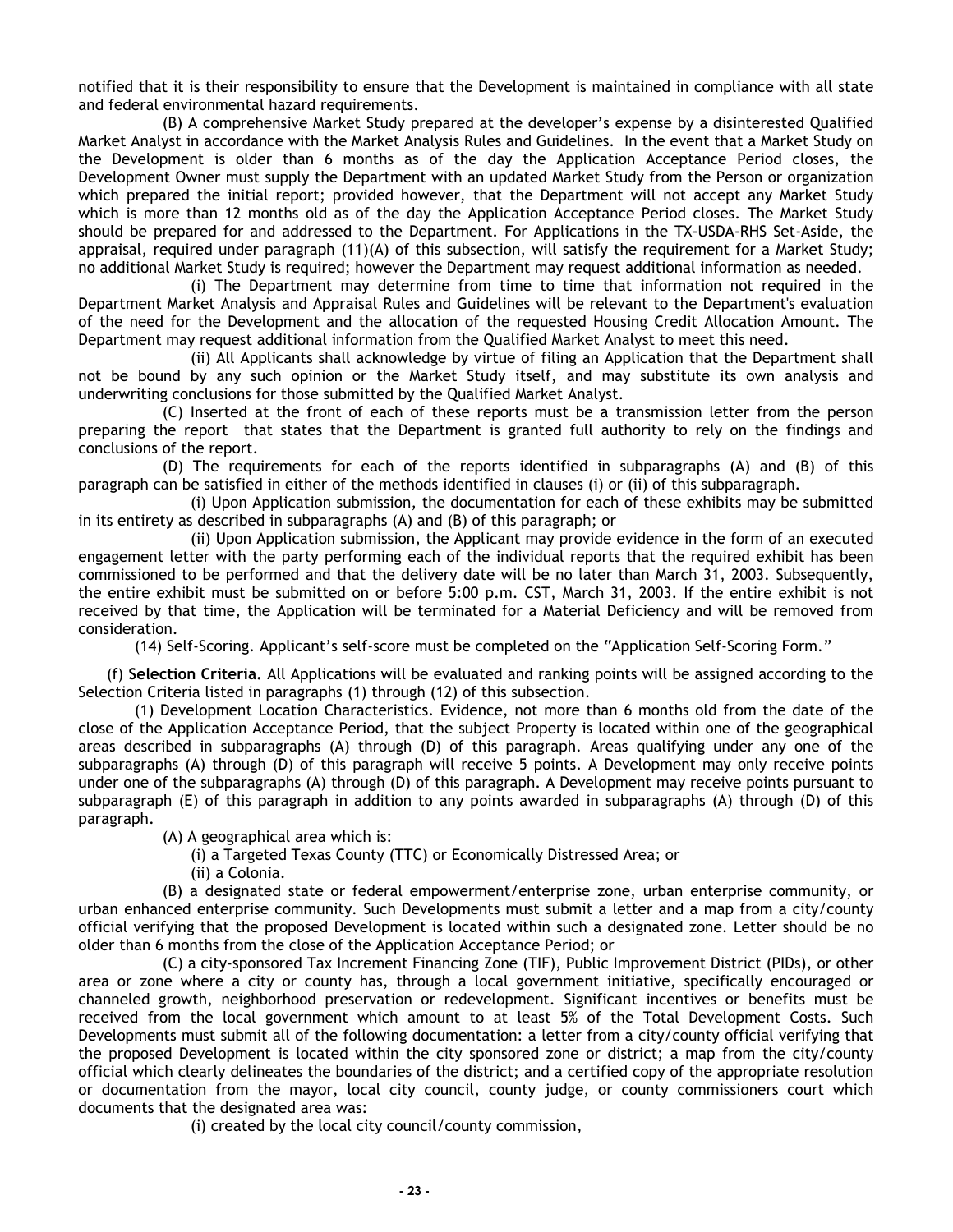(ii) targets a specific geographic area which was not created solely for the benefit of the Applicant, and

(iii) offers tangible and significant area-specific incentives or benefit over and above those normally provided by the city or county.

(D) a non-impacted Census Block pursuant to the Young vs. Martinez judgment. Such Developments must submit evidence in the form of a letter from HUD that the Development is located in such an area.

(E) a Development which is located in a city or county with a relatively low ratio of awarded tax credits (in dollars) to its population. If the Development is located in an incorporated city, the city ratio will be used and if the Development is located outside of an incorporated city, then the county ratio will be used. Such ratios shall be calculated by the Department based on its inventory of tax credit developments and the 2000 Census Data. In the event that census data does not have a figure for a specific place, the Department will rely on the Texas State Data Center's place population estimates, or as a final source the Department will rely on the local municipality's most recent population estimate to calculate the ratio. The ratios will be published in the Reference Manual. Geographic area will be eligible for points as described in clauses (i) through (iv) of this subparagraph.

(i) A city or county with no LIHTC developments will receive eight points.

(ii) A city or county with a ratio greater than zero and less than one will receive six points.

(iii) A city or county with a ratio equal to or greater than one, but less than two, will receive two

points.

(iv) A city or county with a ratio greater than four, will have four points deducted from its score.

(2) Housing Needs Characteristics. Each Development, dependent on the city or county where it is located, will yield a score based on the Uniform Housing Needs Scoring Component. If a Development is in an incorporated city, the city score will be used. If a Development is outside the boundaries of an incorporated city, then the county score will be used. The Uniform Housing Needs Scoring Component scores for each city and county will be published in the Reference Manual. (20 points maximum).

(3) Support and Consistency with Local Planning. All documents must not be older than 6 months from the close of the Application Acceptance Period. Points may be received under both subparagraph (A) or (B) of this paragraph.

(A) Evidence from the local municipal authority stating that the Development fulfills a need for additional affordable rental housing as evidenced in a local consolidated plan, comprehensive plan, or other local planning document; or a letter from the local municipal authority stating that there is no local plan and that the city supports the Development (6 points).

(B) Community Support. Points will be awarded based on the written statements of support from local and state elected officials representing constituents in areas that include the location of the Development and from neighborhood and/or community civic organizations for areas that encompass the location of the Development. Letters of support must identify the specific Development and must state support of the specific Development at the proposed location. This documentation must be provided as part of the Application. Letters of support from state officials that do not represent constituents in areas that include the location of the Development will not qualify for points under this Exhibit, nor do letters of support from organizations that are not active in the area that includes the location of the Development. For the purposes of this Exhibit neighborhood and/or community civic organizations do not include governmental entities, taxing entities or educational entities. Letters of support received after the close of the Application Acceptance Period will not be accepted for this Exhibit. Points can be awarded for letters of support as identified in clauses (i) through (iv) of this subparagraph, not to exceed a total of 6 points:

(i) from United States Representative or Senate Member (3 points each, maximum of 6 points)

(ii) from State of Texas Representative or Senate Member (3 points each, maximum of 6 points);

(ii) from the Mayor, County Judge, City Council Member, or County Commissioner indicating support; or a resolution from the local governing entity indicating support of the Development (2 points);

(iv) from neighborhood and/or community civic organizations (1 point each, maximum of 2 points).

(4) Development Characteristics. Developments may receive points under as many of the following subparagraphs as are applicable; however to qualify for points under subparagraphs (B) through (J) of this paragraph, the Development must first meet the minimum requirements identified under subparagraph (A) of this paragraph, unless otherwise provided in the particular subparagraph. This minimum requirement does not apply to Developments involving rehabilitation or Developments receiving funding from TX-USDA-RHS.

(A) Unit Size. The square feet of all of the units in the Development, for each type of unit, must be at minimum:

(i) 500 square feet for an efficiency unit;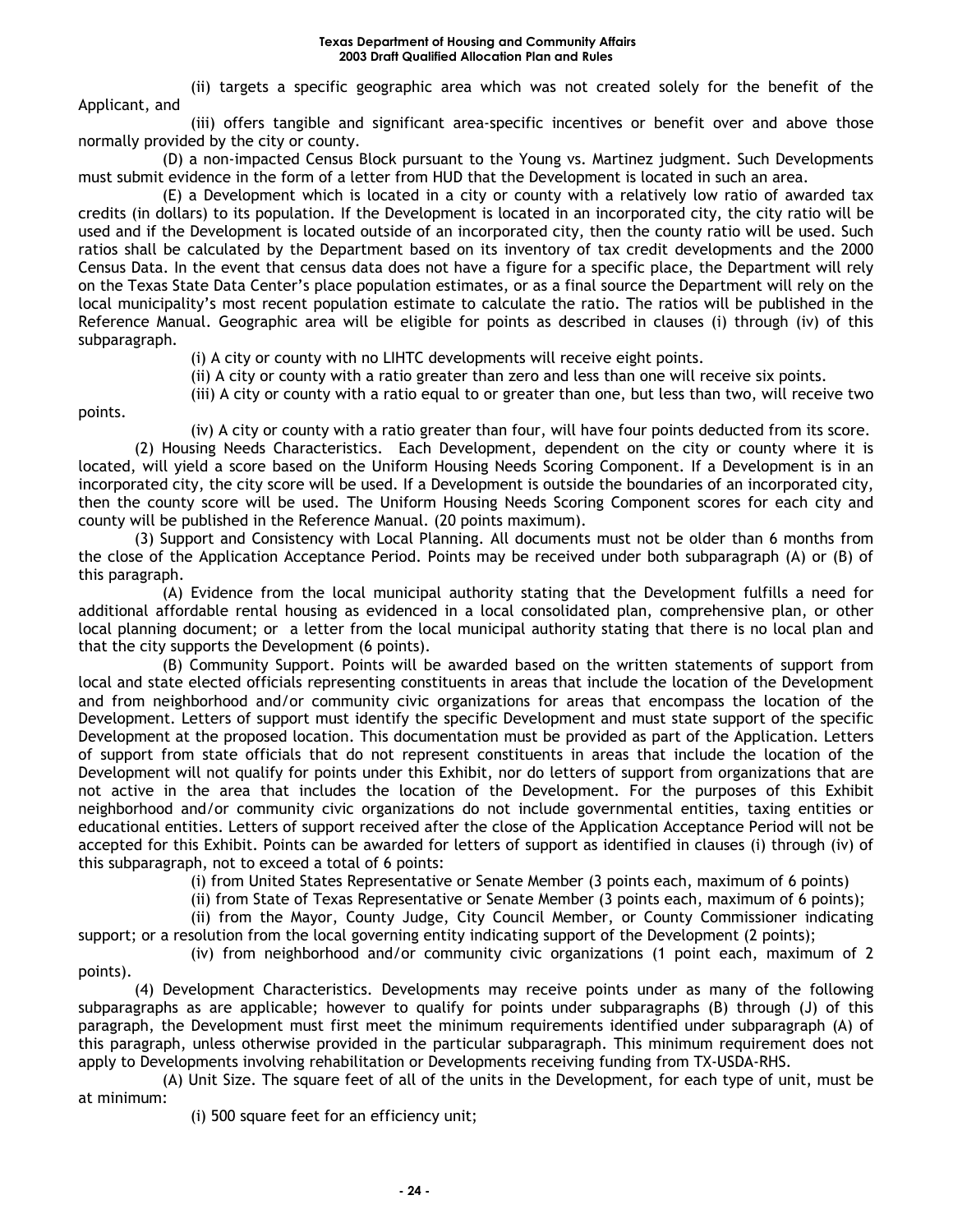(ii) 650 square feet for a non-elderly one bedroom unit; 550 square feet for an elderly one

bedroom unit;

- (iii) 900 square feet for a two bedroom unit; 750 square feet for an elderly two bedroom unit;
- (iv) 1,000 square feet for a three bedroom unit; and
- (v) 1,200 square feet for a four bedroom unit.

(B) Development provides Units for housing individuals with children. To qualify for these points, these Units must have at least 2 bathrooms and no fewer than three bedrooms and at least 1000 square feet of net rentable area for three bedroom Units or 1200 square feet of net rentable area for four bedroom Units; these Unit size and bathroom requirements are not required for Developments involving rehabilitation to be eligible for the points below. Unless the building is served by an elevator, 3 or 4 bedroom Units located above the building's second floor will not qualify for these points. If the Development is a mixed-income development, only tax credit Units will be used in computing the percentage of qualified Units for this selection item.

(i) 15% of the Units in the Development are three or four bedrooms (5 points); and

(ii) an additional point will be awarded for each additional 5% increment of Units that are three or four bedrooms up to 30% of the Units (a maximum of three points) (3 points).

(C) Cost per Square Foot. For this exhibit hard costs shall be defined as construction costs, including site work, contractor profit, overhead and general requirements, as represented in Exhibit 102B. This calculation does not include indirect construction costs. The calculation will be hard costs per square foot of net rentable area (NRA). The calculations will be based on the hard cost listed in Exhibit 102B and NRA shown in the Rent Schedule of the Application. Developments do not exceed \$60 per square foot. (1 point).

(D) Unit Amenities and Quality. Developments providing specific amenity and quality features in every Unit at no extra charge to the tenant will be awarded points based on the point structure provided in clauses (i) through (xii) of this subparagraph, not to exceed 10 points in total. Developments involving rehabilitation will double the points listed for each item, not to exceed 10 points in total.

(i) Covered entries (1 point);

(ii) Computer line/phone jack available in all bedrooms (only one phone line needed) (1 point);

(iii) Mini blinds or window coverings for all windows (1 point);

(iv) Ceramic tile floors in entry, kitchen and bathrooms (2 point);

(v) laundry connections (1 point);

(vi) storage room or closet, of approximately 9 square feet or greater, which does not include bedroom, entryway or linen closets (1 point);

(vii) Laundry equipment (washers and dryers) in units (3 point);

(viii) Twenty-five year architectural shingle roofing (1 point);

(ix) Covered patios or covered balconies (1 point);

(x) Covered parking of at least one covered space per Unit (2 points);

(xi) Garages, which do not also qualify as covered parking (3 points);

(xii) Greater than 75% masonry on exterior, excluding cementious board products (3 points);

(E) The Development is an existing Residential Development without maximum rent limitations or set-asides for affordable housing for which the proposed rehabilitation is part of a community revitalization plan. If maximum rent limitations had existed previously, then the restrictions must have expired at least one year prior to the date of Application to the Department (4 points).

(F) The proposed Development will support the future quality of the Development by including operating reserves in an amount no less than \$300 per Unit for Developments involving rehabilitation and no less than \$200 per Unit for Developments involving new construction. The operating reserve figure must be reflected in the Development's operating budget and proforma. The Development must not only book the reserves but also have the cash deposits to support the reserves. (6 points).

(G) Evidence that the proposed historic Residential Development has received an historic property designation by a federal, state or local Governmental Entity. Such evidence must be in the form of a letter from the designating entity identifying the Development by name and address and stating that the Development is:

(i) listed in the National Register of Historic Places under the United States Department of the Interior in accordance with the National Historic Preservation Act of 1966;

(ii) located in a registered historic district and certified by the United States Department of the Interior as being of historic significance to that district;

(iii) identified in a city, county, or state historic preservation list; or

(iv) designated as a state landmark (6 points).

(H) The Development consists of not more than 36 Units and is not a part of, or contiguous to, a larger Development (5 points).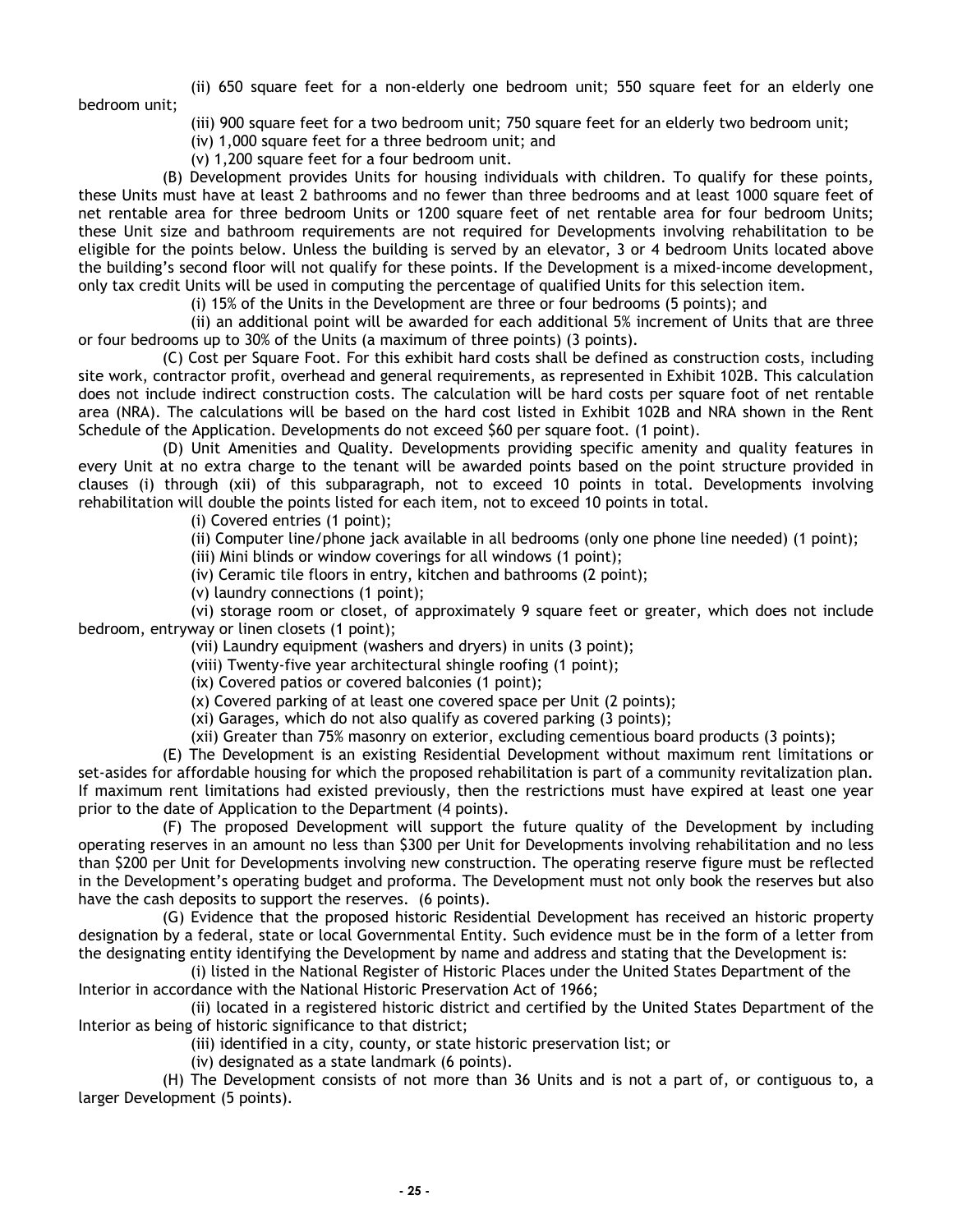#### **Texas Department of Housing and Community Affairs 2003 Draft Qualified Allocation Plan and Rules**

(I) Evidence that the proposed Development is partially funded by a HOPE VI, Section 202 or Section 811 grant from HUD. The Development must have already applied for funding from HUD. Evidence shall include a copy of the application to HUD and a letter from HUD indicating that the application was received. (5 points).

(J) The proposed Development involves the rehabilitation of units that are, and will continue to be, owned by a Public Housing Authority or a nonprofit entity controlled by a Public Housing Authority (5 points.)

(5) Sponsor Characteristics. Developments may only receive points for one of the two criteria listed in subparagraphs (A) and (B) of this paragraph. To satisfy the requirements of subparagraphs (A) or (B) of this paragraph, a copy of an agreement between the two partnering entities must be provided which shows that the nonprofit organization or HUB will hold an ownership interest in and materially participate (within the meaning of the Code §469(h)) in the development and operation of the Development throughout the Compliance Period and clearly identifies the ownership percentages of all parties (3 points maximum for subparagraphs (A) and (B) of this paragraph).

(A) Evidence that a HUB, as certified by the Texas Building and Procurement Commission (formerly General Services Commission), has an ownership interest in and materially participates in the development and operation of the Development throughout the Compliance Period. To qualify for these points, the Applicant must submit a certification from the Texas Building and Procurement Commission (formerly General Services Commission) that the Person is a HUB at the close of the Application Acceptance Period. Evidence will need to be supplemented, either at the time the Application is submitted or at the time a HUB certification renewal is received by the Applicant, confirming that the certification is valid through July 31, 2003 and renewable after that date.

(B) Joint Ventures with Qualified Nonprofit Organizations. Evidence that the Development involves a joint venture between a for profit organization and a Qualified Nonprofit Organization. The Qualified Nonprofit Organization must be materially participating in the Development as one of the General Partners (or Managing Members), but is not required to have Control, to receive these points. However, to also be eligible for the Nonprofit Set-Aside, as further described in §49.6 of this title, the Qualified Nonprofit Organization must have Control.

(6) Development Provides Supportive Services to Tenants. Points may be received under both subparagraphs (A) and (B) of this paragraph.

(A) An Applicant will receive points for coordinating their tenant services with those services provided through state workforce development and welfare programs as evidenced by execution of a Tenant Supportive Services Certification (2 points).

(B) The Development Owner must certify that the Development will provide a combination of special supportive services appropriate for the proposed tenants. The provision of supportive services will be included in the LURA as selected from the list of services identified in this paragraph. Services must be provided on-site or transportation to off-site services must be provided (maximum of 6 points).

(i) Applicants will be awarded points for selecting services listed in clause (ii) of this subparagraph based on the following scoring range:

- (I) Two points will be awarded for providing one of the services; or
- (II) Four points will be awarded for providing two of the services; or
- (III) Six points will be awarded for providing three of the services.

(ii) Service options include child care; transportation; basic adult education; legal assistance; counseling services; GED preparation; English as a second language classes; vocational training; home buyer education; credit counseling; financial planning assistance or courses; health screening services; health and nutritional courses; youth programs; scholastic tutoring; social events and activities; community gardens or computer facilities; any other program described under Title IV-A of the Social Security Act (42 U.S.C. §§ 601 et seq.) which enables children to be cared for in their homes or the homes of relatives; ends the dependence of needy families on government benefits by promoting job preparation, work and marriage; prevents and reduces the incidence of out-of wedlock pregnancies; and encourages the formation and maintenance of two-parent families; or any other services approved in writing by the Department.

(7) Tenant Characteristics – Populations with Special Needs. Evidence that the Development is designed solely for transitional housing for homeless persons on a non-transient basis, with supportive services designed to assist tenants in locating and retaining permanent housing. For the purpose of this exhibit, homeless persons are individuals or families that lack a fixed, regular, and adequate nighttime residence as more fully defined in 24 Code of Federal Regulations, §91.5, and as may be amended from time to time. All of the items described in subparagraphs (A) through (E) of this paragraph must be submitted:

(A) a detailed narrative describing the type of proposed housing;

(B) a referral agreement, not more than 12 months old from the first day of the Application Acceptance Period, with an established organization which provides services to the homeless;

(C) a marketing plan designed to attract qualified tenants and housing providers;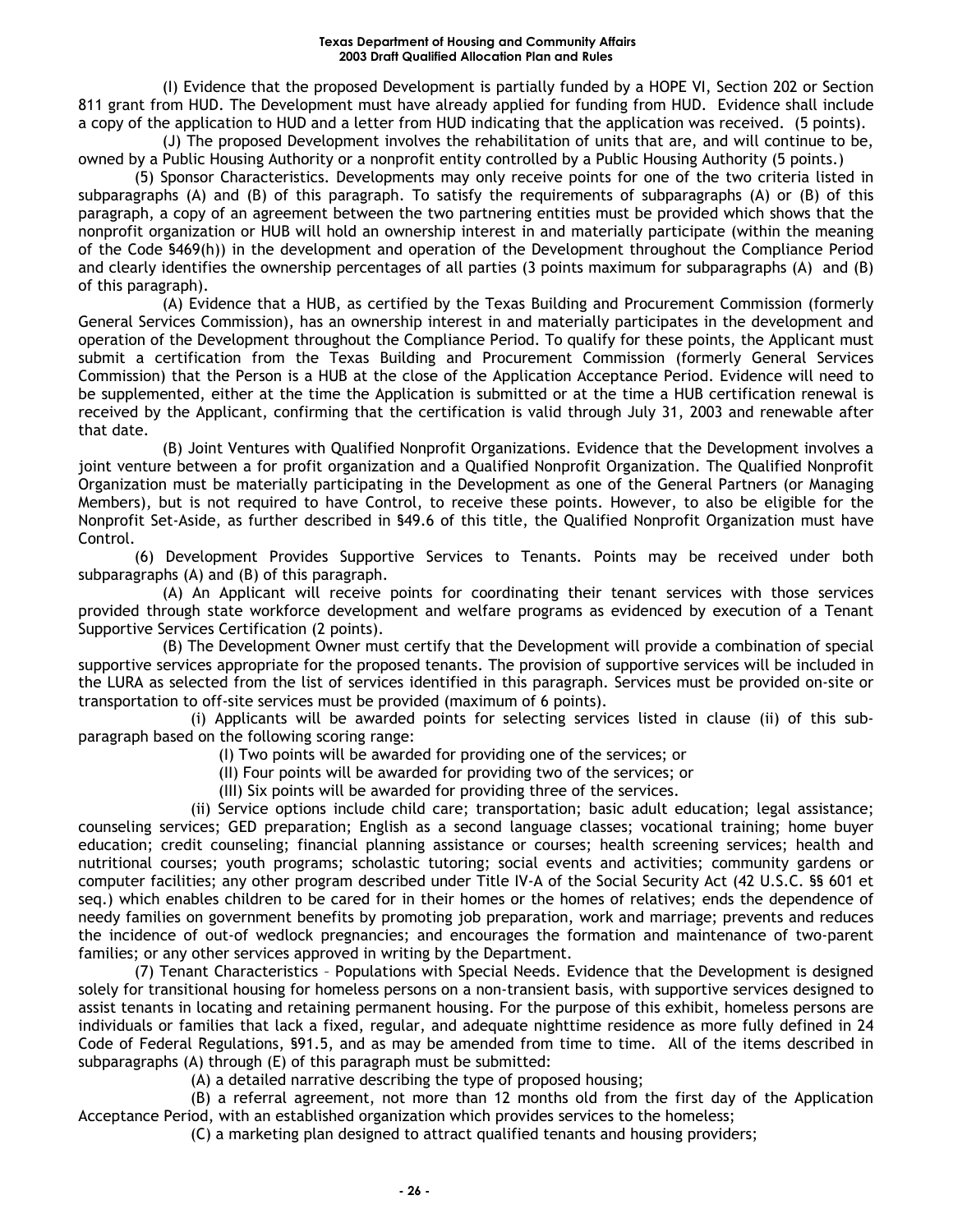(D) a list of supportive services; and

(E) adequate additional income source and executed guarantee to supplement any anticipated operating and funding gaps (15 points).

(8) Serving Low Income Tenants. Applicants may receive points for serving low income tenants under both sub-paragraphs (A) and (B) of this paragraph.

(A) Applicants will be eligible for points for serving tenants with rents below the maximum tax credit rents for only one of the clauses listed in this subparagraph. The calculation for these points will be made based on the figures provided in the Rent Schedule submitted with the Application. All representations and commitments made will be reflected in the LURA. For purposes of compliance with these representations, Units rented to Section 8 voucher holders are excluded, unless the actual rent charged for such Units, as opposed to the tenant contribution, meets the requirement:

(i) All low income rents are 5% less than the maximum tax credit rents (4 points); or

(ii) All low income rents are 10% less than the maximum tax credit rents (8 points); or

(iii) All low income rents are 15% less than the maximum tax credit rents (12 points).

(B) Low Income Targeting Points. An Applicant may qualify for points under clause (iv) of this subparagraph. To qualify for these points, the rents for the rent-restricted Units must not be higher than the allowable tax credit rents at the rent-restricted AMGI level. For Section 8 residents, or other rental assistance tenants, the tenant paid rent plus the utility allowance is compared to the rent limit to determine compliance. The Development Owner, upon making selections for this exhibit will set aside Units at the rent-restricted levels of AMGI and will maintain the percentage of such Units continuously over the compliance and extended use period as specified in the LURA.

(i) To qualify for points for Units set aside for tenants at or below 30% of AMGI, an Applicant must provide evidence of a subsidy as documented by a commitment letter or in the case of local, state or federal subsidy, a copy of the application and evidence that the awarding entity has received the application. Commitments of funds must specify the amount of funds committed, the terms of the commitment and the number of Units targeted at the AMGI level. Evidence of subsidy should be submitted in accordance with (e)(6)(D)(iii) of this section. The commitment of funds can not be provided by any Person with an ownership interest in the Applicant or General Partner(s), the equity provider, the lender, a Related Party, any member of the Development Team, or any entity receiving any portion of the developer fee. Tenant based Section 8 contracts do not constitute evidence of a commitment of subsidy for the Development. If project-based Section 8 is utilized, a letter from the public housing authority indicating that they are committing Section 8 to the Development and that they are permitted by HUD to commit Units to a specific Development. If the projectbased Section 8 assistance is not allocated by a public housing authority, appropriate evidence of the Section 8 contract(s) must be provided.

(ii) No more than 50% of the total number of low income units will be counted as designated for tenants at or below 40% of the AMGI for purposes of determining the points in the 40% and 30% AMGI categories. For Developments located in a Qualified Census Tract no more than 30% of the total number of low income units will be counted as designated for tenants at or below 40% of the AMGI for purposes of determining the points in the 40% and 30% of AMGI categories.

(iii) For purposes of calculating points no Unit may be counted twice in determining point eligibility.

(iv) Developments should be scored based on the structure in the table below. Only Developments located in cities (or counties for Developments not located within a city) whose AMGI is below the statewide AMGI, may use Weight Factor B. All other Applicants are required to use Weight Factor A.

| % of                            | # of Rent<br><b>Restricted Units</b> | <b>Portion of Rent</b><br><b>Restricted Units</b> |   |          |           |                            |        |
|---------------------------------|--------------------------------------|---------------------------------------------------|---|----------|-----------|----------------------------|--------|
| <b>AMGI</b>                     | (a)                                  | (a/b)                                             |   | Weight A | <b>OR</b> | Weight B*                  | Points |
| 50%                             | (a)                                  | (c)                                               | Χ | 10       |           | 15                         |        |
| 40%                             | (a)                                  | (c)                                               | χ | 25       |           | 30                         |        |
| 30%                             | (a)                                  | (c)                                               | Χ | 50       |           | 60                         |        |
| <b>TOTAL LI</b><br><b>UNITS</b> | (b)                                  |                                                   |   |          |           | <b>TOTAL</b><br>$POINTS =$ |        |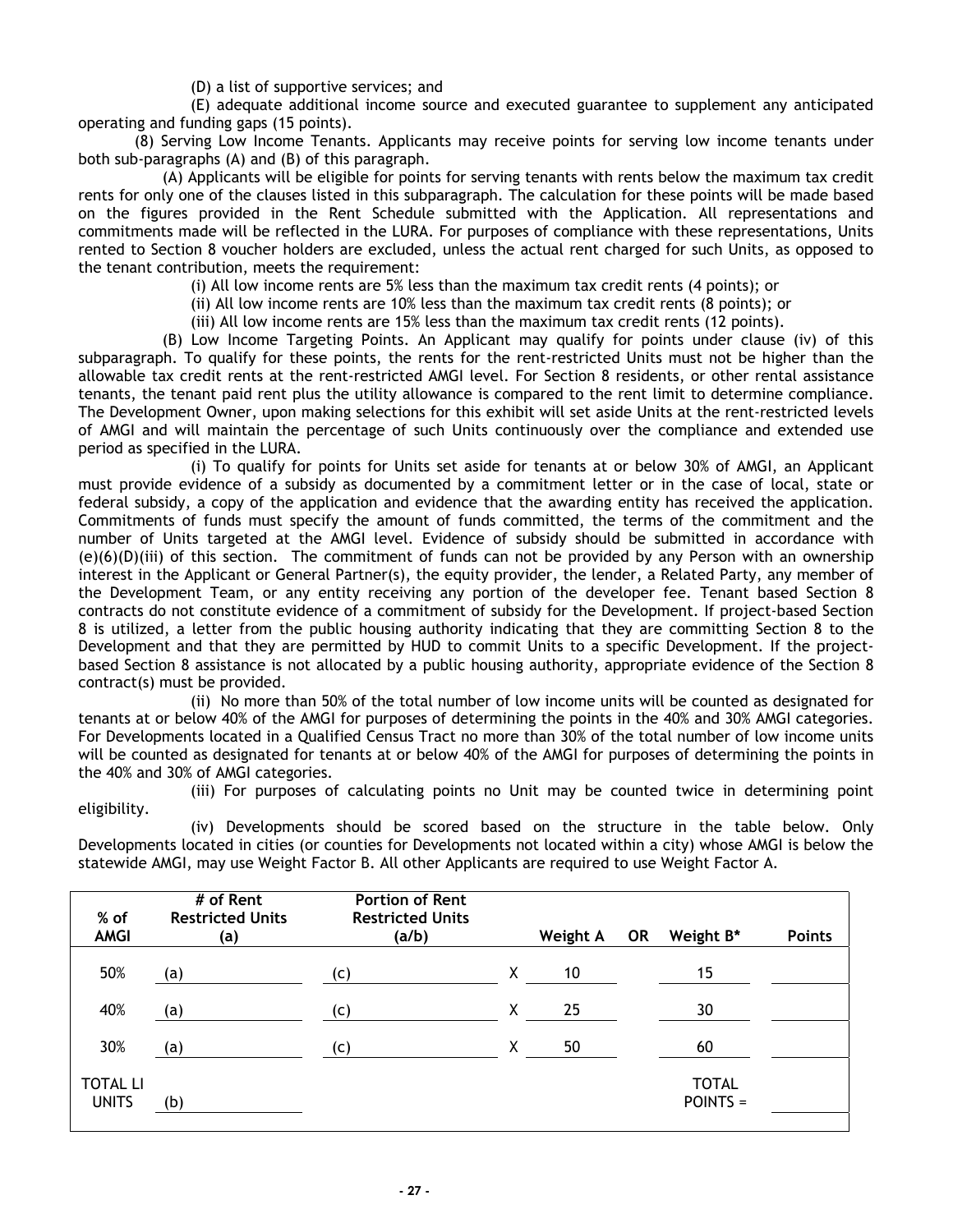(9) Length of Affordability Period. The initial compliance period for a development is fifteen years. In accordance with Code, developments are required to adhere to an extended low income use period for an additional 15 years. To receive points the Development Owner elects, in the Application, to extend the affordability period beyond the extended low income use period. The period commences with the first year of the Credit Period.

(A) Extend the affordability period for an additional 10 years, with an Extended Use Period of 40 years (8 points);

(B) Extend the affordability period for an additional 15 years, with an Extended Use Period of 45 years (10 points);

(C) Extend the affordability period for an additional 20 years, with an Extended Use Period of 50 years (12 points); or

(D) Extend the affordability period for an additional 25 years, with an Extended Use Period of 55 years (14 points);

(10) Evidence that Development Owner agrees to provide a right of first refusal to purchase the Development upon or following the end of the Compliance Period for the minimum purchase price provided in, and in accordance with the requirements of, §42(i)(7) of the Code (the "Minimum Purchase Price"), to a Qualified Nonprofit Organization, the Department, or either an individual tenant with respect to a single family building, or a tenant cooperative, a resident management corporation in the Development or other association of tenants in the Development with respect to multifamily developments (together, in all such cases, including the tenants of a single family building, a "Tenant Organization"). Development Owner may qualify for these points by providing the right of first refusal in the following terms (5 points).

(A) Upon the earlier to occur of:

(i) the Development Owner's determination to sell the Development, or

(ii) the Development Owner's request to the Department, pursuant to  $$42(h)(6)(E)(II)$  of the Code, to find a buyer who will purchase the Development pursuant to a "qualified contract" within the meaning of §42(h)(6)(F) of the Code, the Development Owner shall provide a notice of intent to sell the Development ("Notice of Intent") to the Department and to such other parties as the Department may direct at that time. If the Development Owner determines that it will sell the Development at the end of the Compliance Period, the Notice of Intent shall be given no later than two years prior to expiration of the Compliance Period. If the Development Owner determines that it will sell the Development at some point later than the end of the Compliance Period, the Notice of Intent shall be given no later than two years prior to date upon which the Development Owner intends to sell the Development.

(B) During the two years following the giving of Notice of Intent, the Sponsor may enter into an agreement to sell the Development only in accordance with a right of first refusal for sale at the Minimum Purchase Price with parties in the following order of priority:

(i) during the first six-month period after the Notice of Intent, only with a Qualified Nonprofit Organization that is also a community housing development organization, as defined for purposes of the federal HOME Investment Partnerships Program at 24 C.F.R. § 92.1 (a "CHDO") and is approved by the Department,

(ii) during the second six-month period after the Notice of Intent, only with a Qualified Nonprofit Organization or a Tenant Organization; and

(iii) during the second year after the Notice of Intent, only with the Department or with a Qualified Nonprofit Organization approved by the Department or a Tenant Organization approved by the Department.

(iv) If, during such two-year period, the Development Owner shall receive an offer to purchase the Development at the Minimum Purchase Price from one of the organizations designated in clauses (i), (ii), and (iii) of this subparagraph (within the period(s) appropriate to such organization), the Development Owner shall sell the Development at the Minimum Purchase Price to such organization. If, during such period, the Development Owner shall receive more than one offer to purchase the Development at the Minimum Purchase Price from one or more of the organizations designated in clauses (i), (ii), and (iii) of this subparagraph (within the period(s) appropriate to such organizations), the Development Owner shall sell the Development at the Minimum Purchase Price to whichever of such organizations it shall choose.

(C) After the later to occur of:

(i) the end of the Compliance Period; or

(ii) two years from delivery of a Notice of Intent,

the Development Owner may sell the Development without regard to any right of first refusal established by the LURA if no offer to purchase the Development at or above the Minimum Purchase Price has been made by a Qualified Nonprofit Organization, a Tenant Organization or the Department, or a period of 120 days has expired from the date of acceptance of all such offers as shall have been received without the sale having occurred,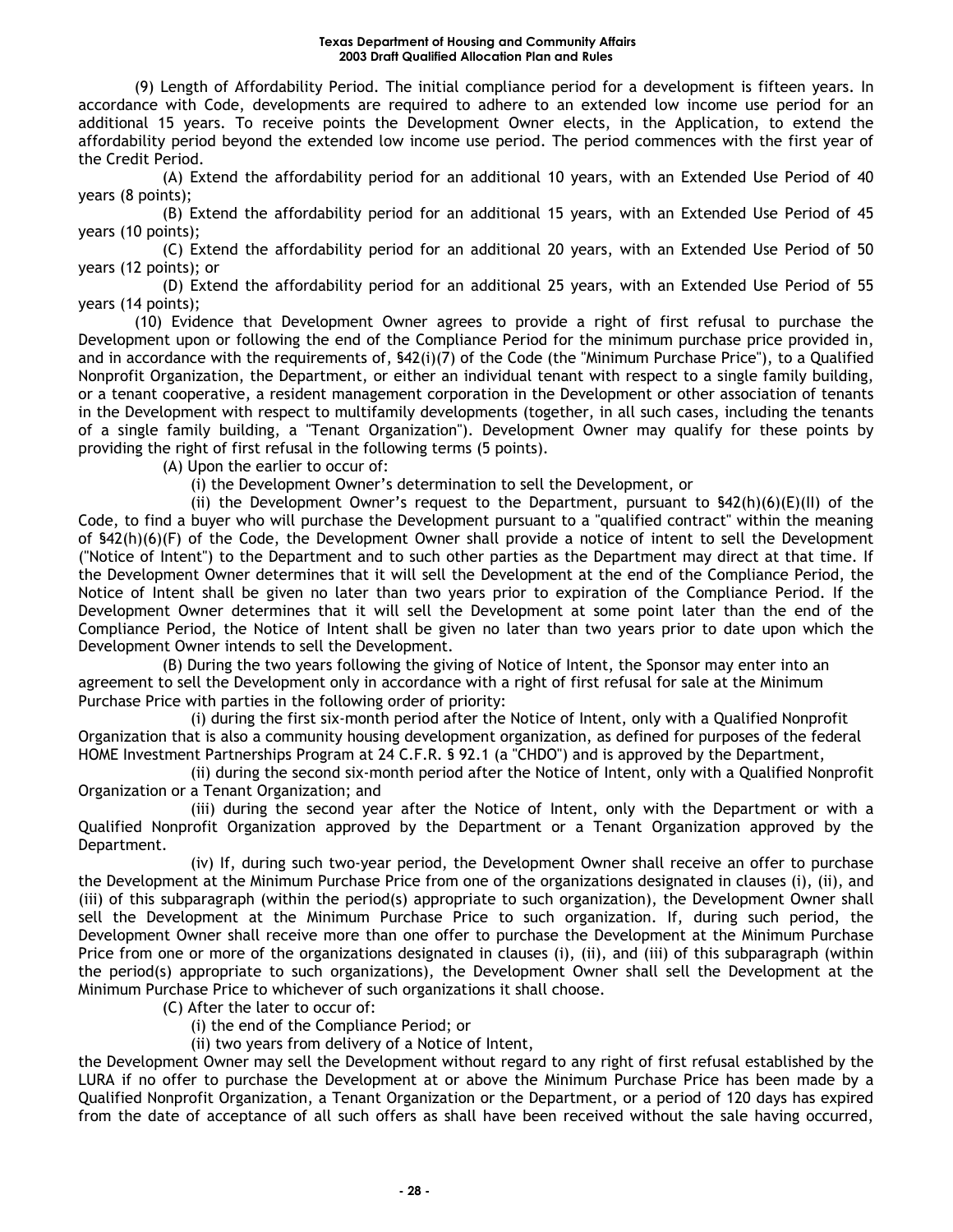provided that the failure(s) to close within any such 120-day period shall not have been caused by the Development Owner or matters related to the title for the Development.

(D) At any time prior to the giving of the Notice of Intent, the Development Owner may enter into an agreement with one or more specific Qualified Nonprofit Organizations and/or Tenant Organizations to provide a right of first refusal to purchase the Development for the Minimum Purchase Price, but any such agreement shall only permit purchase of the Development by such organization in accordance with and subject to the priorities set forth in subparagraph (B) of this paragraph.

(E) The Department shall, at the request of the Development Owner, identify in the LURA a Qualified Nonprofit Organization or Tenant Organization which shall hold a limited priority in exercising a right of first refusal to purchase the Development at the Minimum Purchase Price, in accordance with and subject to the priorities set forth in subparagraph (B) of this paragraph.

(F) The Department shall have the right to enforce the Development Owner's obligation to sell the Development as herein contemplated by obtaining a power-of-attorney from the Development Owner to execute such a sale or by obtaining an order for specific performance of such obligation or by such other means or remedy as shall be, in the Department's discretion, appropriate.

(11) Pre-Application Points. Developments which submit a Pre-Application during the Pre-Application Acceptance Period and meet the requirements of this paragraph shall receive 7 points. To be eligible for these points, the proposed Development in the Application must:

(A) be for the identical site as the proposed Development in the Pre-Application;

(B) have met the Pre-Application Threshold Criteria;

(C) be serving the same target population (family or elderly) in the Pre-Application in the same setasides; and

(D) achieve an Application score that is not more than 5% greater or less than the number of points requested at Pre-Application.

(12) Point Reductions. Penalties will be imposed on Applicants or Affiliates who have requested extensions of Department deadlines, and did not meet the original submission deadlines, relating to developments receiving a housing tax credit commitment made in the application round preceding the current round. Extensions that will receive penalties include all types of extensions identified in §49.21 of this title, received on or before the close of Application Acceptance Period, including Developments whose extensions were authorized by the Board. For each extension request made, the Applicant will be required to pay a \$2,500 extension fee as provided in §49.21(j) of this title and receive a 2 point deduction.

(g) **Evaluation Factors.** In the event that two or more Applications receive the same number of points in any given set-aside category and region, and are both practicable and economically feasible, the Department will utilize the factors in paragraphs (1) through (8) of this subsection, in the order they are presented, to determine which Development will receive a preference in consideration for a tax credit commitment. In addition, the Committee and Board may also choose to evaluate Applications and proposed Developments, including Tax Exempt Bond Developments, on the basis of factors other than (or in addition to) scoring, for one or more of the following reasons:

(1) to serve a greater number of lower income families for fewer credits;

(2) to serve a greater number of lower income families for a longer period of time in the form of a longer affordability period;

(3) to ensure the Development's consistency with local needs or its impact as part of a revitalization or preservation plan;

(4) to ensure the allocation of credits among as many different entities as practicable without diminishing the quality of the housing that is built as required under the Texas General Appropriations Act applicable to the Department;

(5) to give preference to a Development which is located in a QCT or a Difficult Development Area as specifically designated by the Secretary of HUD, and which also contributes to a concerted community revitalization plan;

(6) to ensure geographic dispersion within each state service region;

(7) to provide the greatest number of quality residential Units; and

(8) to provide integrated, affordable accessible housing for individuals and families with different levels of income.

(h) **Staff Recommendations**. After eligible Applications have been evaluated, ranked and underwritten in accordance with the QAP and the Rules, the Department staff shall make its recommendations to the Executive Award and Review Advisory Committee. This Committee will develop funding priorities and shall make commitment recommendations to the Board. Such recommendations and supporting documentation shall be made in advance of the meeting at which the issuance of Commitment Notices or Determination Notices shall be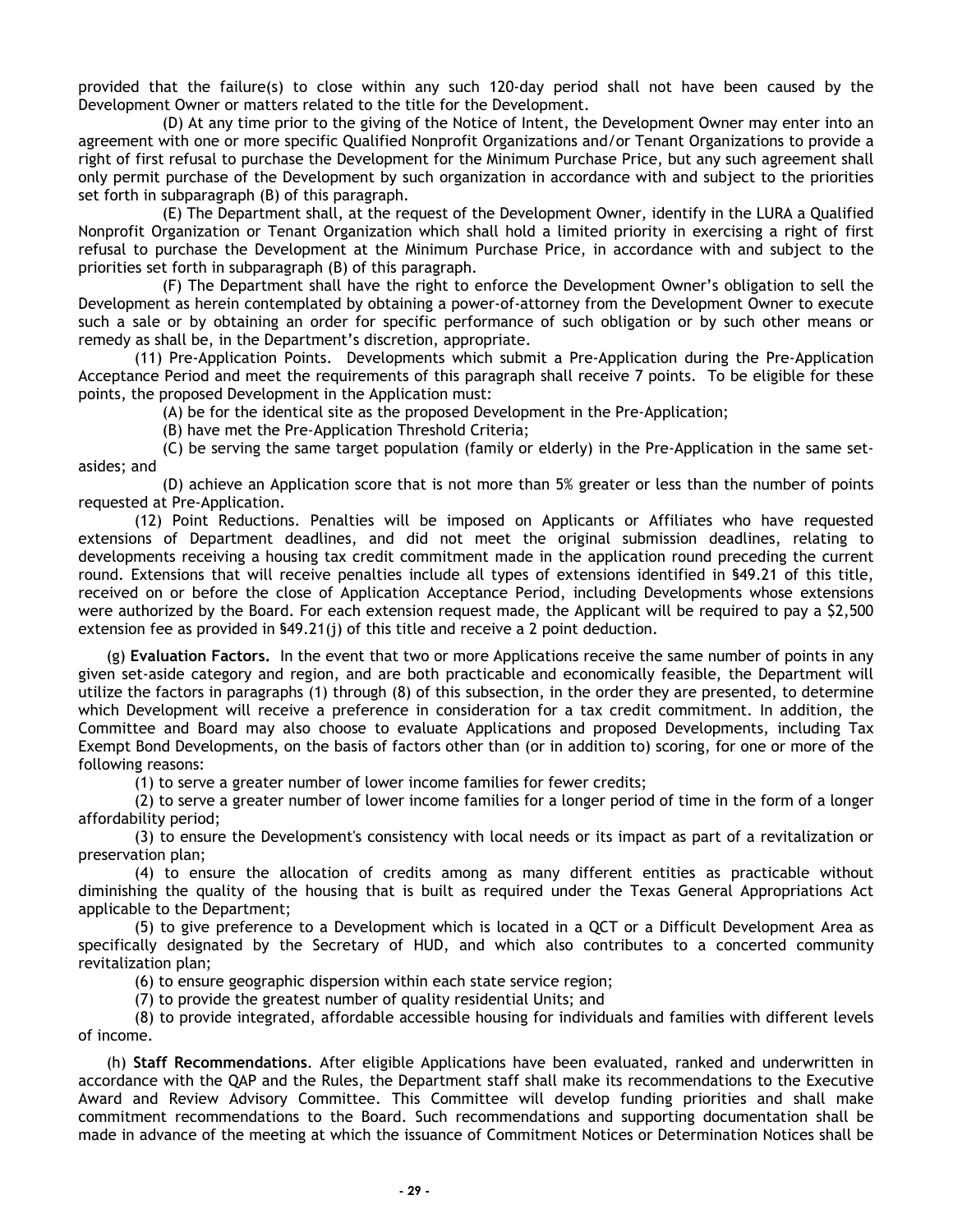discussed. The Committee will provide written, documented recommendations to the Board which will address at a minimum the financial or programmatic viability of each Application and a list of all submitted Applications which enumerates the reason(s) for the Development's proposed selection or denial, including all evaluation factors provided in §49.9(g) of this title that were used in making this determination.

# **§49.10 Board Decisions; Waiting List; Forward Commitments**

(a) **Board Decisions.** The Board's decisions shall be based upon its evaluation of proposed Developments' consistency with the criteria and requirements set forth in the QAP and the Rules.

(1) In making a determination to allocate tax credits, the Board shall be authorized not to rely solely on the number of points scored by an Applicant. It shall in addition, be entitled to take into account, as appropriate, the factors described in §49.9(g) of this title. If the Board disapproves or fails to act upon the Application, the Department shall issue to the Development Owner a written notice stating the reason(s) for the Board's disapproval or failure to act.

(2) Before the Board approves any Development Application, the Department shall assess the compliance history of the Applicant and any Affiliate of the Applicant with respect to all applicable requirements; and the compliance issues associated with the proposed Development. The Committee shall provide to the Board a written report regarding the results of the assessments. The written report will be included in the appropriate Development file for Board and Department review. The Board shall fully document and disclose any instances in which the Board approves a Development Application despite any noncompliance associated with the Development, Applicant or Affiliate.

(3) On awarding tax credit commitment, the Board shall document the reasons for each Development's selection, including an explanation of all discretionary factors used in making its determination, and the reasons for any decision that conflicts with the recommendations made by Department staff. The Board may not make, without good cause, a commitment decision that conflicts with the recommendations of Department staff.

(b) **Waiting List.** If the entire State Housing Credit Ceiling for the applicable calendar year has been committed or allocated in accordance with this chapter, the Board shall generate a waiting list of additional Applications ranked by score in descending order of priority based on Set Aside categories and regional allocation goals. If at any time prior to the end of the Application Round, one or more Commitment Notices expire and a sufficient amount of the State Housing Credit Ceiling becomes available, the Board shall issue a Commitment Notice to Applications on the waiting list subject to the amount of returned credits, the regional allocation goals and the Set Aside categories, including the 10% Nonprofit Set-Aside allocation required under the Code, §42(h)(5). At the end of each calendar year, all Applications which have not received a Commitment Notice shall be deemed terminated. The Applicant may re-apply to the Department during the next Application Acceptance Period.

(c) **Forward Commitments. T**he Board may determine to issue commitments of tax credit authority with respect to Developments from the State Housing Credit Ceiling for the calendar year following the year of issuance (each a "forward commitment"). The Board will utilize its discretion in determining the amount of credits to be allocated as forward commitments and the reasons for those commitments in meeting compelling housing needs. The Board may utilize the forward commitment authority to allocate credits to TX-USDA-RHS Developments which are experiencing foreclosure or loan acceleration at any time during the 2003 calendar year.

(1) Unless otherwise provided in the Commitment Notice with respect to a Development selected to receive a forward commitment, actions which are required to be performed under this chapter by a particular date within a calendar year shall be performed by such date in the calendar year of the anticipated commitment rather than in the calendar year of the forward commitment.

(2) Any forward commitment made pursuant to this section shall be made subject to the availability of State Housing Credit Ceiling in the calendar year with respect to which the forward commitment is made. If a forward commitment shall be made with respect to a Development placed in service in the year of such commitment, the forward commitment shall be a "binding commitment" to allocate the applicable credit dollar amount within the meaning of the Code, §42(h)(1)(C).

(3) If tax credit authority shall become available to the Department later in a calendar year in which forward commitments have been awarded, the Department may allocate such tax credit authority to any eligible Development which received a forward commitment, in which event the forward commitment shall be canceled with respect to such Development.

**§49.11. Required Application Notifications, Receipt of Public Comment, and Meetings with Applicants; Viewing of Pre-Applications and Applications; Confidential Information.** 

(a) **Required Application Notifications, Receipt of Public Comment, and Meetings with Applicants.**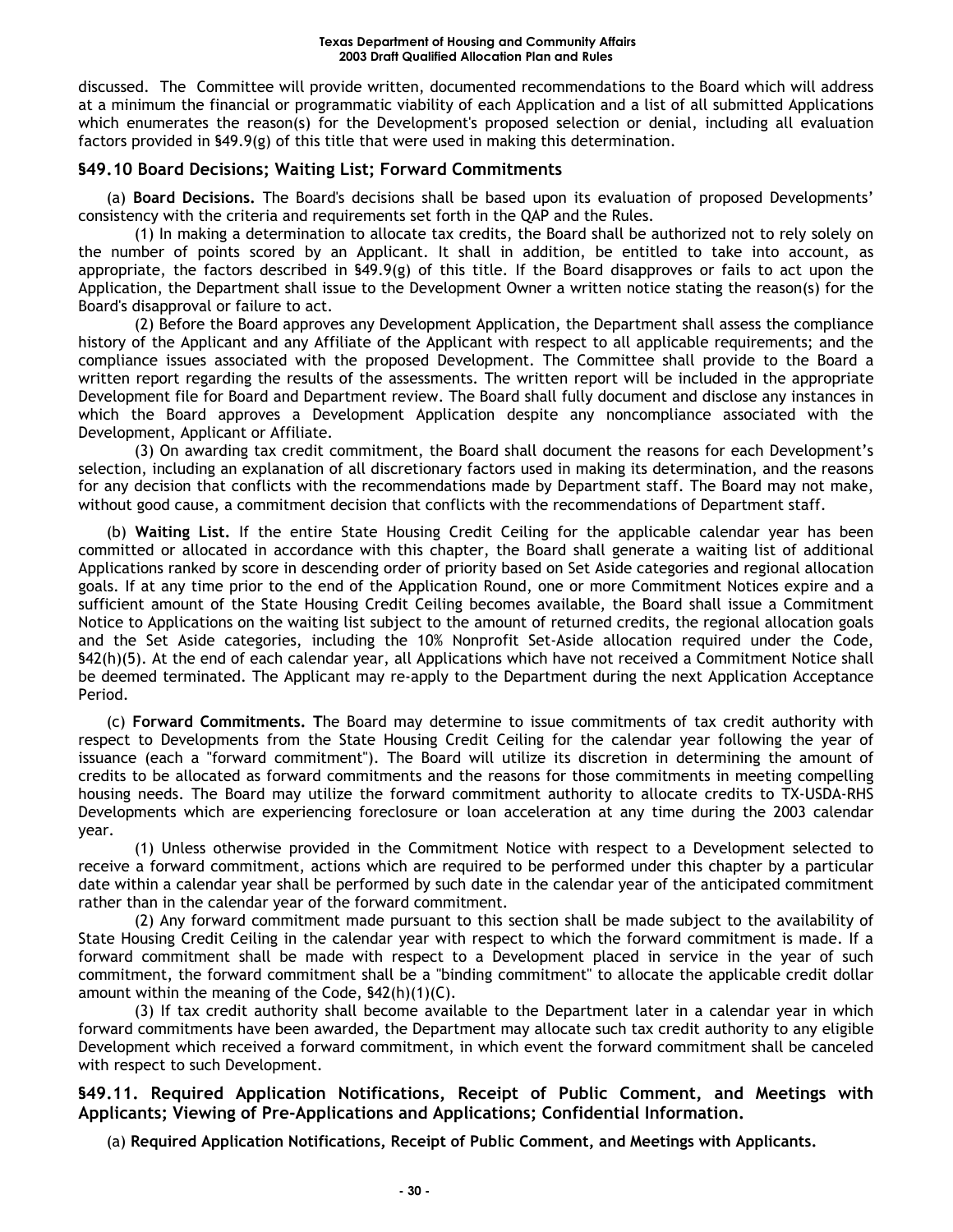(1) Within approximately seven business days after the close of the Pre-Application Acceptance Period, the Department shall publish a Pre-Application Submission Log on its web site. Such log shall contain the Development name, address, set-aside, number of units, requested credits, owner contact name and phone number.

(2) Approximately 30 days before the close of the Application Acceptance Period, the Department will release the evaluation and assessment of the Pre-Applications on its web site.

(3) Within approximately 15 business days after the close of the Application Acceptance Period, the Department shall:

(A) publish an Application submission log, as further described in §49.12(b) of this title, on its web site.

(B) give notice of a proposed Development in writing to the:

(i) mayor or other equivalent chief executive officer of the municipality, if the Development or a part thereof is located in a municipality; otherwise the Department shall notify the chief executive officer of the county in which the Development or a part thereof is located, to advise such individual that the Development or a part thereof will be located in his/her jurisdiction and request any comments which such individual may have concerning such Development. If the local municipal authority expresses opposition to the Development, the Department will give consideration to the objections raised and will visit the proposed site or Development within 30 days of notification to conduct a physical inspection of the Development site and consult with the mayor or county judge before the Application is scored, if opposition is received prior to scoring being completed; and

(ii) state representative and state senator representing the area where a Development would be located. The state representative or senator may hold a community meeting at which the Department shall provide appropriate representation.

(C) The elected officials identified in clauses (i) and (ii) of subparagraph (B) of this paragraph will be provided an opportunity to comment on the Application during the Application evaluation process.

(4) The Department shall hold at least three public hearings in different regions of the state to receive comment on the submitted Applications and on other issues relating to the Low Income Housing Tax Credit Program.

(5) The Department shall provide notice of and information regarding public hearings, board meetings and application opening and closing dates relative to housing tax credits to local housing departments, to appropriate newspapers of general or limited circulation that serve the community in which a proposed Development is to be located, to nonprofit organizations, to on-site property managers of occupied developments that are the subject of Applications for posting in prominent locations at those Developments, and to any other interested persons including community groups, who request the information and shall post all such information to its web site.

(6) Approximately forty days prior to the date of the July Board Meeting at which the issuance of Commitment Notices shall be discussed, the Department will notify each Applicant of the receipt of any opposition received by the Department relating to his or her Development at that time.

(7) Not later than the third working day after the date of the relevant determinations, the results of each stage of the Application process, including the results of the application scoring and underwriting phases and the commitment phase, will be posted to the Department's web site.

(8) At least thirty days prior to the date of the July Board meeting at which the issuance of Commitment Notices or Determination Notices shall be discussed, the Department will:

(A) provide the application scores to the Board;

(B) if feasible, post to the Department's web site the entire Application, including all supporting documents and exhibits, the Application Log, a scoring sheet providing details of the Application score, and any other documents relating to the processing of the Application.

(9) A summary of comments received by the Department on specific Applications shall be part of the documents required to be reviewed by the Board under this subsection if it is received 30 business days prior to the date of the Board Meeting at which the issuance of Commitment Notices or Determination Notices shall be discussed. Comments received after this deadline will not be part of the documentation submitted to the Board. However, a public comment period will be available prior to the Board's decision, at the Board meeting where tax credit commitment decisions will be made.

(10) Not later than the 120<sup>th</sup> day after the date of the initial issuance of Commitment Notices for housing tax credits, the Department shall provide an Applicant who did not receive a commitment for housing tax credits with an opportunity to meet and discuss with the Department the Application's deficiencies, scoring and underwriting.

(b) **Viewing of Pre-Applications and Applications.** Pre-Applications and Applications for tax credits are public information and are available upon request after the Pre-Application and Application Acceptance Periods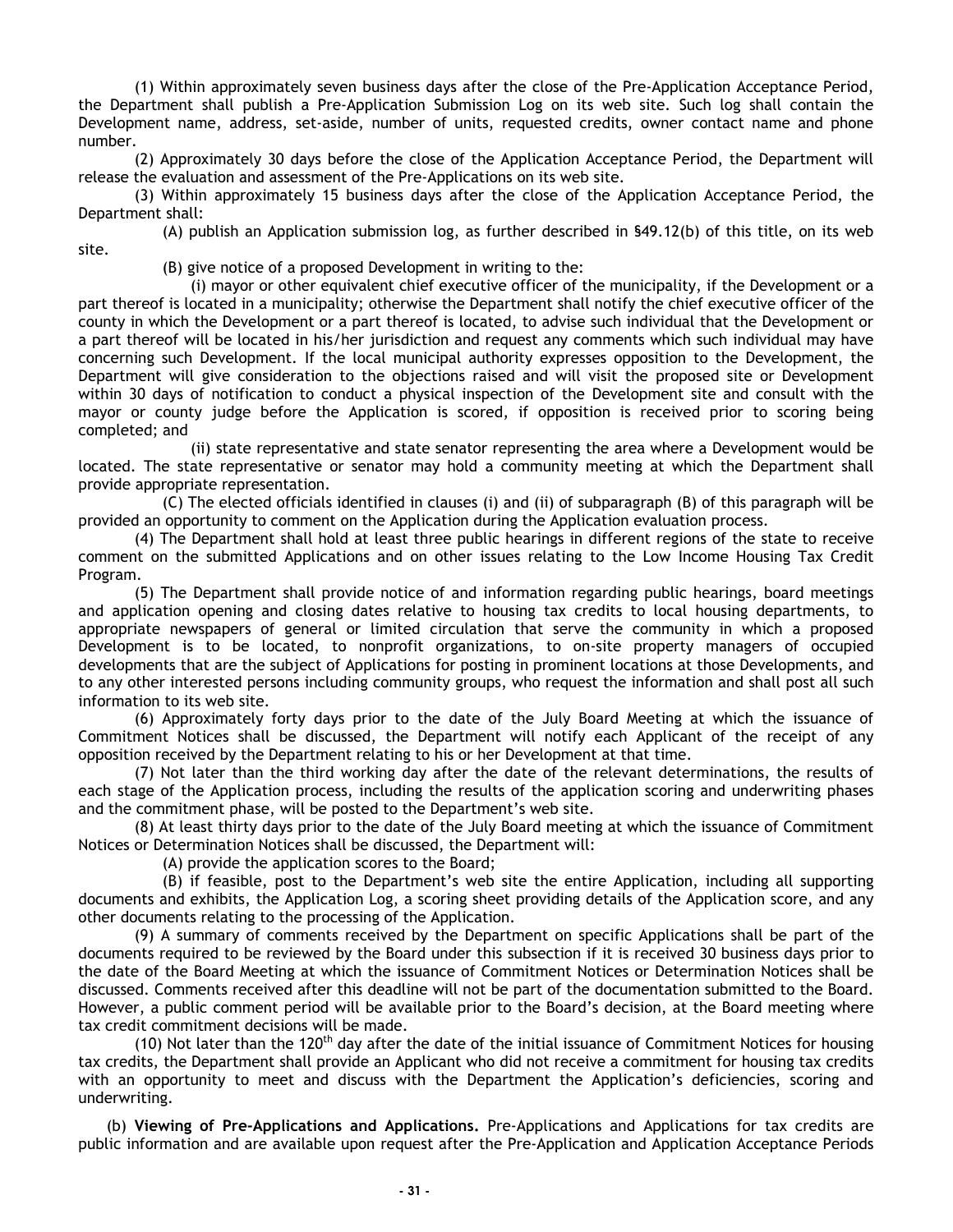close, respectively. All Pre-Applications and Applications, including all exhibits and other supporting materials, except Personal Financial Statements and Social Security numbers, will be made available for public disclosure after the Pre-Application and Application periods close, respectively. The content of Personal Financial Statements may still be made available for public disclosure upon request if the Attorney General's office deems it is not protected from disclosure by the Texas Public Information Act*.* 

(c) **Confidential Information.** The Department may treat the financial statements of any Applicant as confidential and may elect not to disclose those statements to the public. A request for such information shall be processed in accordance with §552.305 of the Government Code.

# **§49.12. Tax Exempt Bond Financed Developments: Filing of Applications, Applicability of Rules, Supportive Services, Financial Feasibility Evaluation, Satisfaction of Requirements.**

(a) **Filing of Applications for Tax Exempt Bond Financed Developments.** Applications for a Tax Exempt Bond Development may be submitted to the Department as described in paragraphs (1) and (3) of this subsection:

(1) Applicants which receive notice of a Program Year 2003 reservation as a result of the Texas Bond Review Board's (TBRB) lottery for the private activity volume cap, and for which the issuer of the bonds is the Department, must file a complete Application no later than 10 days after the date of the issuance of the bond reservation. Such filing must be accompanied by the Application fee described in §49.21 of this title.

(2) Applicants which receive advance notice of a Program Year 2003 reservation as a result of the Texas Bond Review Board's (TBRB) lottery for the private activity volume cap, and for which the issuer of the bonds is an entity other than the Department, must file a complete Application not later than 60 days after the date of the TBRB lottery. Such filing must be accompanied by the Application fee described in §49.21 of this title.

(3) Applicants which receive advance notice of a Program Year 2003 reservation after being placed on the waiting list as a result of the TBRB lottery for private activity volume cap, and for which the issuer of the bonds is an entity other than the Department, must submit Volume 1 of the Application and the Application fee described in §49.21 of this title prior to the Applicant's bond reservation date as assigned by the TBRB. Any outstanding documentation required under this section must be submitted to the Department at least 45 days prior to the Board meeting at which the decision to issue a Determination Notice would be made.

(b) **Applicability of Rules for Tax Exempt Bond Financed Developments.** Tax Exempt Bond Financed Development Applications are subject to all rules in this title, with the only exception being to the following sections: §49.4, §49.7, §49.8, §49.9(c)(2) and (3), §49.9(f), §49.10(b) and (c), §49.11(a) and §49.14 of this title. Such Developments requesting a Determination Notice in the current calendar year must meet all Threshold Criteria requirements stipulated in §49.9(e) of this title. Such Developments which received a Determination Notice in a prior calendar year must meet all Threshold Criteria requirements stipulated in the QAP and Rules in effect for the calendar year in which the Determination Notice was issued; provided, however, that such Developments shall comply with all procedural requirements for obtaining Department action in the current QAP and Rules; and such other requirements of the QAP and Rules as the Department determines applicable. At the time of Application, Developments must demonstrate the Development's consistency with the bond issuer's consolidated plan or other similar planning document. Consistency with the local municipality's consolidated plan or similar planning document must also be demonstrated in those instances where the city or county has a consolidated plan.

(c) **Supportive Services for Tax Exempt Bond Financed Developments.** Tax Exempt Bond Development Applications must provide an executed agreement with a qualified service provider for the provision of special supportive services that would otherwise not be available for the tenants. The provision of these services will be included in the LURA. Acceptable services as described in paragraphs (1) through (3) of this paragraph include:

(1) the services must be in one of the following categories: child care, transportation, basic adult education, legal assistance, counseling services, GED preparation, English as a second language classes, vocational training, home buyer education, credit counseling, financial planning assistance or courses, health screening services, health and nutritional courses, youth programs, scholastic tutoring, social events and activities, community gardens or computer facilities; or

(2) any other program described under Title IV-A of the Social Security Act (42 U.S.C. §§ 601 et seq.) which enables children to be cared for in their homes or the homes of relatives; ends the dependence of needy families on government benefits by promoting job preparation, work and marriage; prevents and reduces the incidence of out-of wedlock pregnancies; and encourages the formation and maintenance of two-parent families, or

(3) any other services approved in writing by the Issuer. The plan for tenant supportive services submitted for review and approval of the Issuer must contain a plan for coordination of services with state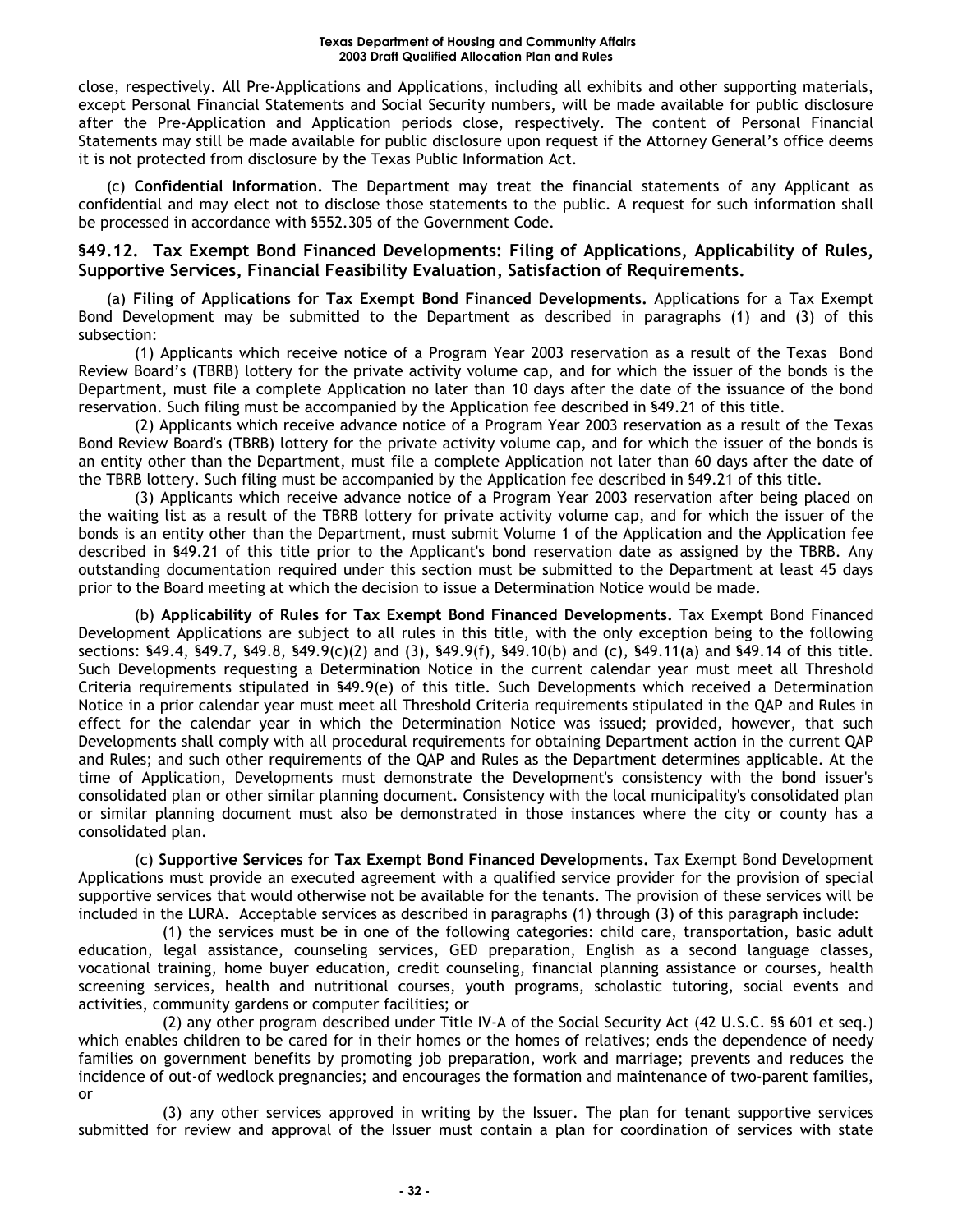workforce development and welfare programs. The coordinated effort will vary depending upon the needs of the tenant profile at any given time as outlined in the plan.

(d) **Financial Feasibility Evaluation for Tax Exempt Bond Financed Developments.** Code §42(m)(2)(D) required the bond issuer (if other than the Department) to make sure that a Tax Exempt Bond Development does not receive more tax credits than the amount needed for the financial feasibility and viability of a Development throughout the Compliance Period. Treasury Regulations prescribe the occasions upon which this determination must be made. In light of the requirement, issuers may either elect to underwrite the Development for this purpose in accordance with the QAP and the Underwriting Rules and Guidelines, 10 TAC §1.32 of this title or request that the Department perform the function. If the issuer underwrites the Development, the Department will, nonetheless, review the underwriting report and may make such changes in the amount of credits which the Development may be allowed as are appropriate under the Department's guidelines. The Determination Notice issued by the Department and any subsequent IRS Form(s) 8609 will reflect the amount of tax credits for which the Development is determined to be eligible in accordance with this paragraph, and the amount of tax credits reflected in the IRS Form 8609 may be greater or less than the amount set forth in the Determination Notice, based upon the Department's and the bond issuer's determination as of each building's placement in service. Any increase of tax credits at the time of each building's placement in service will only be permitted if it is deemed that causes for the increased credits were beyond the control of the Development Owner, were not foreseeable by the Development Owner at the time of Application and were not preventable during the construction of the Development, as determined by the Board.

(e) **Satisfaction of Requirements for Tax Exempt Bond Financed Developments.** If the Department staff determines that all requirements of subsection (i) of this section have been met, the Board, shall authorize the Department to issue a Determination Notice to the Applicant that the Development satisfies the requirements of the QAP and Rules in accordance with the Code,  $$42(m)(1)(D)$ .

# **§49.13 Commitment and Determination Notices; Agreement and Election Statement.**

(a) **Commitment and Determination Notices.** If the Board approves an Application, the Department will:

(1) if the Application is for a commitment from the State Housing Credit Ceiling, issue a Commitment Notice to the Development Owner which shall:

(A) confirm that the Board has approved the Application; and

and

(B) state the Department's commitment to make a Housing Credit Allocation to the Applicant in a specified amount, subject to the feasibility determination described at §49.17 of this title, and compliance by the Development Owner with the remaining requirements of this chapter and any other terms and conditions set forth therein by the Department. This commitment shall expire on the date specified therein unless the Development Owner indicates acceptance of the commitment by executing the Commitment Notice or Determination Notice, pays the required fee specified in §49.21 of this title, and satisfies any other conditions set forth therein by the Department. A Development Owner may request an extension of the Commitment Notice expiration date by submitting extension request and associated extension fee as described in §49.21 of this title. In no event shall the expiration date of a Commitment Notice be extended beyond the last business day of the applicable calendar year.

(2) if the Application is with respect to a Tax Exempt Bond Development, issue a Determination Notice to the Development Owner which shall:

(A) confirm the Board's determination that the Development satisfies the requirements of this QAP;

(B) state the Department's commitment to issue IRS Form(s) 8609 to the Applicant in a specified amount, subject to the requirements set forth at §49.12 of this title and compliance by the Development Owner with all applicable requirements of this title and any other terms and conditions set forth therein by the Department. The Determination Notice shall expire on the date specified therein unless the Development Owner indicates acceptance by executing the Determination Notice and paying the required fee specified in §49.21 of this title. The Determination Notice shall also expire unless the Development Owner satisfies any conditions set forth therein by the Department within the applicable time period.

(3) notify, in writing, the mayor or other equivalent chief executive officer of the municipality in which the Property is located informing him/her of the Board's issuance of a Commitment Notice or Determination Notice, as applicable.

(4) A Commitment or Determination Notice shall not be issued with respect to any Development for an unnecessary amount or where the cost for the total development, acquisition, construction or rehabilitation exceeds the limitations established from time to time by the Department and the Board, unless the Department staff make a recommendation to the Board based on the need to fulfill the goals of the Program as expressed in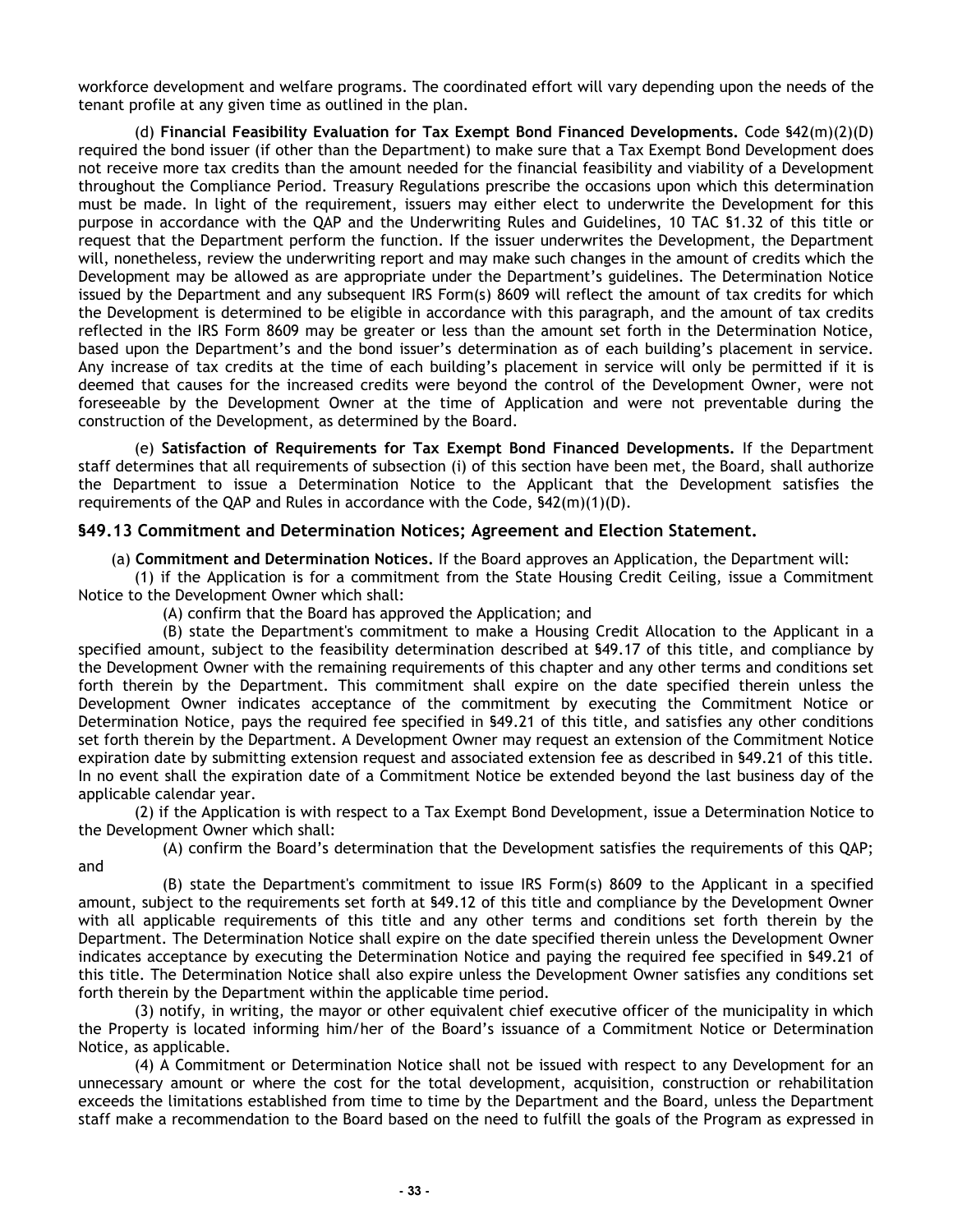this QAP and Rules, and the Board accepts the recommendation. The Department's recommendation to the Board shall be clearly documented.

(5) A Commitment or Determination Notice shall not be issued with respect to any Development in violation of the Concentration Policy, unless the Committee makes a recommendation to the Board based on the need to fulfill the goals of the Program as expressed in this QAP and Rules, and the Board accepts the recommendation. The Department's recommendation to the Board shall be clearly documented.

(6) A Commitment or Determination Notice shall not be issued with respect to any Applicant or any Person, General Partner, general contractor and their respective principals or Affiliates active in the ownership or control of other low income rental housing property in the state of Texas funded by the Department, or outside the state of Texas, that is in Material Non-Compliance with the LURA (or any other document containing an Extended Low Income Housing Commitment) or the program rules in effect for such property as of June 30, 2003. Any corrective action documentation affecting the Material Non-Compliance status score for Applicants must be received by the Department no later than May 15, 2003.

(b) **Agreement and Election Statement.** Together with or following the Development Owner's acceptance of the commitment or determination, the Development Owner may execute an Agreement and Election Statement, in the form prescribed by the Department, for the purpose of fixing the applicable credit percentage for the Development as that for the month in which the Commitment was accepted (or the month the bonds were issued for Tax Exempt Bond Developments), as provided in the Code, §42(b)(2). Current Treasury Regulations, §1.42-  $8(a)(1)(v)$ , suggest that in order to permit a Development Owner to make an effective election to fix the applicable credit percentage for a Development, the Carryover Allocation Document must be executed by the Department and the Development Owner in the same month. The Department staff will cooperate with a Development Owner, as needed, to assure that the Commitment Notice can be so executed.

# **§49.14. Carryover, 10% Test.**

(a) **Carryover.** All Developments which received a Commitment Notice, and will not be placed in service and receive IRS Form 8609 in the year the Commitment Notice was issued, must submit the Carryover documentation to the Department no later than November 1 of the year in which the Commitment Notice is issued. Commitments for credits will be terminated if the Carryover documentation has not been received by this deadline, or an extension approved by the Board. In the event that a Development Owner intends to submit the Carryover documentation in October of the year in which the Commitment Notice is issued, in order to fix the applicable credit percentage for the Development in October, it must be submitted no later than the first Friday in October. The Carryover Allocation format must be properly completed and delivered to the Department as prescribed by the Carryover Allocation Procedures Manual. All Carryover Allocations will be contingent upon the following, in addition to all other conditions placed upon the Application in the Commitment Notice:

(1) A current original plat of survey of the land, prepared by a duly licensed Texas Registered Professional Land Surveyor. Such survey shall conform to standards prescribed in the Manual of Practice for Land Surveying in Texas as promulgated and amended from time to time by the Texas Surveyors Association as more fully described in the Carryover Procedures Manual.

(2) A review of information provided by the IRS as permitted pursuant to IRS Form 8821, Tax Information Authorization, for the release of tax information relating to non-disclosure or recapture issues. Each Applicant must execute and provide to the Department Form 8821 within ten business days of the issuance of a Commitment Notice or Determination Notice. The form must be signed and executed on behalf of the Development Owner. Any information provided by the IRS will be evaluated by the Department in accordance with §49.2(52) of this title and may be utilized by the Board to determine if a Carryover Allocation will be made.

(3) Attendance of the Development Owner and Development architect at eight hours of Fair Housing training on or before the closing of the construction loan.

(b) **10% Test.** No later than six months from the date the Carryover Allocation Document is executed by the Department and the Development Owner, more than 10% of the Development Owner's reasonably expected basis has to have been incurred pursuant to  $\frac{542(h)(1)(E)(i)}{h}$  and (ii) of the Internal Revenue Code and Treasury Regulations, § 1.42-6. The evidence to support the satisfaction of this requirement must be submitted to the Department no later than June 30 in a format proscribed by the Department.

#### **§49.15. Closing of the Construction Loan, Commencement of Substantial Construction.**

(a) **Closing of the Construction Loan.** The Development Owner must submit evidence of having closed the construction loan no later than the second Friday in June of the year after the execution of the Carryover Allocation Document with the possibility of an extension as described in §49.21 of this title. At the time of submission of the documentation, the Development Owner must also submit a Management Plan and an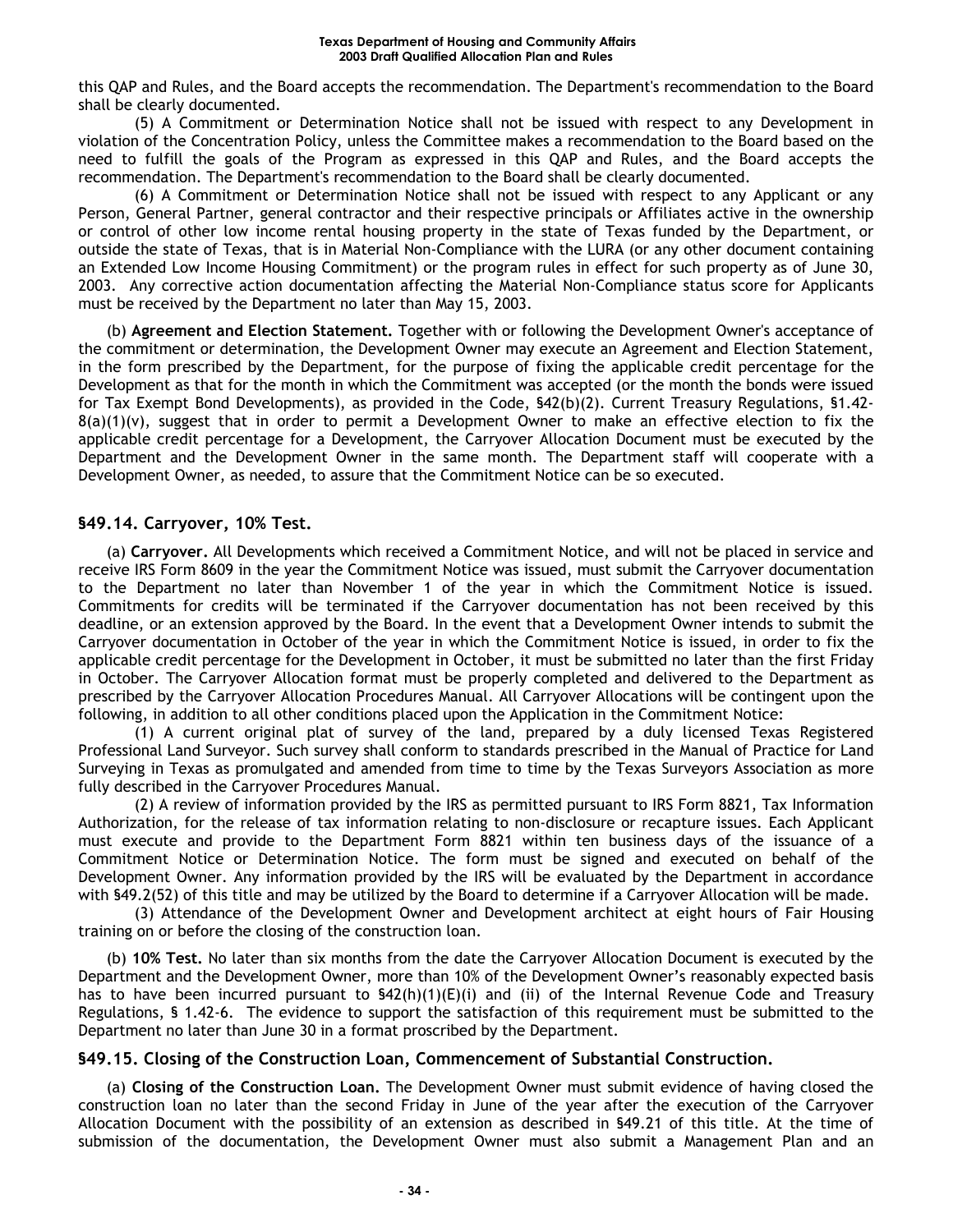Affirmative Marketing Plan as further described in the Carryover Allocation Procedures Manual. The Carryover Allocation will automatically be terminated if the Development Owner fails to meet the aforementioned closing deadline (taking into account any extensions), and has not had an extension approved, and all credits previously allocated to that Development will be recovered and become a part of the State Housing Credit Ceiling for the applicable year.

(b) **Commencement of Substantial Construction**. The Development Owner must commence and continue substantial construction activities not later than the last Friday in August of the year after the execution of the Carryover Allocation Document with the possibility of an extension as described in §49.21 of this title. The minimum activity necessary to meet the requirement of substantial construction for new Developments will be defined as having poured foundations for at least 50% of all of the buildings in the Development. Evidence of such activity shall be provided in a format prescribed by the Department.

# **§49.16. Cost Certification, LURA.**

(a) **Cost Certification.** Developments that will be placed in service and request IRS Forms 8609 in the year the Commitment Notice was issued must submit the required Cost Certification documentation and the compliance and monitoring fee to the Department by the second Friday in November of that same year. The Department will issue IRS Forms 8609 no later than 90 days from the date of receipt of the Cost Certification documentation, so long as all subsequent documentation requested by the Department related to the processing of the Cost Certification documentation has been provided on or before the seventy-fifth day from the date of receipt of the original Cost Certification documentation. Any deficiency letters issued to the Owner pertaining to the Cost Certification documentation will also be copied to the syndicator.

(b) **Land Use Restriction Agreement (LURA).** Prior to the Department's issuance of the IRS Form(s) 8609 for building(s) in a Development, the Development Owner must date, sign and acknowledge before a notary public a LURA and send the original to the Department for execution. The Development Owner shall then record said LURA, along with any and all exhibits attached thereto, in the real property records of the county where the Development is located and return the original document, duly certified as to recordation by the appropriate county official, to the Department. If any liens (other than mechanics' or materialmen's liens) shall have been recorded against the Development and/or the Property prior to the recording of the LURA, the Development Owner shall obtain the subordination of the rights of any such lienholder, or other effective consent, to the survival of certain obligations contained in the LURA, which are required by  $$42(h)(6)(E)(ii)$  of the Code to remain in effect following the foreclosure of any such lien. Receipt of such certified recorded original LURA by the Department is required prior to issuance of IRS Form 8609. A representative of the Department shall physically inspect the Development for compliance with the Application and the representatives, warranties, covenants, agreements and undertakings contained therein. Such inspection will be conducted before the IRS Form 8609 is issued for a building, but it shall be conducted in no event later than the end of the second calendar year following the year the last building in the Development is placed in service. The Development Owner for Tax Exempt Bond Developments shall obtain a subordination agreement wherein the lien of the mortgage is subordinated to the LURA. If an Owner intends for the Department to execute a LURA by the end of a calendar year, then the proposed LURA, executed by the Owner and lienholder, if necessary, must be submitted to the Department for execution no later than December 1 of that calendar year.

#### **§49.17. Housing Credit Allocations.**

(a) In making a commitment of a Housing Credit Allocation under this chapter, the Department shall rely upon information contained in the Applicant's Application to determine whether a building is eligible for the credit under the Code, §42. The Applicant shall bear full responsibility for claiming the credit and assuring that the Development complies with the requirements of the Code, §42. The Department shall have no responsibility for ensuring that an Applicant who receives a housing credit allocation from the Department will qualify for the housing credit.

(b) The Housing Credit Allocation Amount shall not exceed the dollar amount the Department determines is necessary for the financial feasibility and the long term viability of the Development throughout the Compliance Period. Such determination shall be made by the Department at the time of issuance of the Commitment Notice or Determination Notice; at the time the Department makes a Housing Credit Allocation; and as of the date each building in a Development is placed in service. Any Housing Credit Allocation Amount specified in a Commitment Notice, Determination Notice or Carryover Allocation Document is subject to change by the Department based upon such determination. Such a determination shall be made by the Department based on its evaluation and procedures, considering the items specified in the Code, §42(m)(2)(B), and the department in no way or manner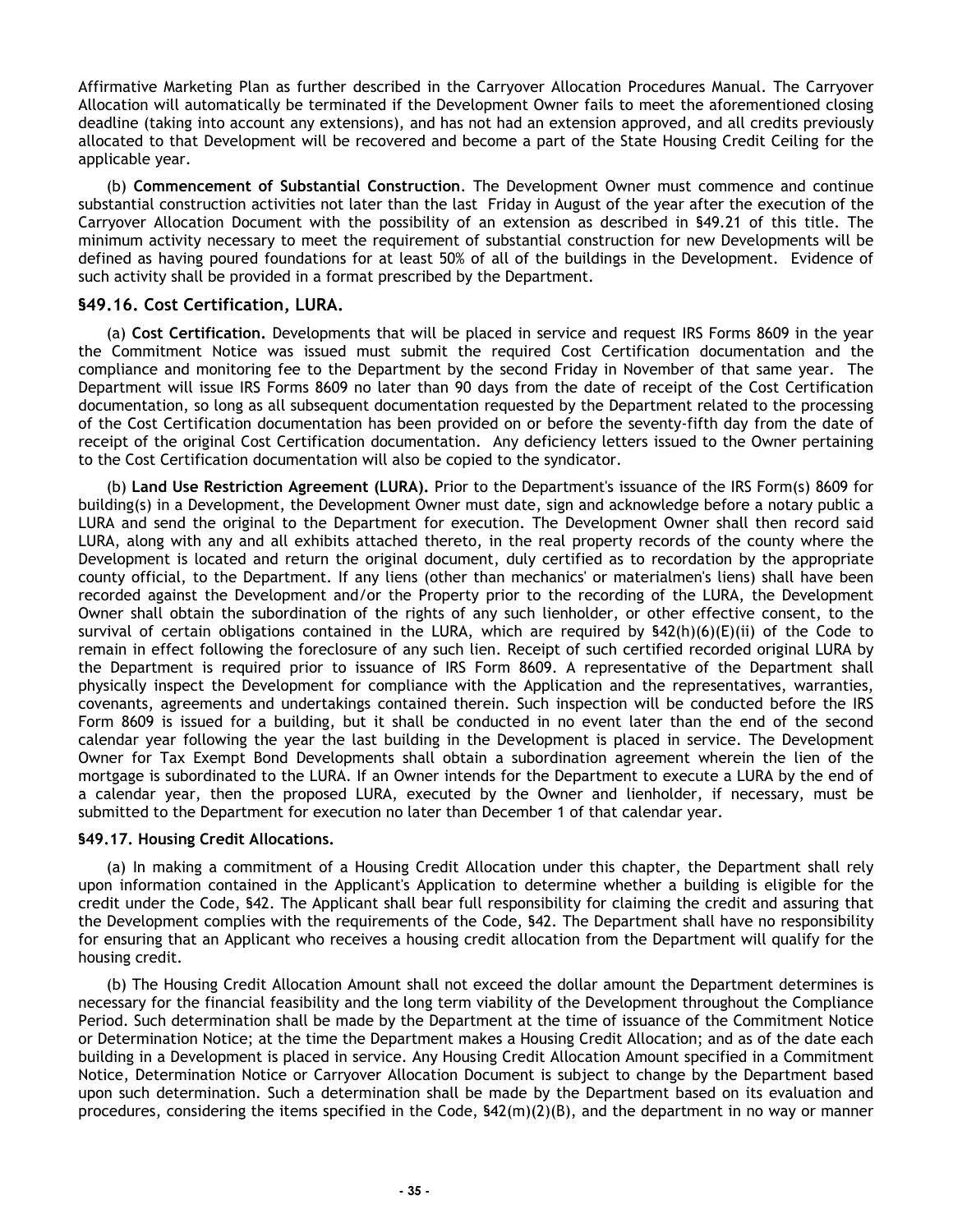represents or warrants to any applicant, sponsor, investor, lender or other entity that the Development is, in fact, feasible or viable.

(c) The General Contractor hired by the Applicant must meet specific criteria as defined by the Seventy-fifth Legislature. A general contractor hired by an applicant or an applicant, if the applicant serves as general contractor must demonstrate a history of constructing similar types of housings without the use of federal tax credits. Evidence must be submitted to the Department, in accordance with §49.9(e)(4)(G) of this title, which sufficiently documents that the general contractor has constructed some housing without the use of low income housing credits. This documentation will be required as a condition of the commitment notice or carryover agreement, and must be complied with prior to commencement of construction and at cost certification and final allocation of credits.

(d) An allocation will be made in the name of the Applicant identified in the related Commitment Notice or Determination Notice. If an allocation is made in the name of the party expected to be the General Partner or Managing Member in an eventual owner partnership or limited liability company, the Department may, upon request, approve a transfer of allocation to such owner partnership or limited liability company in which such party is the sole General Partner or Managing Member. Any other transfer of an allocation will be subject to review and approval by the Department. The approval of any such transfer does not constitute a representation to the effect that such transfer is permissible under §42 of the Code or without adverse consequences thereunder, and the Department may condition its approval upon receipt and approval of complete documentation regarding the new owner including all the criteria for scoring, evaluation and underwriting, among others, which were applicable to the original Applicant.

(e) The Department shall make a Housing Credit Allocation, either in the form of IRS Form 8609, with respect to current year allocations for buildings placed in service, or in the Carryover Allocation Document, for buildings not yet placed in service, to any Development Owner who holds a Commitment Notice which has not expired, and for which all fees as specified in §49.21 of this title have been received by the Department and with respect to which all applicable requirements, terms and conditions have been met. For Tax Exempt Bond Developments, the Housing Credit Allocation shall be made in the form of a Determination Notice. For an IRS Form 8609 to be issued with respect to a building in a Development with a Housing Credit Allocation, satisfactory evidence must be received by the Department that such building is completed and has been placed in service in accordance with the provisions of the Department's Cost Certification Procedures Manual. The Cost Certification documentation requirements will include a certification and inspection report prepared by a Third-Party accredited accessibility inspector to certify that the Development meets all required accessibility standards. IRS Form 8609 will not be issued until the certifications received by the Department. The Department shall mail or deliver IRS Form 8609 (or any successor form adopted by the Internal Revenue Service) to the Development Owner, with Part I thereof completed in all respects and signed by an authorized official of the Department. The delivery of the IRS Form 8609 will occur only after the Development Owner has complied with all procedures and requirements listed within the Cost Certification Procedures Manual. Regardless of the year of Application to the Department for low income housing tax credits, the current year's Cost Certification Procedures Manual must be utilized when filing all cost certification materials. A separate housing credit allocation shall be made with respect to each building within a Development which is eligible for a housing credit; provided, however, that where an allocation is made pursuant to a Carryover Allocation Document on a Development basis in accordance with the Code,  $$42(h)(1)(F)$ , a housing credit dollar amount shall not be assigned to particular buildings in the Development until the issuance of IRS Form 8609s with respect to such buildings.

(f) In making a Housing Credit Allocation, the Department shall specify a maximum Applicable Percentage, not to exceed the Applicable Percentage for the building permitted by the Code, §42(b), and a maximum Qualified Basis amount. In specifying the maximum applicable percentage and the maximum Qualified Basis amount, the Department shall disregard the first-year conventions described in the Code, §42(f)(2)(A) and §42(f)(3)(B). The housing credit allocation made by the Department shall not exceed the amount necessary to support the extended low income housing commitment as required by the Code,  $\frac{642(h)(6)(C(i))}{2}$ .

(g) Development inspections shall be required to show that the Development is built or rehabilitated according to required plans and specifications. At a minimum, all Development inspections must include an inspection for quality during the construction process while defects can reasonably be corrected and a final inspection at the time the Development is placed in service. All such Development inspections shall be performed by the Department or by an independent, third party inspector acceptable to the Department. The Development Owner shall pay all fees and costs of said inspections as described in §49.21 of this title.

(h) After the entire Development is placed in service, which must occur prior to the deadline specified in the Carryover Allocation Document, the Development Owner shall be responsible for furnishing the Department with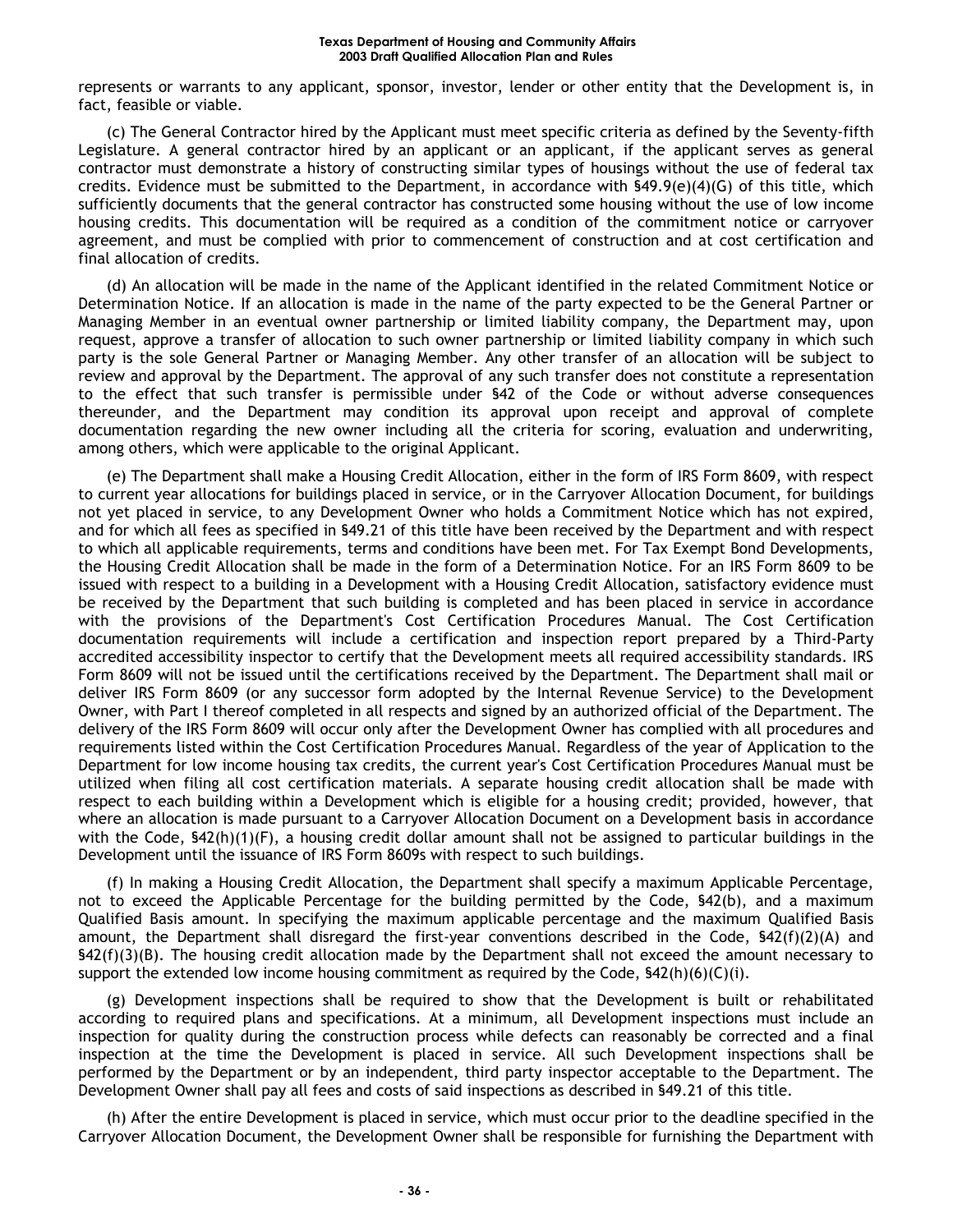documentation which satisfies the requirements set forth in the Cost Certification Procedures Manual. For purposes of this title, a newly constructed or rehabilitated building is not placed in service until all units in such building have been completed and certified by the appropriate local authority or registered architect as ready for occupancy. The Cost Certification must be submitted for the entire Development; therefore partial Cost Certifications are not allowed. The Department may require copies of invoices and receipts and statements for materials and labor utilized for the new construction or rehabilitation and, if applicable, a closing statement for the acquisition of the Development as well as for the closing of all interim and permanent financing for the Development. If the Applicant does not fulfill all representations and commitments made in the Application, the Department may make reasonable reductions to the tax credit amount allocated via the IRS Form 8609, may withhold issuance of the IRS Form 8609s until these representations and commitments are met, and/or may terminate the allocation, if appropriate corrective action is not taken by the Development Owner.

(i) The Board in its sole discretion may allocate credits to a Development Owner in addition to those awarded at the time of the initial Carryover Allocation in instances where there is bona fide substantiation of cost overruns and the Department has made a determination that the allocation is needed to maintain the Development's financial viability as a qualified low income Development.

(j) The Department may, at any time and without additional administrative process, determine to award credits to Developments previously evaluated and awarded credits if it determines that such previously awarded credits are or may be invalid and the owner was not responsible for such invalidity. The Department may also consider an amendment to a Commitment Notice or Carryover Allocation or other requirement with respect to a Development if the revisions:

(1) are consistent with the Code and the tax credit program;

(2) do not occur while the Development is under consideration for tax credits;

(3) do not involve a change in the number of points scored (unless the Development's ranking is adjusted because of such change);

(4) do not involve a change in the Development's site; or

(5) do not involve a change in the set-aside election.

# **§49.18 Board Reevaluation, Appeals; Amendments, Housing Tax Credit and Ownership Transfers, Withdrawals, Cancellations.**

(a) **Board Reevaluation.** Regardless of project stage, the Board shall reevaluate a Development that undergoes a substantial change between the time of initial Board approval of the Development and the time of issuance of a Commitment Notice or Determination Notice for the Development. For the purposes of this subsection, substantial change shall be those items identified in subsection (c)(3) of this section. The Board may revoke any Commitment Notice or Determination Notice issued for a Development that has been unfavorably reevaluated by the Board.

(b) **Appeals Process.** An Applicant may appeal decisions made by the Department.

- (1) The decisions that may be appealed are identified in subparagraphs (A) through (C) of this paragraph.
	- (A) a determination regarding the Application's satisfaction of:
		- (i) Pre-Application or Application Threshold Criteria;
		- (ii) Underwriting Criteria;
	- (B) the scoring of the Application under the Application Selection Criteria; and
	- (C) a recommendation as to the amount of housing tax credits to be allocated to the Application.
- (2) An Applicant may not appeal a decision made regarding an Application filed by another Applicant.

(3) An Applicant must file its appeal in writing with the Department not later than the seventh day after the date the Department publishes the results of the Application evaluation process identified in §49.9 of this title. In the appeal, the Applicant must specifically identify the Applicant's grounds for appeal, based on the original Application and additional documentation filed with the original Application. If the appeal relates to the amount of housing tax credits recommended to be allocated, the Department will provide the Applicant with the underwriting report upon request.

(4) The Executive Director of the Department shall respond in writing to the appeal not later than the 14th day after the date of receipt of the appeal. If the Applicant is not satisfied with the Executive Director's response to the appeal, the Applicant may appeal directly in writing to the Board, provided that an appeal filed with the Board under this subsection must be received by the Board before:

(A) the seventh day preceding the date of the Board meeting at which the relevant commitment decision is expected to be made; or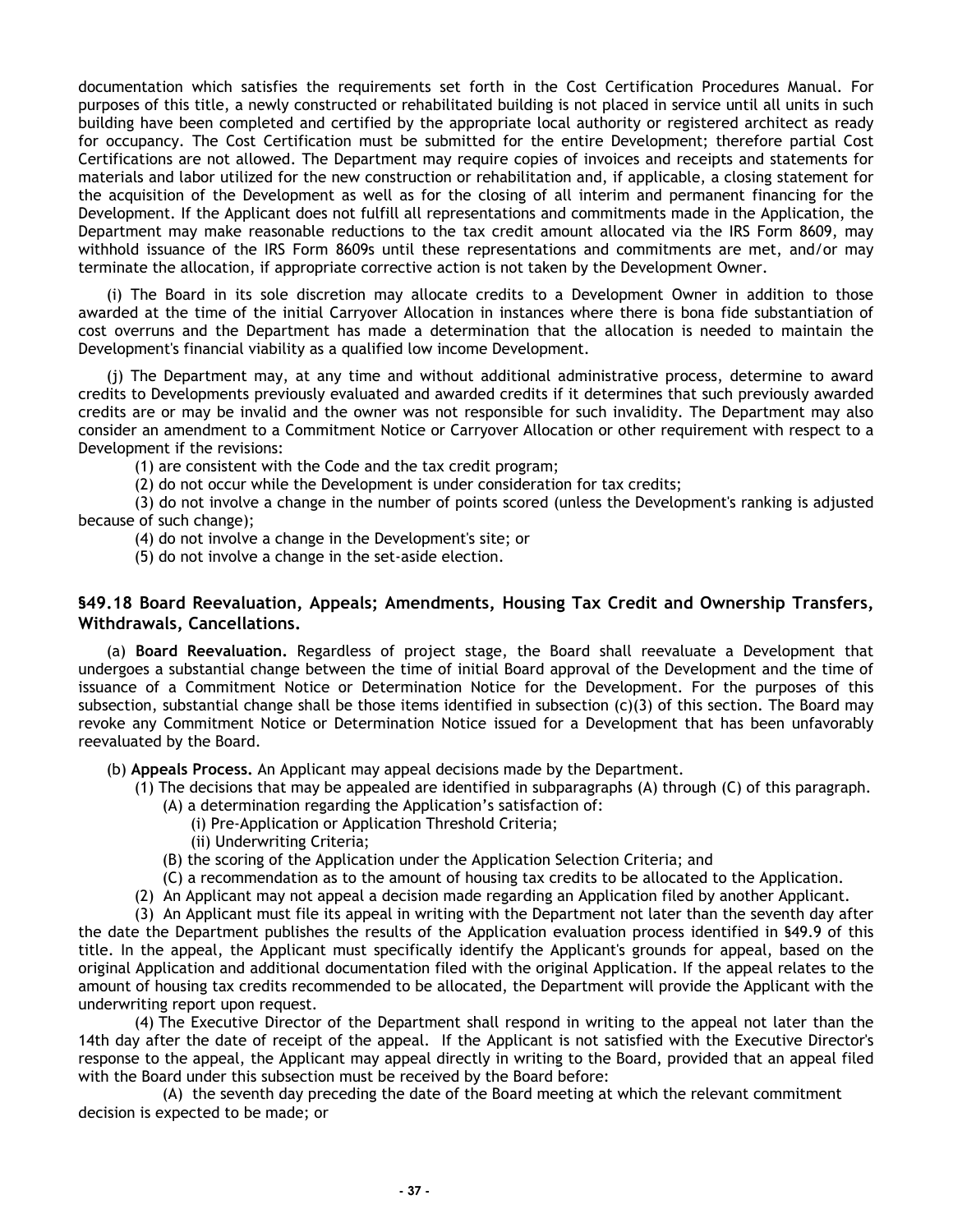(B) the third day preceding the date of the Board meeting described by subparagraph (A) of this paragraph, if the Executive Director does not respond to the appeal before the date described by subparagraph (A) of this paragraph.

(5) Board review of an appeal under paragraph (4) of this subsection is based on the original Application and additional documentation filed with the original Application. The Board may not review any information not contained in or filed with the original Application. The decision of the Board regarding the appeal is final.

(6) The Department will post to its web site an appeal filed with the Department or Board and any other document relating to the processing of the appeal.

#### (c) **Amendment of Application Subsequent to Allocation by Board.**

(1) If a proposed modification would materially alter a Development approved for an allocation of a housing tax credit, the Department shall require the Applicant to file a formal, written request for an amendment to the Application.

(2) The Executive Director of the Department shall require the Department staff assigned to underwrite Applications to evaluate the amendment and provide an analysis and written recommendation to the Board. The appropriate party monitoring compliance during construction in accordance with §49.19 of this title shall also provide to the Board an analysis and written recommendation regarding the amendment.

(3) For Applications approved by the Board prior to September 1, 2001, the Executive Director will approve or deny the amendment request. For Applications approved by the Board after September 1, 2001, the Board must vote on whether to approve the amendment. The Board by vote may reject an amendment and, if appropriate, rescind a Commitment Notice or terminate the allocation of housing tax credits and reallocate the credits to other Applicants on the Waiting List if the Board determines that the modification proposed in the amendment:

- (A) would materially alter the Development in a negative manner; or
- (B) would have adversely affected the selection of the Application in the Application Round.
- (4) Material alteration of a Development includes, but is not limited to:
	- (A) a significant modification of the site plan;
	- (B) a modification of the number of units or bedroom mix of units;
	- (C) a substantive modification of the scope of tenant services;
	- (D) a reduction of three percent or more in the square footage of the units or common areas;
	- (E) a significant modification of the architectural design of the Development;
	- (F) a modification of the residential density of the Development of at least five percent; and
	- (G) any other modification considered significant by the Board.

(5) In evaluating the amendment under this subsection, the Department staff shall consider whether the need for the modification proposed in the amendment was:

- (A) reasonably foreseeable by the Applicant at the time the Application was submitted; or
- (B) preventable by the Applicant.
- (6) This section shall be administered in a manner that is consistent with the Code, §42.

 $(7)$  Before the 15<sup>th</sup> day preceding the date of Board action on the amendment, notice of an amendment and the recommendation of the Executive Director and monitor regarding the amendment will be posted to the Department's web site.

(d) **Housing Tax Credit and Ownership Transfers.** An Applicant may not transfer an allocation of housing tax credits or ownership of a Development supported with an allocation of housing tax credits to any person other than an Affiliate unless the Applicant obtains the Executive Director's prior, written approval of the transfer. The Executive Director may not unreasonably withhold approval of the transfer. An Applicant seeking Executive Director approval of a transfer and the proposed transferee must provide to the Department a copy of any applicable agreement between the parties to the transfer, including any third-party agreement with the Department. An Applicant seeking Executive Director approval of a transfer must provide to the Department a list of the names of transferees and Related Parties; and detailed information describing the experience and financial capacity of transferees and related parties. The Development Owner shall certify to the Executive Director that the tenants in the Development have been notified in writing of the transfer before the 30th day preceding the date of submission of the transfer request to the Department. Not later than the fifth working day after the date the Department receives all necessary information under this section, the Department shall conduct a qualifications review of a transferee to determine the transferee's past compliance with all aspects of the low income housing tax credit program, LURAs; and the sufficiency of the transferee's experience with Developments supported with housing tax credit allocations.

(e) **Withdrawals.** An Applicant may withdraw an Application prior to receiving a Commitment Notice, Determination Notice, Carryover Allocation Document or Housing Credit Allocation, or may cancel a Commitment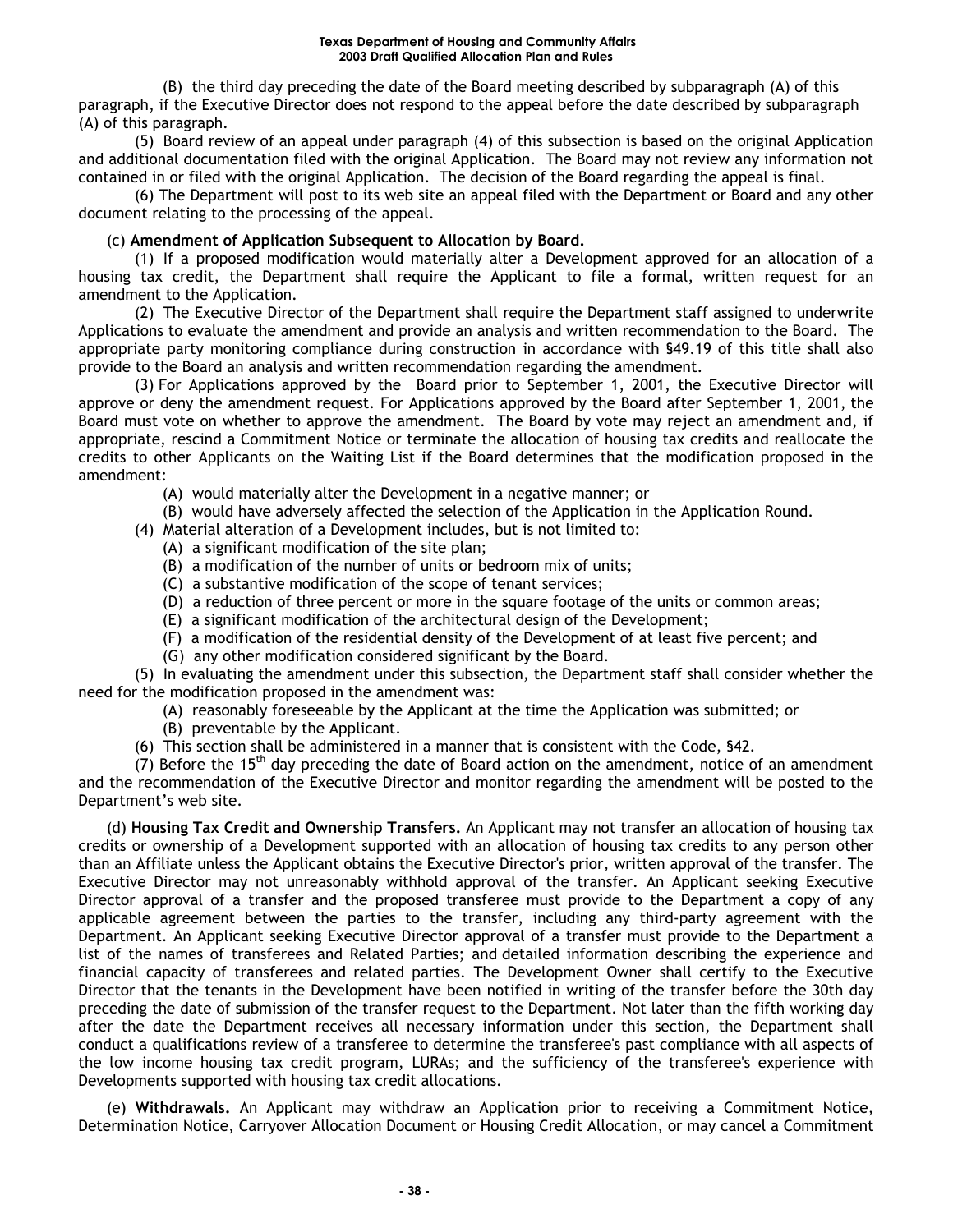Notice or Determination Notice by submitting to the Department a notice, as applicable, of withdrawal or cancellation, and making any required statements as to the return of any tax credits allocated to the Development at issue.

(f) **Cancellations.** The Department may cancel a Commitment Notice, Determination Notice or Carryover Allocation prior to the issuance of IRS Form 8609 with respect to a Development if:

(1) the Development Owner or any member of the Development Team, or the Development, as applicable, fails to meet any of the conditions of such Commitment Notice or Carryover Allocation or any of the undertakings and commitments made by the Development Owner in the applications process for the Development;

(2) any statement or representation made by the Development Owner or made with respect to the Development Owner, the Development Team or the Development is untrue or misleading;

(3) an event occurs with respect to any member of the Development Team which would have made the Development's Application ineligible for funding pursuant to §49.5 of this title if such event had occurred prior to issuance of the Commitment Notice or Carryover Allocation; or

(4) the Development Owner, any member of the Development Team, or the Development, as applicable, fails to comply with these Rules or the procedures or requirements of the Department.

#### **§49.19. Compliance Monitoring and Material Non-Compliance.**

(a) The Code, §42(m)(1)(B)(iii), requires the Department as the housing credit agency to include in its QAP a procedure that the Department will follow in monitoring Developments for noncompliance with the provisions of the Code, §42 and in notifying the IRS of such noncompliance of which the Department becomes aware. Such procedure is set out in this QAP and in the Owner's Compliance Manual prepared by the Department's Compliance Division, as amended from time to time. Such procedure only addresses forms and records that may be required by the Department to enable the Department to monitor a Development for violations of the Code and the LURA and to notify the IRS of any such non-compliance. This procedure does not address forms and other records that may be required of Development Owners by the IRS more generally, whether for purposes of filing annual returns or supporting Development Owner tax positions during an IRS audit.

(b) The Department, through the division with responsibility for compliance matters, shall monitor for compliance with all applicable requirements the entire construction phase associated with any Development under this title. The Department will monitor under this requirement by requiring a copy of all construction inspections performed for the lender and/or syndicator for the Development. If necessary, the Department may obtain a Third-Party inspection report for purposes of monitoring. The Applicant must provide the Department with copies of all inspections made throughout the construction of the Development within fifteen days of the date the inspection occurred. The Department, or any third-party inspector hired by the Department, shall be provided, upon request, any construction documents, plans or specifications for the Development to perform these inspections. The monitoring level for each Development must be based on the amount of risk associated with the Development. The Department shall use the division responsible for credit underwriting matters and the division responsible for compliance matters to determine the amount of risk associated with each Development. After completion of a Development's construction phase, the Department shall periodically review the performance of the Development to confirm the accuracy of the Department's initial compliance evaluation during the construction phase. Developments having financing from TX-USDA-RHS will be exempt from these inspections, provided that the Applicant provides the Department with copies of all inspections made by TX-USDA-RHS throughout the construction of the Development within fifteen days of the date the inspection occurred.

(c) The Department will monitor compliance with all covenants made by the Development Owner in the Application and in the LURA, whether required by the Code, Treasury Regulations or other rulings of the IRS, or undertaken by the Development Owner in response to Department requirements or criteria.

(d) The Department may contract with an independent third party to monitor a Development during its construction or rehabilitation and during its operation for compliance with any conditions imposed by the Department in connection with the allocation of housing tax credits to the Development and appropriate state and federal laws, as required by other state law or by the Board. The Department may assign Department staff other than housing tax credit division staff to perform the relevant monitoring functions required by this section in the construction or rehabilitation phase of a Development.

(e) The Department shall create an easily accessible database that contains all Development compliance information developed under this section.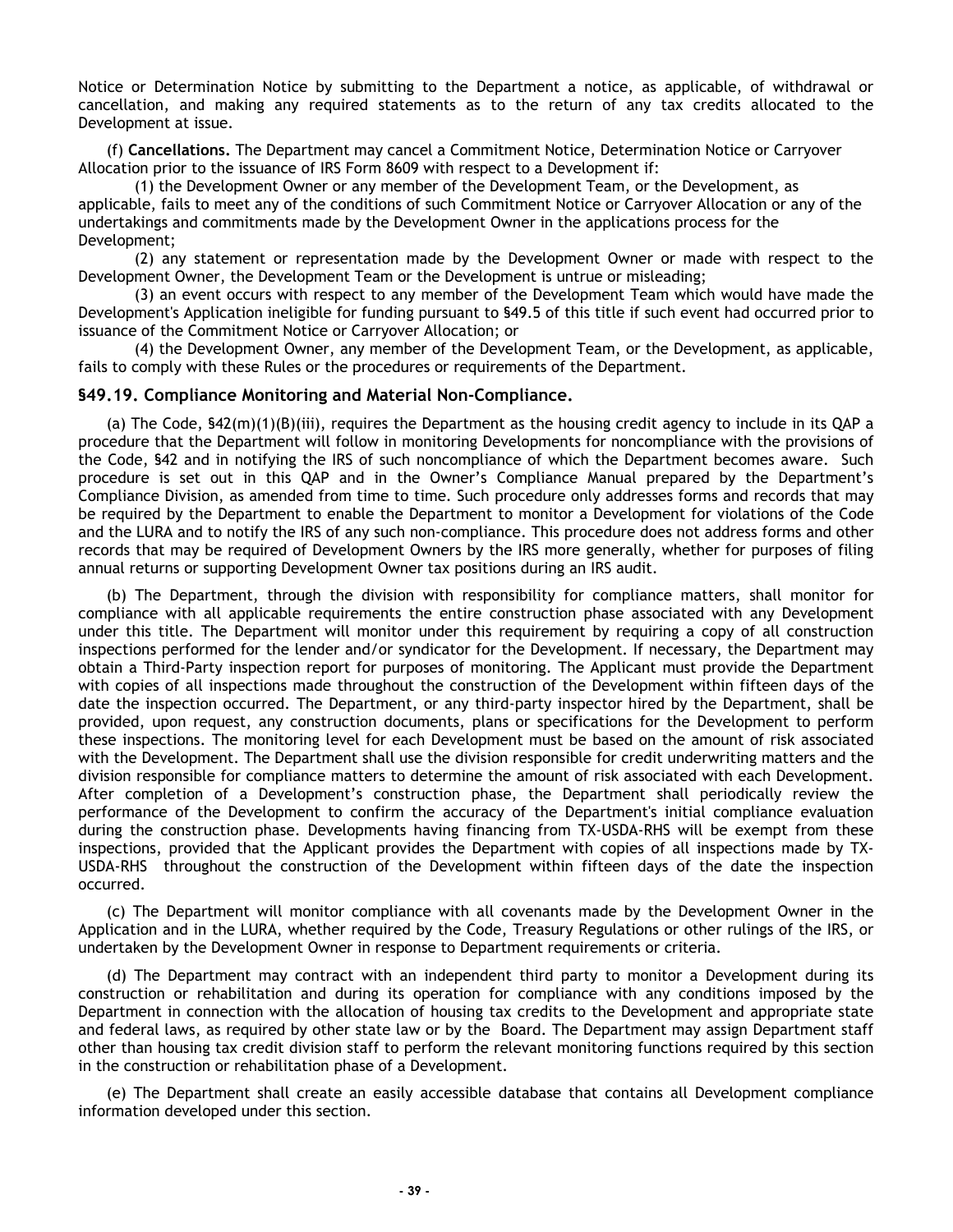(f) The Development Owner must keep records for each qualified low income building in the Development, showing on a monthly basis (with respect to the first year of a building's Credit Period and on an annual basis, thereafter):

(1) the total number of residential rental Units in the building (including the number of bedrooms and the size in square feet of each residential rental Unit);

(2) the percentage of residential rental Units in the building that are low income Units;

(3) the rent charged for each residential rental Unit in the building including, with respect to low income Units, documentation to support the utility allowance applicable to such Unit;

(4) the number of occupants in each low income Unit;

(5) the low income Unit vacancies in the building and information that shows when, and to whom, all available Units were rented;

(6) the annual income certification of each tenant of a low income Unit, in the form designated by the Department in the Compliance Manual, as may be modified from time to time;

(7) documentation to support each low income tenant's income certification, consistent with the determination of annual income and verification procedures under Section 8 of the United States Housing Act of 1937 ("Section 8"), notwithstanding any rules to the contrary for the determination of gross income for federal income tax purposes. In the case of a tenant receiving housing assistance payments under Section 8, the documentation requirement is satisfied if the public housing authority provides a statement to the Development Owner declaring that the tenant's income does not exceed the applicable income limit under the Code, §42(g) as described in the Compliance Manual;

(8) the Eligible Basis and Qualified Basis of the building at the end of the first year of the Credit Period;

(9) the character and use of the nonresidential portion of the building included in the building's Eligible Basis under the Code, §42(d), (e.g. whether tenant facilities are available on a comparable basis to all tenants; whether any fee is charged for use of the facilities; whether facilities are reasonably required by the Development); and

(10) any additional information as required by the Department.

(g) The Development Owner will deliver to the Department no later than March 1 each year , the current audited financial statements, in form and content satisfactory to the Department, itemizing the income and expenses of the Development for the prior year.

(h) Specifically, to evidence compliance with the requirements of the Code,  $$42(h)(6)(B)(iv)$  which requires that the LURA prohibit Development Owners of all tax credit Developments placed in service after August 10, 1993 from refusing to lease to persons holding Section 8 vouchers or certificates because of their status as holders of such Section 8 voucher or certificate. Development Owners must comply with Department rules under 10 TAC §1.14 of this title. A housing development funded or administered by the Department is prohibited from:

(1) excluding an individual or family from admission to the Development because the individual or family participates in the housing choice voucher program under Section 8, United States Housing Act of 1937 (42 U.S. C. Section 143F); and

(2) using a financial or minimum income standard for an individual or family participating in the voucher program that requires the individual or family to have a monthly income of more than 2.5 times the individual of family's share of the total monthly rent payable to the Development. A Development Owner must maintain a written management plan that is available for review upon request. Such management plan must clearly state the following objectives:

(A) prospective applicants who hold Section 8 vouchers or certificates are welcome to apply and will be provided the same consideration for occupancy as any other applicant;

(B) any minimum income requirements for Section 8 voucher and certificate holders will only be applied to the portion of the rent the prospective tenant would pay, provided, however, that if Section 8 pays 100% of the rent for the Unit, the Development Owner may establish other reasonable minimum income requirements to ensure that the tenant has the financial resources to meet daily living expenses. Minimum income requirements for Section 8 voucher and certificate holders will not exceed 2.5 times the portion of rent the tenant pays; and

(C) all other screening criteria, including employment policies or procedures and other leasing criteria (such as rental history, credit history, criminal history, etc.) must be applied to applicants uniformly and in a manner consistent with the Texas and federal Fair Housing Acts and with Department and Code requirements;

(3) post Fair Housing logos and the Fair Housing poster in the leasing office;

(4) approve and distribute a written Affirmative Marketing Plan to the property management and on-site staff; and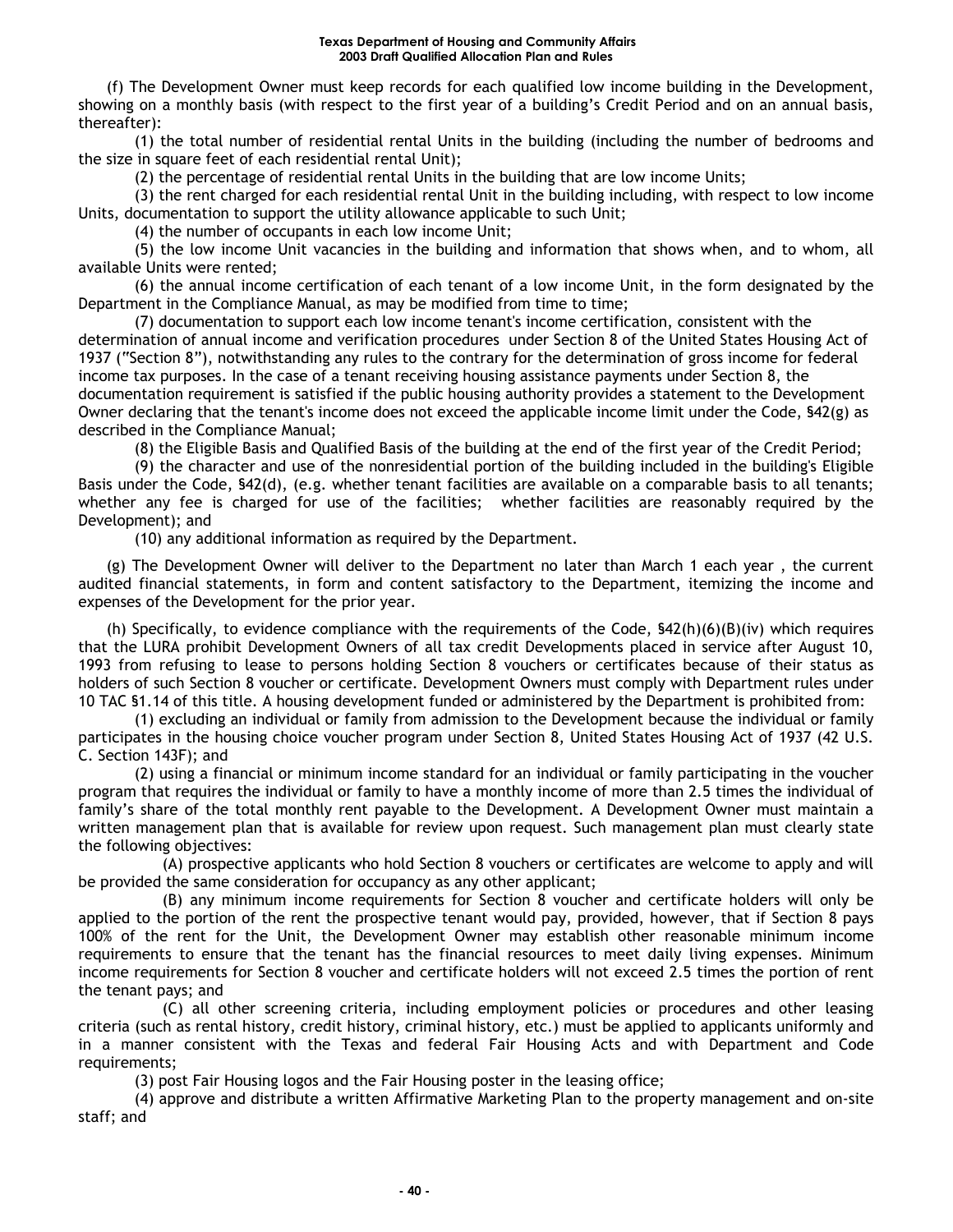(5) communicate annually during the first quarter of each year in writing with the administrator of each Section 8 program which has jurisdiction within the geographic area where the Development is located. Such communication will include information on the unit characteristics and rents and will advise the administrating agency that the property accepts Section 8 vouchers and certificates and will treat referrals in a fair and equal manner. Copies of such correspondence must be available during on-site reviews conducted by the Department. A prospective tenant participating in the voucher program shall have the right to report to the administrator of the Section 8 program that provided the certificate or voucher an exclusion from admission to a housing development based on a financial or minimum income standard requiring the tenant to have a monthly income of more than 2.5 times the tenant or tenant's family share of the total monthly rent payable to the Development Owner. The administrator shall promptly report such exclusion to the Department. A Housing Sponsor that fails to comply with the requirements and procedures of this §49.19(h) of this title is subject to the following sanctions:

(A) Failure to lease to a prospective tenant due to the applicant's status as a recipient of a federal rental assistance voucher or certificate will result in a material non-compliance score.

 $(B)$  A complaint of exclusion from admittance as described in subsection  $(h)(5)$  of this section that has been verified by the Department shall result in a non-compliance score for a period of one year from the date of the Department's verification of the complaint.

(i) Record retention provision. The Development Owner is required to retain the records described in subsection (f) of this section for at least six years after the due date (with extensions) for filing the federal income tax return for that year; however, the records for the first year of the Credit Period must be retained for at least six years beyond the due date (with extensions) for filing the federal income tax return for the last year of the Compliance Period of the building.

(j) Certification and Review.

(1) On or before February 1st of each year, the Department will send each Development Owner of a completed Development an Owner's Certification of Program Compliance (form provided by the Department) to be completed by the Owner and returned to the Department on or before the first day of March of each year in the Compliance Period. Any Development for which the certification is not received by the Department, is received past due, or is incomplete, improperly completed or not signed by the Development Owner, will be considered not in compliance with the provisions of §42 of the Code and reported to the IRS on Form 8823, Low Income Housing Credit Agencies Report of Non Compliance. The Owner Certification of Program Compliance shall cover the proceeding calendar year and shall include at a minimum the following statements of the Development Owner:

(A) the Development met the minimum set-aside test which was applicable to the Development;

(B) there was no change in the Applicable Fraction of any building in the Development, or if there was such a change, the applicable fraction to be reported to the IRS for each building in the Development for the certification year;

(C) the owner has received an annual income certification from each low income resident and documentation to support that certification;

(D) each low income Unit in the Development was rent-restricted under the Code,  $\frac{642(g)(2)}{1}$ ;

(E) all low income Units in the Development are and have been for use by the general public and used on a non-transient basis (except for transitional housing for the homeless provided under the Code, §42(I)(3)(B)(iii));

(F) No finding of discrimination under the Fair Housing Act, 42 U.S.C. 3601-3619, has occurred for this Development. A finding of discrimination includes an adverse final decision by the Secretary of HUD, 24 CFR 180.680, an adverse final decision by a substantially equivalent state or local fair housing agency, 42 U.S.C. 3616a(a)(1), or an adverse judgment from a federal court;

(G) each building in the Development is and has been suitable for occupancy, taking into account local health, safety, and building codes (or other habitability standards), and the state or local government unit responsible for making building code inspections did not issue a report of a violation for any building or low income Unit in the Development. If a violation report or notice was issued by the governmental unit, the Development Owner must attach a copy of the violation report or notice. In addition, the Development Owner must state whether the violation has been corrected;

(H) either there was no change in the Eligible Basis (as defined in the Code, §42(d)) of any building in the Development, or that there has been a change, and the nature of the change (e.g., a common area has become commercial space, a fee is now charged for a tenant facility formerly provided without charge, or the Development Owner has received federal subsidies with respect to the Development which had not been previously received or disclosed to the Department in writing);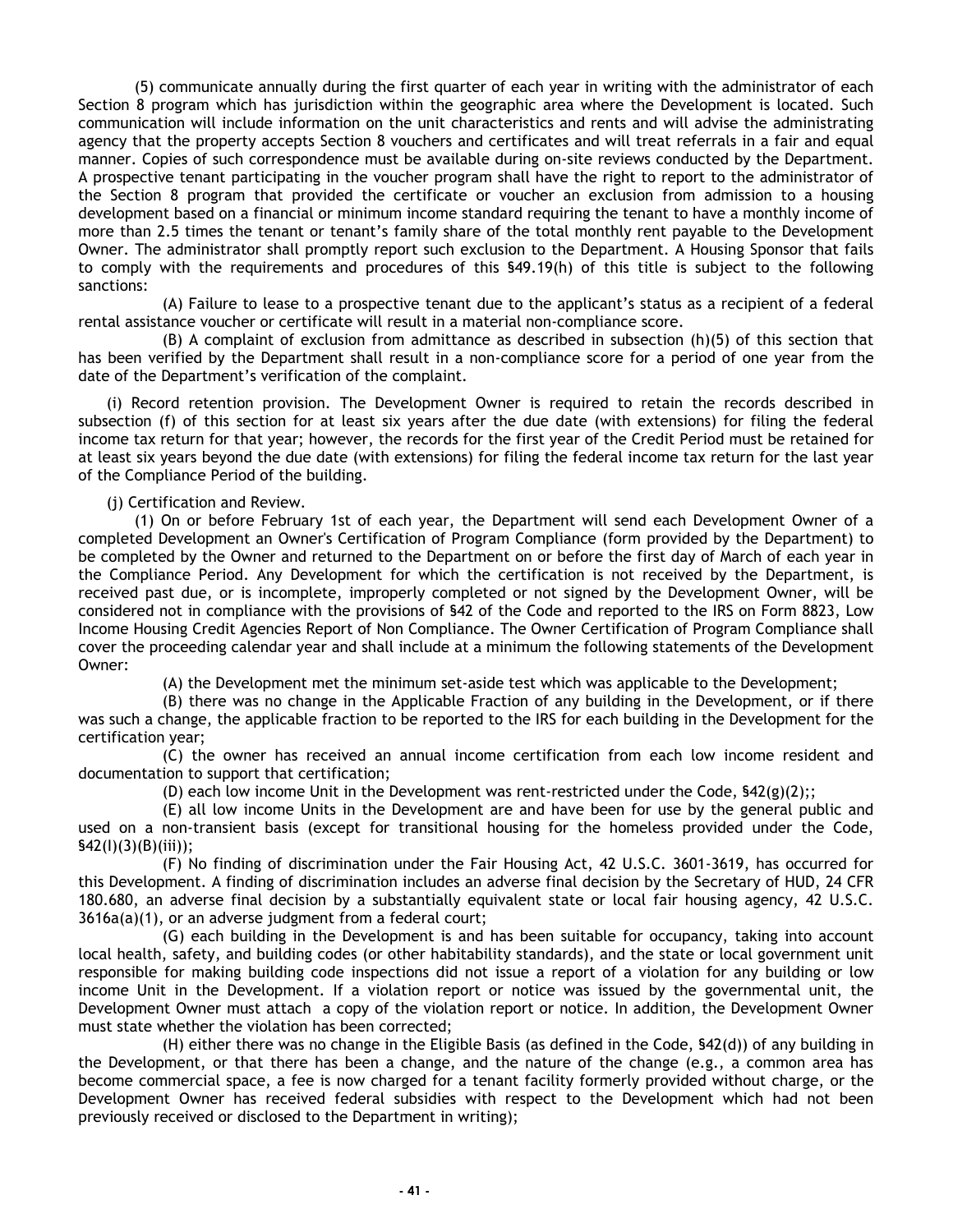(I) all tenant facilities included in the Eligible Basis under the Code, §42(d), of any building in the Development, such as swimming pools, other recreational facilities, washer/dryer hook ups, appliances and parking areas, were provided on a comparable basis without charge to all tenants in the building;

(J) if a low income Unit in the Development became vacant during the year, reasonable attempts were, or are being, made to rent that Unit or the next available Unit of comparable or smaller size to tenants having a qualifying income, and such Unit or the next available Unit of comparable or smaller size was actually rented to tenants having a qualifying income, before any other Units in the Development were, or will be, rented to tenants not having a qualifying income;

(K) if the income of tenants of a low income Unit in the Development increased above the limit allowed in the Code,  $\frac{542(g)(2)(D)(ii)}{2}$ , the next available Unit of comparable or smaller size in that building was, or will be, rented to residents having a qualifying income;

(L) a LURA including an Extended Low Income Housing Commitment as described in the Code, §42(h)(6), was in effect for buildings subject to section 7108(c)(1) of the Omnibus Budget Reconciliation Act of 1989, 103 Stat. 2106, 2308-2311, including the requirement under the Code, §42(h)(6)(B)(iv) that a Development Owner cannot refuse to lease a Unit in the Development to an applicant because the applicant holds a voucher or certificate of eligibility under Section 8 of the United States Housing Act of 1937, 42 U.S.C. 1437f (for buildings subject to section 1314c(b)(4) of the Omnibus Budget Reconciliation Act of 1993, 107 Stat. 312, 438- 439;

(M) All low income Units in the Development were used on a nontransient basis (except for transitional housing for the homeless provided under the Code,  $\frac{542(i)}{(3)(B)(iv)}$ ;

(N) no change in the ownership of a Development has occurred during the reporting period;

(O) the Development Owner has not been notified by IRS that the Development is no longer "a qualified low income housing Development" within the meaning of the Code, §42;

(P) the Development met all terms and conditions which were recorded in the LURA, or if no LURA was required to be recorded, the Development met all representations of the Development Owner in the Application for credits;

(Q) if the Development Owner received its Housing Credit Allocation from the portion of the state ceiling set-aside for Developments involving Qualified Nonprofit Organizations under the Code, §42(h)(5), a Qualified Nonprofit Organization owned an interest in and materially participated in the operation of the Development within the meaning of the Code, §469(h); and

(R) no low income Units in the Development were occupied by households in which all members were Students.

(2) Review.

(A) The Department staff will review each Owner's Certification of Program Compliance for compliance with the requirements of the Code, §42.

(B) The Department will perform on-site inspections of all buildings in each low income housing Development by the end of the second calendar year following the year the last building in the Development is placed in service and, for at least 20% of the low income Units in each Development, inspect the Units and review the low income certifications, the documentation the Development Owner has received to support the certifications, the rent records for each low income tenant in those Units, and any additional information that the Department deems necessary.

(C) At least once every three years, the Department will conduct on-site inspections of all buildings in the Development, and for at least 20% of the Development's low income Units, inspect the Units and review the low income certifications, the documentation supporting the certifications, and the rent records for the tenants in those Units; and

(D) The Department may, at the time and in the form designated by the Department, require the Development Owners to submit for compliance review, information on tenant income and rent for each low income Unit, and may require a Development Owner to submit for compliance review copies of the tenant files, including copies of the income certification, the documentation the Development Owner has received to support that certification and the rent record for any low income tenant.

(E) The Department will randomly select which low income Units and tenant records are to be inspected and reviewed by the Department. The review of the tenant records may be undertaken wherever the Development Owner maintains or stores the records. Units and tenant records to be inspected and reviewed will be selected in a manner that will not give Development Owners advance notice that a particular Unit and tenant records for a particular year will or will not be inspected or reviewed. However, the Department will give reasonable notice to the Development Owner that an on-site inspection or a tenant record review will occur, so that the Development Owner may notify tenants of the inspection or assemble tenant records for review.

(3) Exception. The Department may, at its discretion, enter into a Memorandum of Understanding with the TX-USDA-RHS, whereby the TX-USDA-RHS agrees to provide to the Department information concerning the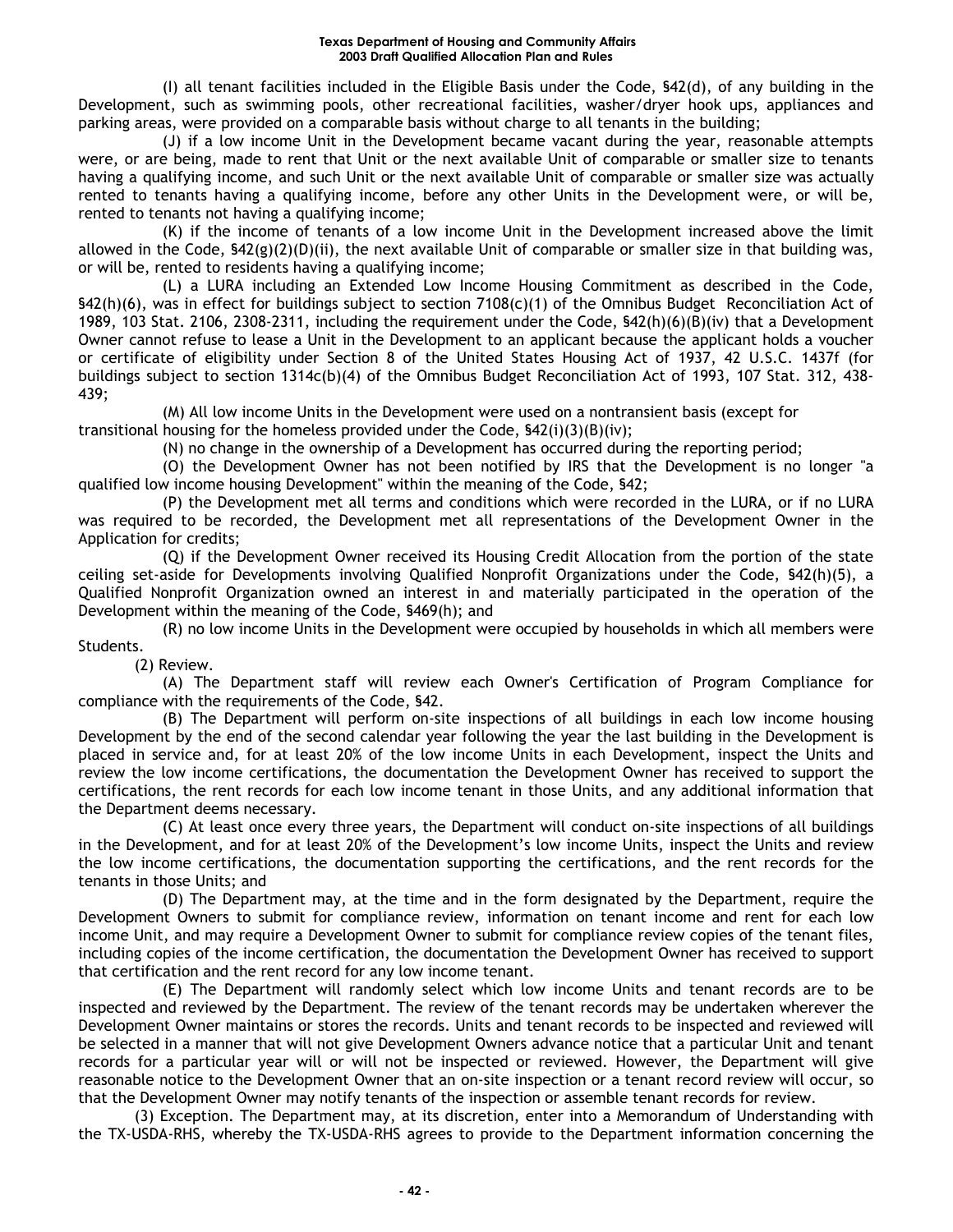income and rent of the tenants in buildings financed by the TX-USDA-RHS under its §515 program. Owners of such buildings may be excepted from the review procedures of subparagraph (B) or (C) of this paragraph or both; however, if the information provided by TX-USDA-RHS is not sufficient for the Department to make a determination that the income limitation and rent restrictions of the Code,  $\frac{642(g)}{1}$  and (2), are met, the Development Owner must provide the Department with additional information. TX-USDA-RHS Developments satisfy the definition of Qualified Elderly Development if they meet the definition for elderly used by TX-USDA-RHS , which includes persons with disabilities.

(k) Inspection provision. The Department retains the right to perform an on site inspection of any low income housing Development including all books and records pertaining thereto through either the end of the Compliance Period or the end of the period covered by any Extended Low Income Housing Commitment, whichever is later. An inspection under this subsection may be in addition to any review under subsection  $(i)(2)$ of this section.

(l) Inspection Standard. For the on-site inspections of buildings and low income Units, the Department shall review any local health, safety, or building code violations reported to, or notices of such violations retained by, the Development Owner, under subsection (j)(1)(G) of this section, and determine whether the Units satisfy local health, safety, and building codes or the uniform physical condition standards for public housing established by HUD (24 CFR 5.703). The HUD physical condition standards do not supersede or preempt local health, safety and building codes. Developments must continue to satisfy these codes and if the Department becomes aware of any violation of these codes, the violations must be reported to the IRS.

(m) The Department retains the right to require the Owner to submit tenant data in the electronic format as developed by the Department. The Department will provide general instruction regarding the electronic transfer of data.

(n) Notices to Owner. The Department will provide prompt written notice to the Development Owner if the Department does not receive the certification described in subsection  $(j)(1)$  of this section or discovers through audit, inspection, review or any other manner, that the Development is not in compliance with the provisions of the Code, §42 or the LURA. The notice will specify a correction period which will not exceed 90 days, during which the Development Owner may respond to the Department's findings, bring the Development into compliance, or supply any missing certifications. The Department may extend the correction period for up to six months if it determines there is good cause for granting an extension. If any communication to the Development Owner under this section is returned to the Department as unclaimed or undeliverable, the Development may be considered not in compliance without further notice to the Development Owner.

(o) Notice to the IRS.

(1) Regardless of whether the noncompliance is corrected, the Department is required to file IRS Form 8823 with the IRS. IRS Form 8823 will be filed not later than 45 days after the end of the correction period specified in the Notice to Owner (including any extensions permitted by the Department), but will not be filed before the end of the correction period. The Department will explain on IRS Form 8823 the nature of the noncompliance and will indicate whether the Development Owner has corrected the noncompliance or failure to certify.

(2) If a particular instance of non-compliance is not corrected within three years after the end of the permitted correction period, the Department is not required to report any subsequent correction to the IRS.

(3) The Department will retain records of noncompliance or failure to certify for six years beyond the Department's filing of the respective IRS Form 8823. In all other cases, the Department will retain the certification and records described in §49.19 of this title for three years from the end of the calendar year the Department receives the certifications and records.

(p) Notices to the Department. A Development Owner must notify the division responsible for compliance within the Department in writing of the events listed in paragraphs (1) through (3) of this subsection.

(1) prior to any sale, transfer, exchange, or renaming of the Development or any portion of the Development. For Rural Developments that are federally assisted or purchased from HUD, the Department shall not authorize the sale of any portion of the Development;

(2) any change of address to which subsequent notices or communications shall be sent; or

(3) within thirty days of the placement in service of each building, the Department must be provided the in service date of each building.

(q) Liability. Compliance with the requirements of the Code, §42 is the sole responsibility of the Development Owner of the building for which the credit is allowable. By monitoring for compliance, the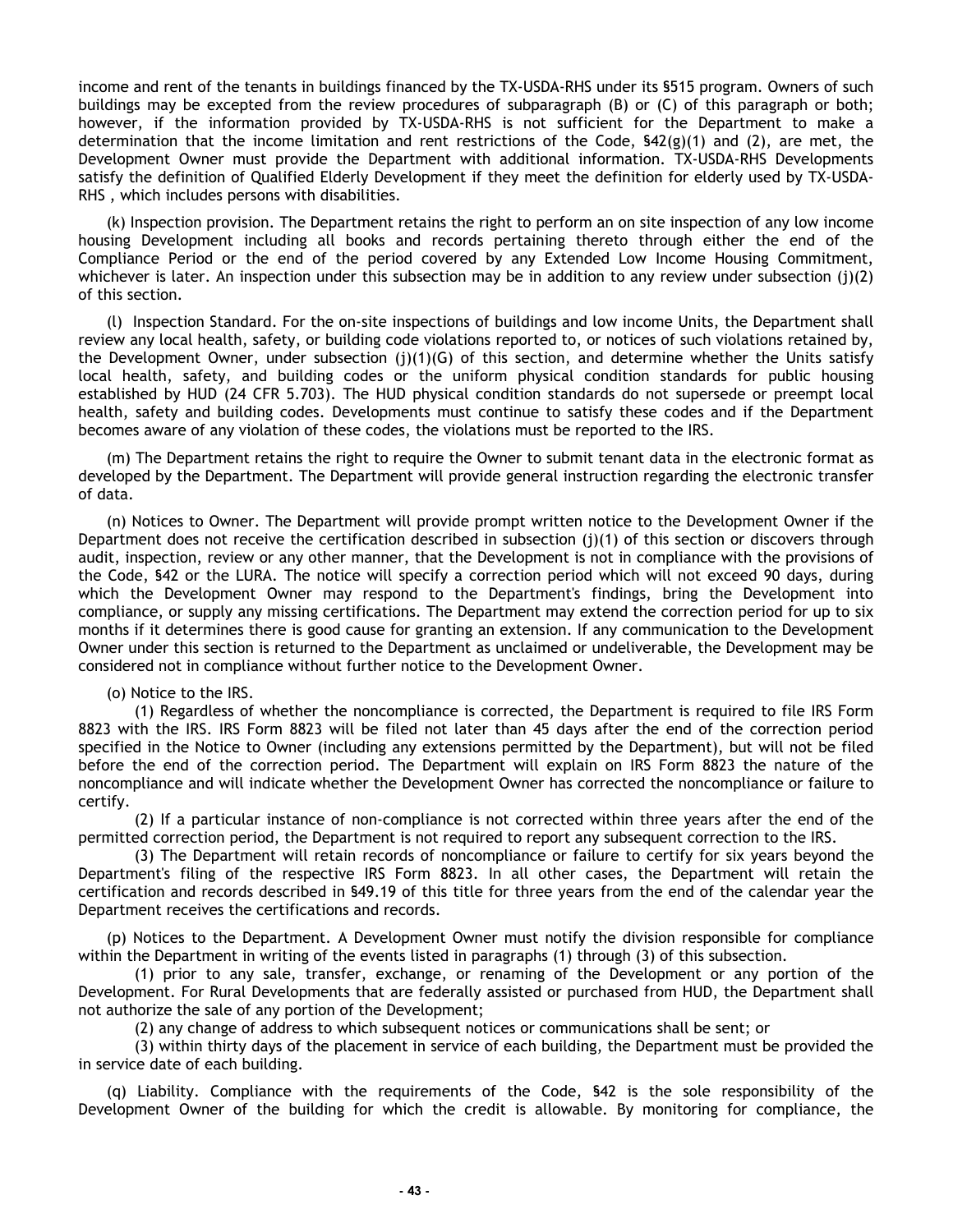#### **Texas Department of Housing and Community Affairs 2003 Draft Qualified Allocation Plan and Rules**

Department in no way assumes any liability whatsoever for any action or failure to act by the Development Owner including the Development Owner's noncompliance with the Code, §42.

(r) These provisions apply to all buildings for which a low income housing credit is, or has been, allowable at any time. The Department is not required to monitor whether a building or Development was in compliance with the requirements of the Code, §42, prior to January 1, 1992. However, if the Department becomes aware of noncompliance that occurred prior to January 1, 1992, the Department is required to notify the IRS in a manner consistent with subsection (j) of this section.

(s) Material Non-Compliance. In accordance with §49.5(b)(6) and (7) of this title, the Department will disqualify an Application for funding if the Applicant or other Persons, General Partner , General Contractor, and their respective principals or Affiliates active in the ownership or control of low income housing located in or outside the State of Texas is determined by the Department to be in Material Non-Compliance on the date the Application Round closes. The Department will classify a property as being in Material Non-Compliance when such property has a Non-Compliance score that is equal to or exceeds 30 points in accordance with the methodology and point system set forth in this subsection, or if in accordance with §49.5(b)(7) of this title, the Department makes a determination that the non-compliance reported would equal or exceed a non-compliance score of 30 points if measured in accordance with the methodology and point system set forth in this subsection.

(1) Each property that has received an allocation from the Department will be scored according to the type and number of non-compliance events as it relates to the tax credit program or other Department programs. All Developments regardless of status that have received an allocation are scored even if the project no longer actively participates in the program.

(2) Uncorrected non-compliance will carry the maximum number of points until the non-compliance event has been reported corrected by the Department. Once reported corrected by the Department the score will reduce to the "corrected value" in paragraph (4) of this subsection. Corrected non-compliance will no longer be included in the Development score three years after the date the non-compliance was reported corrected by the Department. Non-compliance events that occurred and were identified by the Department through the issuance of the IRS form 8823 prior to January 1, 1998 are assigned corrected point values to each noncompliance event. The score for these events will no longer be included in the Development's score three years after the date the form 8823 was executed. For Applicants under this QAP, a non-compliance report will be run by the Department's Compliance Division on the date the Application Round closes. Any corrective action documentation affecting this compliance status score must be received by the Department no later than February 1, 2003.

(3) Events of non-compliance are categorized as either "development events" or "unit/building events". Development events of non-compliance affect all the buildings in the property. However, the property will receive only one score for the event rather than a score for each building. Other types of non-compliance are identified individually by unit. This type of non-compliance will receive the appropriate score for each building cited with an event. The building scores accumulate towards the total score of the Development.

(4) Each type of non-compliance is assigned a point value. The point value for non-compliance is reduced upon correction of the non-compliance. The scoring point system and values are as described in subparagraphs (A) and (B) of this paragraph. The point system weighs certain types of non-compliance more heavily than others; therefore certain non-compliance events carry a sufficient number of points to automatically place the property in Material Non-Compliance. However other types of non-compliance by themselves do not warrant the classification of Material Non-Compliance. Multiple occurrences of these types of non-compliance events may produce enough points to cause the property to be in Material Non-Compliance. For purposes of these scores, the terms "uncorrected" and "corrected" refer to actions taken subsequent to notification of non-compliance by the Department. Scores identified below become effective April 1, 2003.

(A) Development Non-Compliance items are identified in clauses (i) through (xxi) of this subparagraph.

(i) Major property condition violations. As determined by the Department the project displays major violations of health, safety and building code or the property does not satisfy the uniform physical condition standards. Uncorrected is 30 points. Corrected is 20 points.

(ii) Owner refused to lease to a holder of rental assistance certificate/voucher because of the status of the prospective tenant as such a holder. Uncorrected is 30 points. Corrected is 10 points.

(iii) Development not available to general public. Determination of violation under the Fair Housing Act. Uncorrected is 30 points. Corrected is 10 points.

(iv) Development is out of compliance and never expected to comply. Uncorrected is 30 points.

(v) Failure to meet minimum low-income occupancy levels. Development failed to meet required minimum low-income occupancy levels of 20/50 (20% of the units occupied by tenants with household incomes of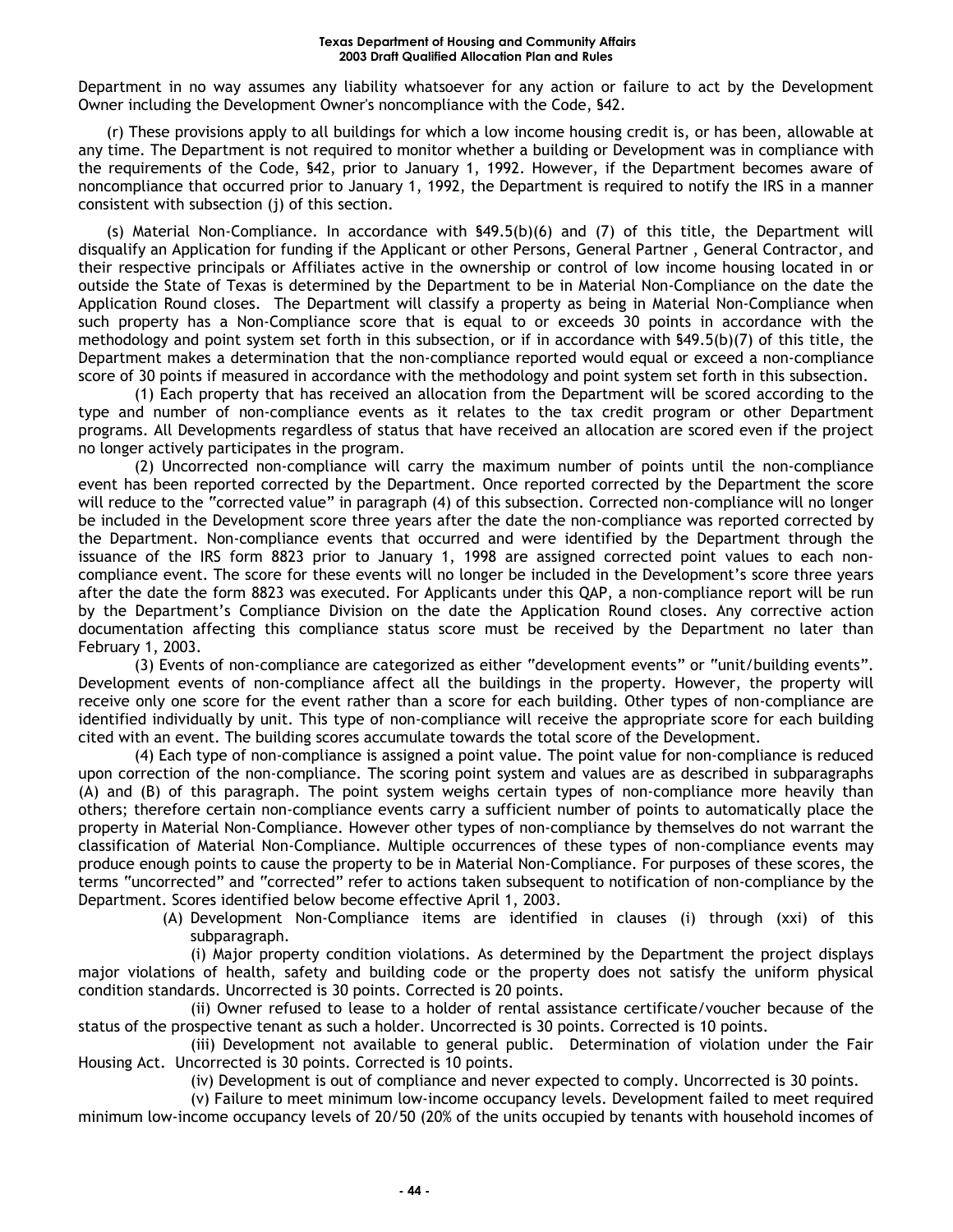less than or equal to 50% of area median gross income) or 40/60. Uncorrected is 20 points. Corrected is 10 points.

(vi) No evidence or failure to certify to non-profit material participation. Uncorrected is 10 points. Corrected is 3 points.

(vii) Failure to meet additional State required rent and occupancy restrictions. Development has failed to meet state restrictions that exist in addition to the federal requirements. Uncorrected is 10 points. Corrected is 3 points.

(viii) Failure to provide required supportive services as promised at application. Uncorrected is 10 points. Corrected is 3 points.

(ix) Failure to provide housing to the elderly as promised at application. Uncorrected is 10 points. Corrected is 3 points.

(x) Failure to provide special needs housing. Development has failed to provide housing for tenants with special needs as promised at application. Uncorrected is 10 points. Corrected is 3 points.

(xi) Owner failed to provide required annual notification to local administering agency for the Section 8 program. Uncorrected is 5 points. Corrected is 2 point.

(xii) Changes in eligible basis. Changes occur when common areas become commercial; fees are charged for facilities, etc. Uncorrected is 10 points. Corrected is 3 point.

(xiii) Owner failed to post Fair Housing Logo and/or poster in leasing offices. Uncorrected is 3 points. Corrected is 1 point.

(xiv) LURA not in effect. The LURA was not executed within the required time period. Uncorrected is 10 points. Corrected is 3 point.

(xv) Owner failed to pay fees or allow on-site monitoring review. Uncorrected is 3 points. Corrected is 1 point.

(xvi) Failure to submit annual Owner Certification of Program Compliance or other annual, monthly, or quarterly reports. Uncorrected is 10 points. Corrected is 3 point.

(xviii) Owner failed to make available or maintain management plan with required language. Uncorrected is 3 points. Corrected is 1 point.

(xix) Owner failed to approve and distribute Affirmative Marketing Plan. Uncorrected is 3 points. Corrected is 1 points.

(xx) Pattern of minor property condition violations. Development displays a pattern of property violations. However those violations do not impair essential services and safeguards for tenants. Uncorrected is 5 points. Corrected is 2 point.

(xxi) Failure to comply with requirements limiting minimum income standards for Section 8 residents. Complaints verified by the Department regarding violations of the income standard which cause exclusion from admission of section 8 resident(s) results in a violation. Uncorrected score 10 points. Corrected 3 point.

(B) Unit Non-Compliance items are identified in clauses (i) through (x) of this subparagraph.

(i) Unit not leased to Low Income Household. Development has units that are leased to households whose income was above the income limit upon initial occupancy. Uncorrected is 3 points. Corrected is 1 point.

(ii) Low-income units occupied by nonqualified full-time students. Uncorrected is 3 points. Corrected is 1 point.

(iii) Low income units used on transient basis. Uncorrected is 3 points. Corrected is 1 point.

(iv) Household Income increased above the re-certification limit and available unit was rented to market tenant. Uncorrected is 3 points. Corrected is 1 point.

(v) Gross rent exceeds tax credit rent limits. Uncorrected is 3 points. Corrected is 1 point.

(vi) Utility allowance not calculated properly. Uncorrected is 3 points. Corrected is 1 point.

(vii) Failure to maintain or provide tenant income certification and documentation. Uncorrected is 3 points. Corrected is 1 point.

(viii) Casualty loss. Units not available for occupancy due to natural disaster or hazard due to no fault of the Owner. This carries no point value.

(ix) When a low income unit became vacant, owner failed to lease to a low income household before any units were rented to tenants not having a qualifying income. Uncorrected 3 points. Corrected 1 point.

(x) Unit not available for rent. Unit is used for non-residential purposes. Uncorrected is 3 points. Corrected is 1 point.

(t) Utility Allowances utilized during Affordability Period. The Department will monitor to determine whether rents comply with the published tax credit rent limits using the utility allowances established by the local housing authority. When there are overlapping jurisdictions between local housing authorities, the utility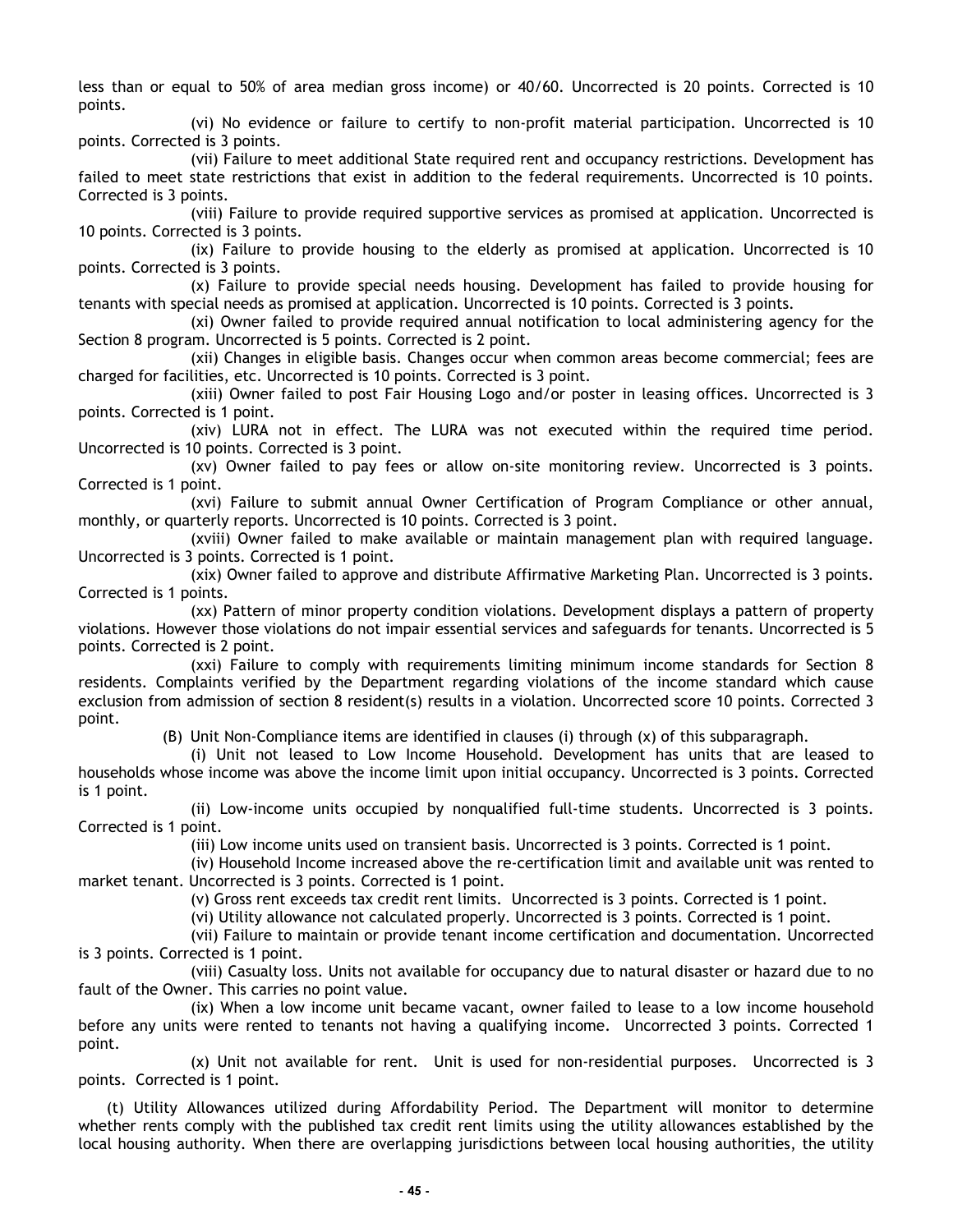allowance for the building will be utilized based on where the property is located according to the Development's legal description.

# **§49.20. Department Records, Application Log, IRS Filings.**

(a) **Department Records.** At all times during each calendar year the Department shall maintain a record of the following:

(1) the cumulative amount of the State Housing Credit Ceiling that has been reserved pursuant to reservation notices during such calendar year;

(2) the cumulative amount of the State Housing Credit Ceiling that has been committed pursuant to Commitment Notices during such calendar year;

(3) the cumulative amount of the State Housing Credit Ceiling that has been committed pursuant to Carryover Allocation Documents during such calendar year;

(4) the cumulative amount of housing credit allocations made during such calendar year; and

(5) the remaining unused portion of the State Housing Credit Ceiling for such calendar year.

(b) **Application Log.** The Department shall maintain for each Application an Application Log that tracks the Application from the date of its submission. The Application Log will contain, at a minimum, the information identified in paragraphs (1) through (9) of this subsection.

(1) the names of the Applicant and Related Parties, the owner contact name and phone number, and full contact information for all members of the Development Team;

(2) the name, physical location, and address of the Development, including the relevant region of the state;

(3) the number of Units and the amount of housing tax credits requested for allocation by the Department to the Applicant;

(4) any set-aside category under which the Application is filed;

(5) the requested and awarded score of the Application in each scoring category adopted by the Department under the Qualified Allocation Plan;

(6) any decision made by the Department or Board regarding the Application, including the Department's decision regarding whether to underwrite the Application and the Board's decision regarding whether to allocate housing tax credits to the Development;

(7) the names of persons making the decisions described by paragraph (6) of this subsection, including the names of Department staff scoring and underwriting the Application, to be recorded next to the description of the applicable decision;

(8) the amount of housing tax credits allocated to the Development; and

(9) a dated record and summary of any contact between the Department staff, the Board, and the Applicant or any Related Parties.

(c) **IRS Filings.** The Department shall mail to the Internal Revenue Service, not later than the 28th day of the second calendar month after the close of each calendar year during which the Department makes housing credit allocations, the original of each completed (as to Part I) IRS Form 8609, a copy of which was mailed or delivered by the Department to a Development Owner during such calendar year, along with a single completed IRS Form 8610, Annual Low Income Housing Credit Agencies Report. When a Carryover Allocation is made by the Department, a copy of IRS Form 8609 will be mailed or delivered to the Development Owner by the Department in the year in which the building(s) is placed in service, and thereafter the original will be mailed to the Internal Revenue Service in the time sequence in this subsection. The original of the Carryover Allocation Document will be filed by the Department with IRS Form 8610 for the year in which the allocation is made. The original of all executed Agreement and Election Statements shall be filed by the Department with the Department's IRS Form 8610 for the year a housing credit allocation is made as provided in this section. The Department shall be authorized to vary from the requirements of this section to the extent required to adapt to changes in IRS requirements.

# **§49.21. Program Fees, Refunds, Public Information Requests, Amendments of Fees and Notification of Fees, Extensions.**

(a) **Timely Payment of Fees.** All fees must be paid as stated in this section. Any fees, as further described in this section, that are not timely paid will cause an Applicant to be ineligible to apply for tax credits and additional tax credits and ineligible to submit extension requests, ownership changes and application amendments. Payments made by check, for which insufficient funds are available, will cause the Application, commitment or allocation to be terminated.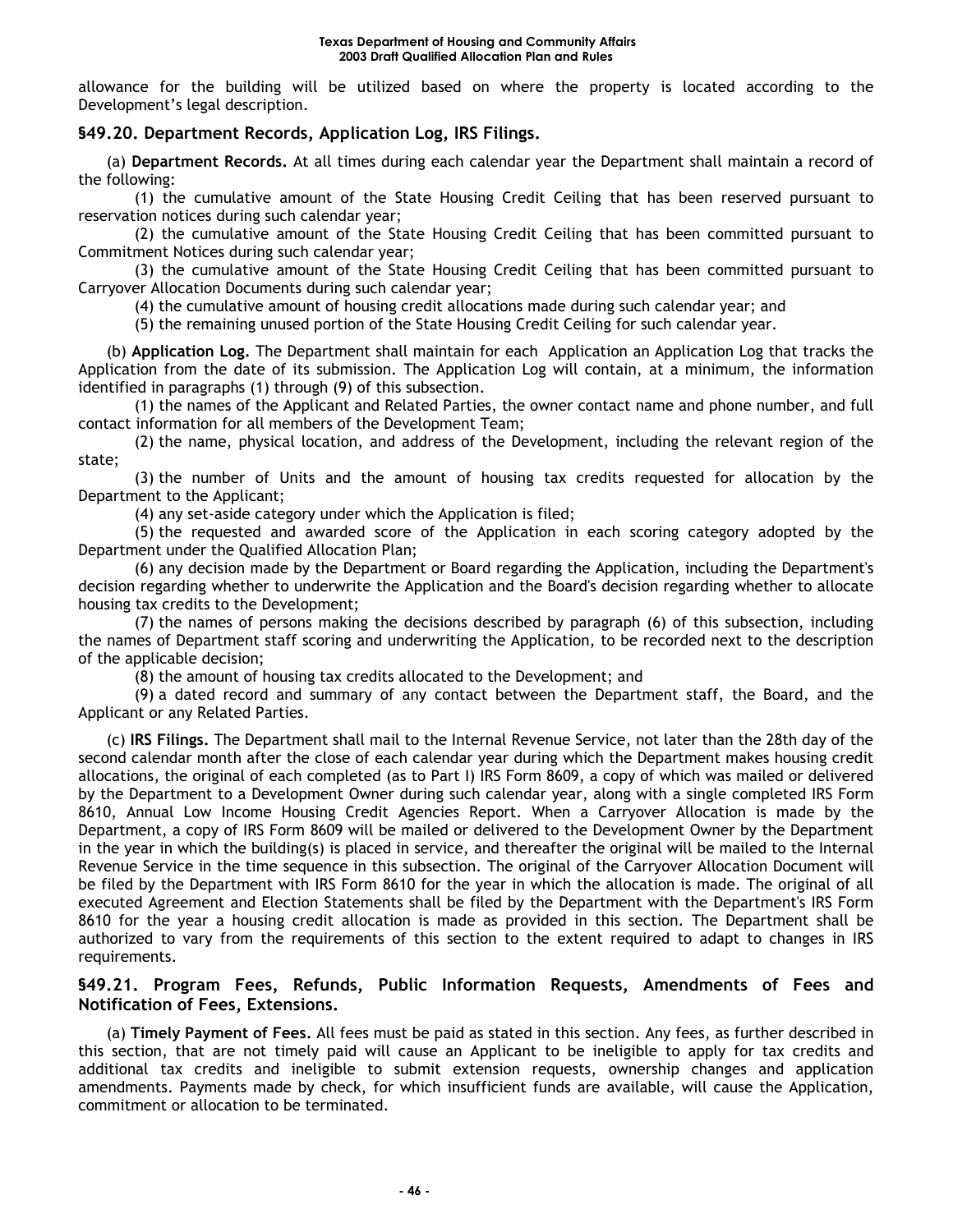(b) **Pre-Application Fee.** Each Applicant that submits a Pre-Application shall submit to the Department, along with such Pre-Application, a non refundable Pre-Application fee, in the amount of \$5 per Unit. Units for the calculation of the Pre-Application Fee include all Units within the Development, including tax credit, market rate and owner-occupied Units. Pre-Applications without the specified Pre-Application Fee in the form of a check will not be accepted. Community Housing Development Organizations (CHDOs) and Qualified Nonprofit Organizations will receive a discount of 10% off the calculated Pre-Application fee.

(c) **Application Fee.** Each Applicant that submits an Application shall submit to the Department, along with such Application, an Application fee. For Applicants having submitted a Pre-Application which met Pre-Application Threshold and for which a Pre-Application fee was paid, the Application fee will be \$15 per Unit. For Applicants not having submitted a Pre-Application, the Application fee will be \$20 per Unit. Units for the calculation of the Application Fee include all Units within the Development, including tax credit, market rate and owner-occupied Units. Applications without the specified Application Fee in the form of a check will not be accepted. Community Housing Development Organizations and Qualified Nonprofit Organizations will receive a discount of 10% off the calculated Application fee.

(d) **Refunds of Pre-Application or Application Fees.** The Department shall refund the balance of any fees collected for a Pre-Application or Application that is withdrawn by the Applicant or that is not fully processed by the Department. The amount of refund on Applications not fully processed by the Department will be commensurate with the level of review completed. Intake and data entry will constitute 30% of the review, the site visit will constitute 45% of the review, and Threshold and Selection review will constitute 25% of the review. The Department must provide the refund to the Applicant not later than the  $30<sup>th</sup>$  day after the date the last official action is taken with respect to the Application.

(e) **Third Party Underwriting Fee.** Applicants will be notified in writing prior to the evaluation of a Development by an independent third party underwriter in accordance with §49.7(b)(3) of this title if such a review is required. The fee must be received by the Department prior to the engagement of the underwriter. The fees paid by the Development Owner to the Department for the third party underwriting will be credited against the commitment fee established in subsection (e) of this section, in the event that a Commitment Notice or Determination Notice is issued by the Department to the Development Owner.

(f) **Commitment or Determination Notice Fee**. Each Development Owner that receives a Commitment Notice or Determination Notice shall submit to the Department, not later than the expiration date on the commitment notice, a non-refundable commitment fee equal to 4% of the annual housing credit allocation amount. The commitment fee shall be paid by check.

(g) **Compliance Monitoring Fee**. Upon the Development being placed in service, the Development Owner will pay a compliance monitoring fee in the form of a check equal to \$25 per tax credit Unit per year or \$100, whichever is greater. Payment of the first year's compliance monitoring fee must be received by the Department prior to the release of the IRS Form 8609 on the Development. Subsequent anniversary dates on which compliance monitoring fee payments are due shall be determined by the date the Development was placed in service.

(h) **Building Inspection Fee**. The Building Inspection Fee must be paid at the time the Commitment Fee is paid. The Building Inspection Fee for all Developments is \$500.

(i) **Public Information Requests**. Public information requests are processed by the Department in accordance with the provisions of the Government Code, Chapter 552. The Texas Building and Procurement Commission (formerly General Services Commission) determines the cost of copying, and other costs of production.

(j) **Periodic Adjustment of Fees by the Department and Notification of Fees**. All fees charged by the Department in the administration of the tax credit program will be revised by the Department from time to time as necessary to ensure that such fees compensate the Department for its administrative costs and expenses. The Department shall publish not later than July 1 of each year a schedule of Application fees that specifies the amount to be charged at each stage of the application process. Unless otherwise determined by the Department, all revised fees shall apply to all Applications in process and all Developments in operation at the time of such revisions.

(k) **Extension Requests**. All extension requests relating to the Commitment Notice, Carryover, Closing of Construction Loan, Substantial Construction Commencement, Placed in Service or Cost Certification requirements shall be submitted to the Department in writing and be accompanied by a non-refundable extension fee in the form of a check in the amount of \$2,500. Such requests must be submitted to the